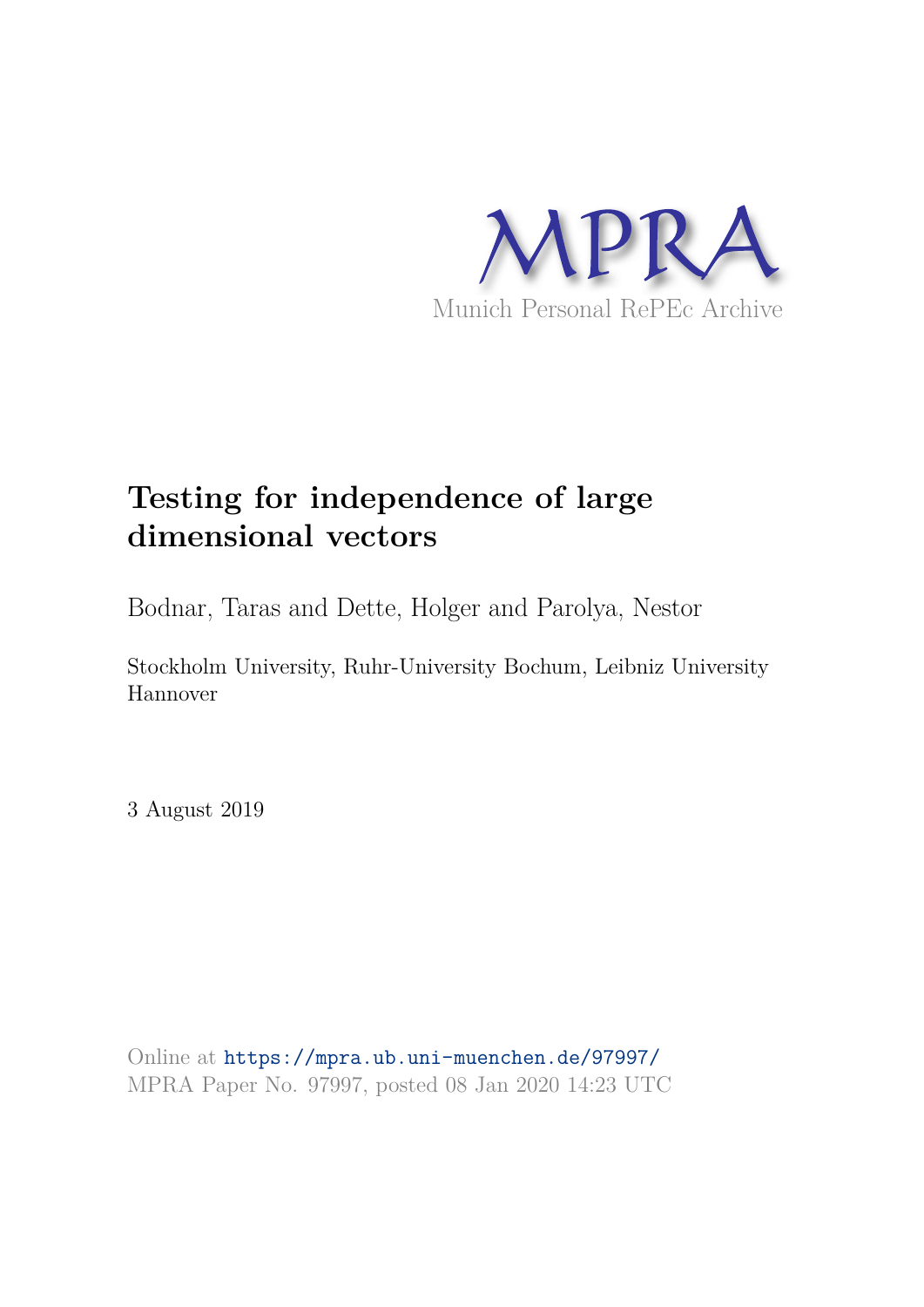## TESTING FOR INDEPENDENCE OF LARGE DIMENSIONAL VECTORS

BY TARAS BODNAR<sup>†</sup>, HOLGER DETTE<sup>\*,‡</sup> AND NESTOR PAROLYA<sup>§</sup>

Stockholm University† , Ruhr University Bochum‡ and Leibniz University Hannover§

> Abstract In this paper new tests for the independence of two high-dimensional vectors are investigated. We consider the case where the dimension of the vectors increases with the sample size and propose multivariate analysis of variance-type statistics for the hypothesis of a block diagonal covariance matrix. The asymptotic properties of the new test statistics are investigated under the null hypothesis and the alternative hypothesis using random matrix theory. For this purpose we study the weak convergence of linear spectral statistics of central and (conditionally) non-central Fisher matrices. In particular, a central limit theorem for linear spectral statistics of large dimensional (conditionally) non-central Fisher matrices is derived which is then used to analyse the power of the tests under the alternative.

> The theoretical results are illustrated by means of a simulation study where we also compare the new tests with several alternative, in particular with the commonly used corrected likelihood ratio test. It is demonstrated that the latter test does not keep its nominal level, if the dimension of one sub-vector is relatively small compared to the dimension of the other sub-vector. On the other hand the tests proposed in this paper provide a reasonable approximation of the nominal level in such situations. Moreover, we observe that one of the proposed tests is most powerful under a variety of correlation scenarios.

1. Introduction. Estimation and testing the structure of the covariance matrix are important problems that have a number of applications in practice. For instance, the covariance matrix plays an important role in the determination of the optimal portfolio structure following the well-known mean-variance analysis of Markowitz (1952). It is also used in prediction theory where the problem of forecasting future values of the process based on its previous observations arises. In such applications misspecification of the covariance matrix might lead to significant errors in the optimal port-

<sup>∗</sup>DFG Research Unit 1735, DE 502/26-2

MSC 2010 subject classifications: Primary 60B20, 60F05, 62H15; secondary 62H20, 62F05

Keywords and phrases: testing for independence, large dimensional covariance matrix, non-central Fisher random matrix, linear spectral statistics, asymptotic normality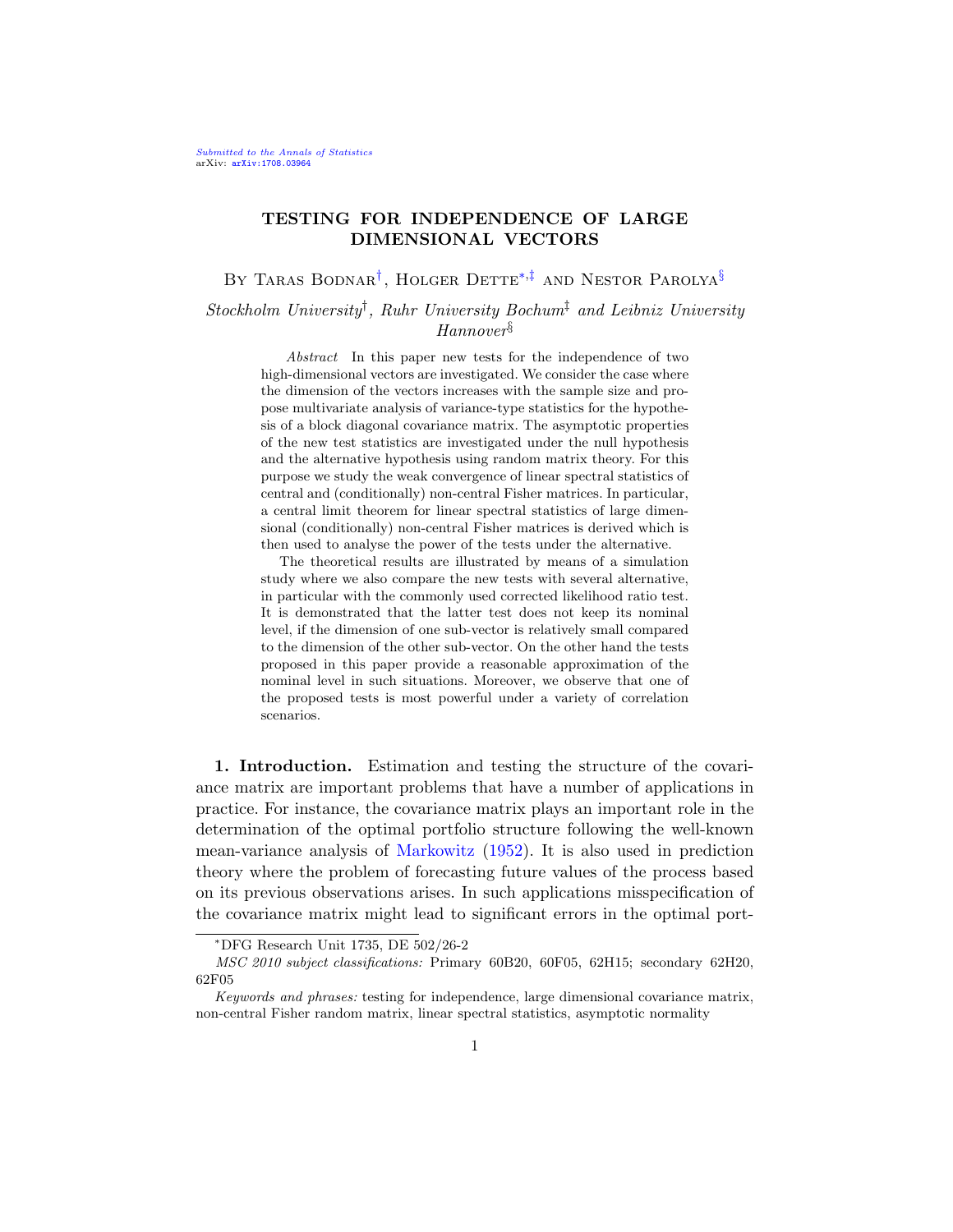folio structure and predictions. The problem becomes even more difficult if the dimension is of similar order or even larger as the sample size. A number of such situations are present in biostatistics, wireless communications and finance (see, e.g., Fan and Li (2006), Johnstone (2006) and references therein).

The sample covariance matrix is the commonly used estimator in practice. However, in the case of large dimension (compared to the sample size), a number of studies demonstrate that the sample covariance does not perform well as an estimator of the population covariance matrix and numerous authors have recently addressed this problem. One approach is based on the construction of improved estimators in particular shrinkage type estimators which reduce the variability of the sample covariance matrix at the cost of an additional bias (see, Ledoit and Wolf (2012), Wang et al. (2015) or Bodnar et al. (2014, 2016) among others). Alternatively several authors impose structural assumptions on the population covariance matrix such as a block diagonal structure (e.g., Devijver and Gallopin (2016)), Toeplitz matrix (see, Cai et al. (2013)), band matrix (see, Bickel and Levina (2008)) or general sparsity assumptions (see Cai et al. (2011), Cai and Shen (2011), Cai and Zhou (2012) among others) and show, that the population covariance matrix can be estimated consistently in these cases, even for large dimensions. However, these techniques may fail if the structural assumptions are not satisfied and consequently it is desirable to validate the corresponding assumptions regarding the postulated structure of the covariance matrix.

In the present paper we consider the problem of testing for a block diagonal structure of the covariance, which has found considerable interest in the literature. Early work in this direction has been done by Mauchly (1940), who proposed a likelihood ratio test for the hypothesis of sphericity of a normal distribution, that is the independence of all components. This method has been extended by Gupta and Xu (2006) to the non-normal case and by Bai et al. (2009) and Jiang and Yang (2013) to the high-dimensional case. An alternative approach is based on the empirical distance between the sample covariance matrix and the target (e.g., a multiplicity of the identity matrix) and was initially suggested by John (1971) and Nagao (1973). These tests can also be extended for testing the corresponding hypotheses in the high-dimensional setup (see, Ledoit and Wolf (2002), Birke and Dette  $(2005)$ , Fisher et al.  $(2010)$ , Chen et al.  $(2010)$ ). Other authors use the distributional properties of the largest eigenvalue of the sample covariance matrix to construct tests (see Johnstone (2001, 2008) for example).

In the problem of testing the independence between two (or more) groups of random variables under the assumption of normality the likelihood ratio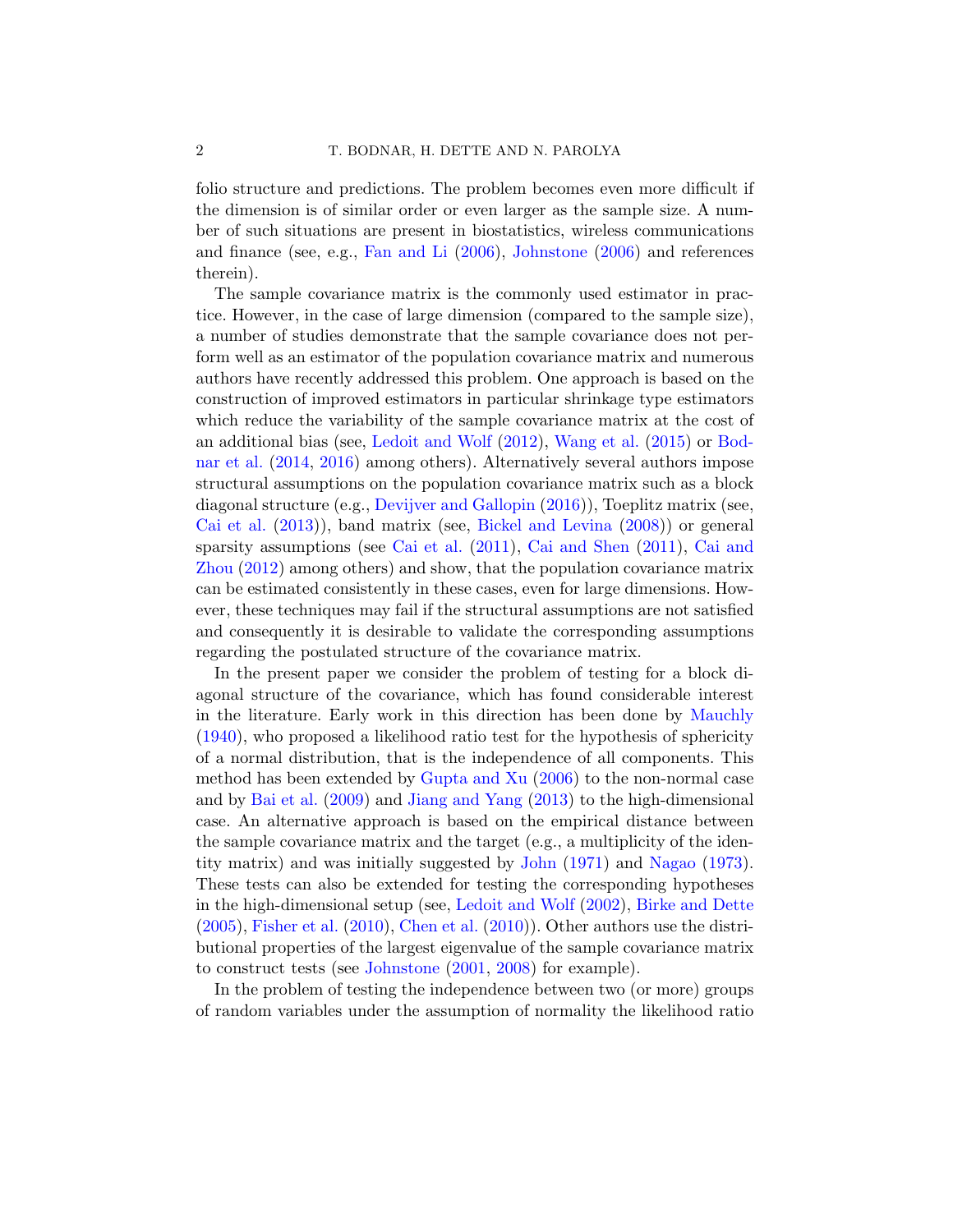approach has also found considerable interest in the literature. The main results for a fixed dimension can be found in the text books of Muirhead (1982) and Anderson (2003). Recently, Jiang and Yang (2013) have extended the likelihood ratio approach to the case of high-dimensional data, while Hyodo et al. (2015) and Yamada et al. (2017) used an empirical distance approach to test for a block diagonal covariance matrix.

In Section 2 we introduce the testing problem (in the case of two blocks) and demonstrate by means of a small simulation study that the likelihood ratio test does not yield a reliable approximation of the nominal level, if the size of one block is small compared to the other one. In Section 3 we introduce three alternative test statistics which are motivated from classical multivariate analysis of variance (MANOVA) and are defined as linear spectral statistics of a Fisher matrix. We derive their asymptotic distributions under the null hypotheses and illustrate the approximation of the nominal level by means of a simulation study. A comparison with the commonly used likelihood ratio test shows that the new tests provide a reasonable approximation of the nominal level in situations where the likelihood ratio test fails. Section 4 is devoted to the analysis of statistical properties of the new tests under the alternative hypothesis. For this purpose, we present a new central limit theorem for a (conditionally) non-central Fisher random matrix which is of own interest and can be used to study some properties of the power of the new tests. Finally, most technical details and proofs are given in the appendix (see, Section 5) and in the supplementary material (see, Bodnar et al. (2018)).

**2.** Testing for independence. Let  $x_1, ..., x_n$  be a sample of i.i.d. observations from a p-dimensional normal distribution with zero mean vector and covariance matrix  $\Sigma$ , i.e.  $\mathbf{x}_1 \sim \mathcal{N}_p(\mathbf{0}, \Sigma)$ . We define the  $p \times n$  dimensional observation matrix  $\mathbf{X} = (\mathbf{x}_1, ..., \mathbf{x}_n)$  and denote by

$$
\mathbf{S} = \frac{1}{n} \mathbf{X} \mathbf{X}^\top
$$

the sample covariance matrix which is used as an estimate of  $\Sigma$ . It is well known that  $nS$  has a p-dimensional Wishart distribution with n degrees of freedom and covariance matrix  $\Sigma$ , i.e.,  $nS \sim W_p(n, \Sigma)$ . In the following we consider partitions of the population and the sample covariance matrix given by

(2.1) 
$$
\Sigma = \begin{pmatrix} \Sigma_{11} & \Sigma_{12} \\ \Sigma_{21} & \Sigma_{22} \end{pmatrix} \text{ and } n\mathbf{S} = \begin{pmatrix} \mathbf{S}_{11} & \mathbf{S}_{12} \\ \mathbf{S}_{21} & \mathbf{S}_{22} \end{pmatrix},
$$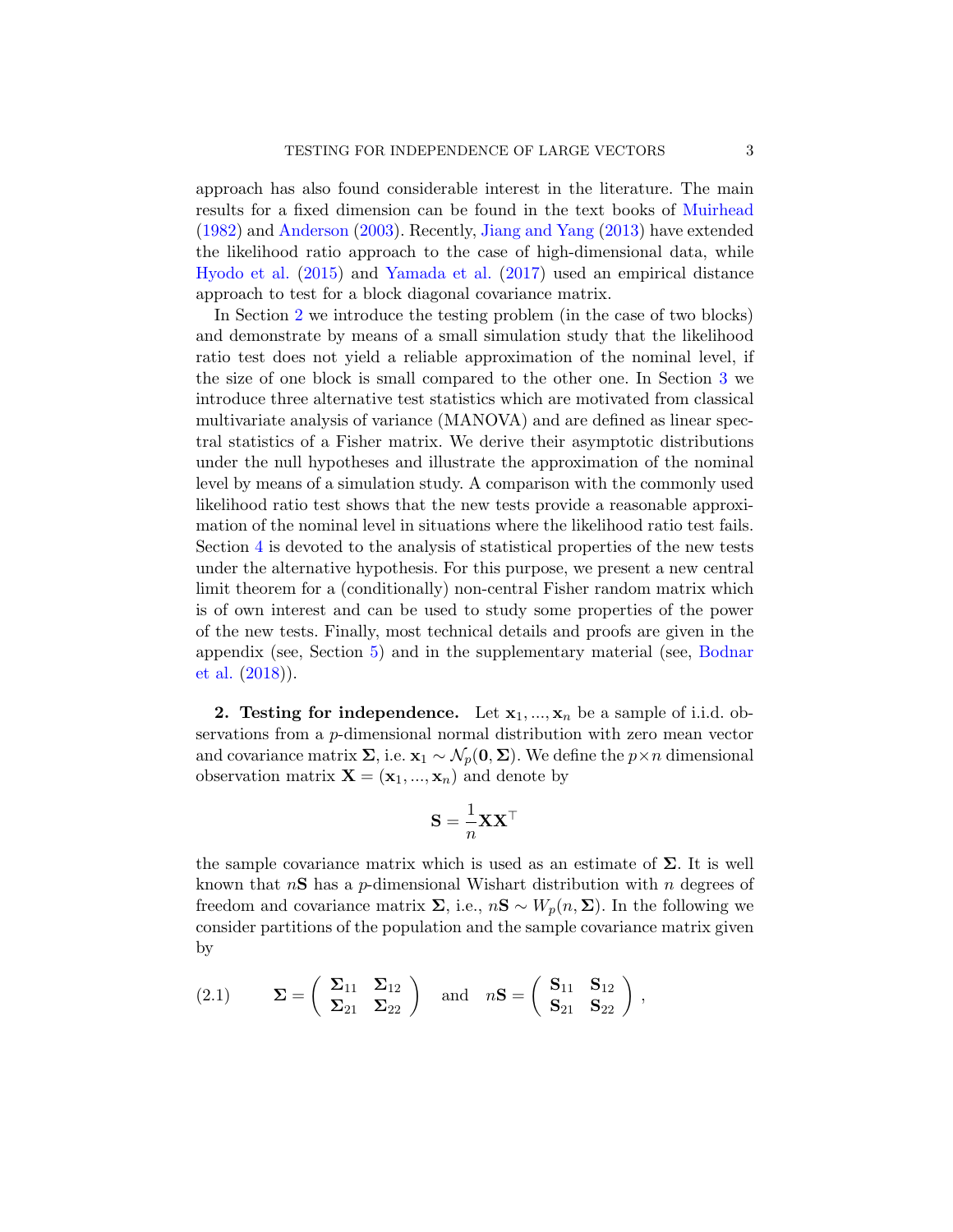respectively, where  $\Sigma_{ij} \in \mathbb{R}^{p_i \times p_j}$  and  $\mathbf{S}_{ij} \in \mathbb{R}^{p_i \times p_j}$  with  $i, j = \{1, 2\}$  and  $p_1 + p_2 = p$ . We are interested in the hypothesis that the sub-vectors  $\mathbf{x}_{1,1}$ and  $\mathbf{x}_{1,2}$  of size  $p_1$  and  $p_2$  in the vector  $\mathbf{x}_1 = (\mathbf{x}_{1,1}^{\top}, \mathbf{x}_{1,2}^{\top})^{\top}$  are independent, or equivalently that the covariance matrix is block diagonal, i.e.

(2.2) 
$$
H_0: \Sigma_{12} = \mathbf{O} \quad \text{versus} \quad H_1: \Sigma_{12} \neq \mathbf{O}.
$$

Here the symbol O denotes a matrix of an appropriate order with all entries equal to 0. It is worthwhile to mention that the case of non-zero mean vector can be treated exactly in the same way observing that the centred sample covariance matrix, has a  $\frac{1}{n-1}W_p(n-1,\Sigma)$  distribution. Thus, one needs to normalize the sample covariance matrix by  $1/(n-1)$  instead of  $1/n$  due to the substitution principle of Zheng et al. (2015b) and the results presented in our paper will still remain valid.

Throughout this paper we consider the case where the dimension of the blocks is increasing with the sample size, that is  $p = p(n)$ ,  $p_i = p_i(n)$ , such that

$$
\lim_{n \to \infty} \frac{p_i}{n} = c_i < 1 \;, \; i = 1, 2
$$

and define  $c = c_1 + c_2$ . For further reference we also introduce the quantities

(2.3) 
$$
\gamma_{1,n} = \frac{p - p_1}{p_1},
$$

(2.4) 
$$
\gamma_{2,n} = \frac{p-p_1}{n-p_1},
$$

(2.5) 
$$
h_n = \sqrt{\gamma_{1,n} + \gamma_{2,n} - \gamma_{1,n}\gamma_{2,n}}.
$$

A common approach in testing for independence is the likelihood ratio test based on the statistic

$$
V_n = \frac{|\mathbf{S}|}{|\mathbf{S}_{11}||\mathbf{S}_{22}|} = \frac{|\mathbf{S}_{11}| \, |\mathbf{S}_{22} - \mathbf{S}_{21}\mathbf{S}_{11}^{-1}\mathbf{S}_{12}|}{|\mathbf{S}_{11}||\mathbf{S}_{22}|} = |\mathbf{I}_{p-p_1} - \mathbf{S}_{21}\mathbf{S}_{11}^{-1}\mathbf{S}_{12}\mathbf{S}_{22}^{-1}|.
$$

The null hypothesis is rejected for small values of  $V_n$ . Jiang et al. (2013) showed that under the assumptions made in this section  $V_n$  can be written in terms of a determinant of a central Fisher matrix, that is

$$
(2.6) \quad V_n = \left| \mathbf{I}_{p-p_1} - \mathbf{F}(\mathbf{F} + \frac{\gamma_{1,n}}{\gamma_{2,n}} \mathbf{I}_{p-p_1})^{-1} \right| = \left| \frac{\gamma_{2,n}}{\gamma_{1,n}} \mathbf{F} + \mathbf{I}_{p-p_1} \right|^{-1},
$$

where  $\mathbf{F} = \frac{1}{n}$  $\frac{1}{p_1}\mathbf{S}_{21}\mathbf{S}^{-1}_{11}\mathbf{S}_{12}\big(\frac{1}{n-1}\big)$  $\frac{1}{n-\beta_1}(\mathbf{S}_{22}-\mathbf{S}_{21}\mathbf{S}_{11}^{-1}\mathbf{S}_{12})^{-1}$ . Under the null hypothesis of independent blocks, the matrix  $\bf{F}$  is a "ratio" of two central Wishart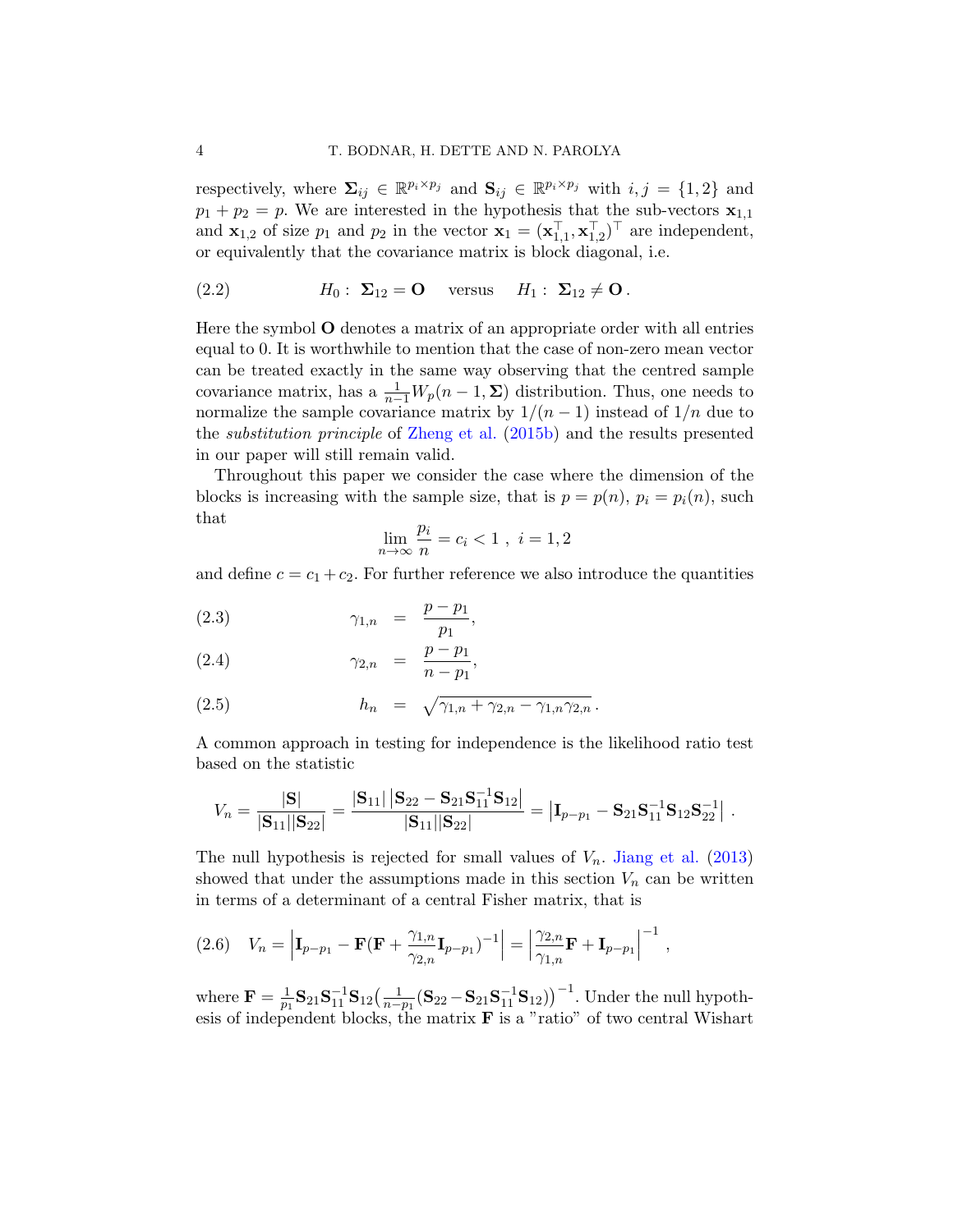matrices with  $p_1$  and  $n - p_1$  degrees of freedom. Naturally, it is called a central Fisher matrix with  $p_1$  and  $n - p_1$  degrees of freedom, an analogue to its one dimensional counterpart (see, Fisher (1939)). In particular, we have the following result (see, Theorem 8.2 in Yao et al.  $(2015)$ )

PROPOSITION 1. Under the null hypothesis we have for  $T_{LR} = \log(V_n)$ 

$$
\frac{T_{LR} - (p - p_1)s_{LR} - \mu_{LR}}{\sigma_{LR}} \xrightarrow{\mathcal{D}} \mathcal{N}(0, 1) ,
$$

where the quantities  $\mu_{LR}, \sigma_{LR}^2$  and  $s_{LR}$  are defined by

$$
\mu_{LR} = 1/2 \log \left[ \frac{(w_n^* - d_n^*)h_n^2}{(w_n^* h_n - \gamma_{2,n} d_n^*^2)^2} \right], \qquad \sigma_{LR}^2 = 2 \log \left[ \frac{w_n^*^2}{w_n^* - d_n^*^2} \right],
$$
  
\n
$$
s_{LR} = \log \left( \frac{\gamma_{1,n}}{\gamma_{2,n}} (1 - \gamma_{2,n})^2 \right) + \frac{1 - \gamma_{2,n}}{\gamma_{2,n}} \log(w_n^*) - \frac{\gamma_{1,n} + \gamma_{2,n}}{\gamma_{1,n} \gamma_{2,n}} \log(w_n^* - d_n^* \gamma_2/h_n)
$$
  
\n
$$
+ \begin{cases} \frac{1 - \gamma_{1,n}}{\gamma_{1,n}} \log(w_n^* - d_n^* h_n), & \gamma_{1,n} \in (0, 1) \\ 0, & \gamma_{1,n} = 1 \\ -\frac{1 - \gamma_{1,n}}{\gamma_{1,n}} \log(w_n^* - d_n^* / h_n), & \gamma_{1,n} > 1 \end{cases}
$$

with  $w_n^* = \frac{h_n}{\sqrt{2}}$  $\frac{h_n}{\gamma_{2,n}}$  and  $d_n^* = \sqrt{\gamma_{2,n}}$ .

Proposition 1 shows that the likelihood ratio test, which rejects the null hypothesis, whenever

(2.7) 
$$
\frac{T_{LR} - (p - p_1)s_{LR} - \mu_{LR}}{\sigma_{LR}} < -u_{1-\alpha},
$$

is an asymptotic level  $\alpha$  test (here and throughout this paper  $u_{1-\alpha}$  denotes the  $(1 - \alpha)$ -quantile of the standard normal distribution). In Figure 1 we illustrate the approximation of the nominal level of the test (2.7) by means of a small simulation study for the sample size  $n = 100$ , dimension  $p = 60$  and different values of  $p_1$  and  $p_2$ . We considered a centered p-dimensional normal distribution where the blocks  $\Sigma_{11}$  and  $\Sigma_{22}$  in the block diagonal matrix  $\Sigma$  are constructed as follows. For the first block  $\Sigma_{11}$  we took  $p_1$  uniformly distributed eigenvalues on the interval  $(0, 1]$  while the corresponding eigenvectors are simulated from the Haar distribution on the unit sphere. The  $p_2$ eigenvalues of the second block  $\Sigma_{22}$  are drawn from a uniform distribution on the interval [1, 10] while the corresponding eigenvectors are again Haar distributed. The matrices  $\Sigma_{11}$  and  $\Sigma_{22}$  are then fixed for the generation of multivariate normal distributed random variables ( $\Sigma_{12} = 0$ ). The plots show the empirical distribution of the statistic  $(T_{LR}-(p-p_1)s_{LR}-\mu_{LR})/\sigma_{LR}$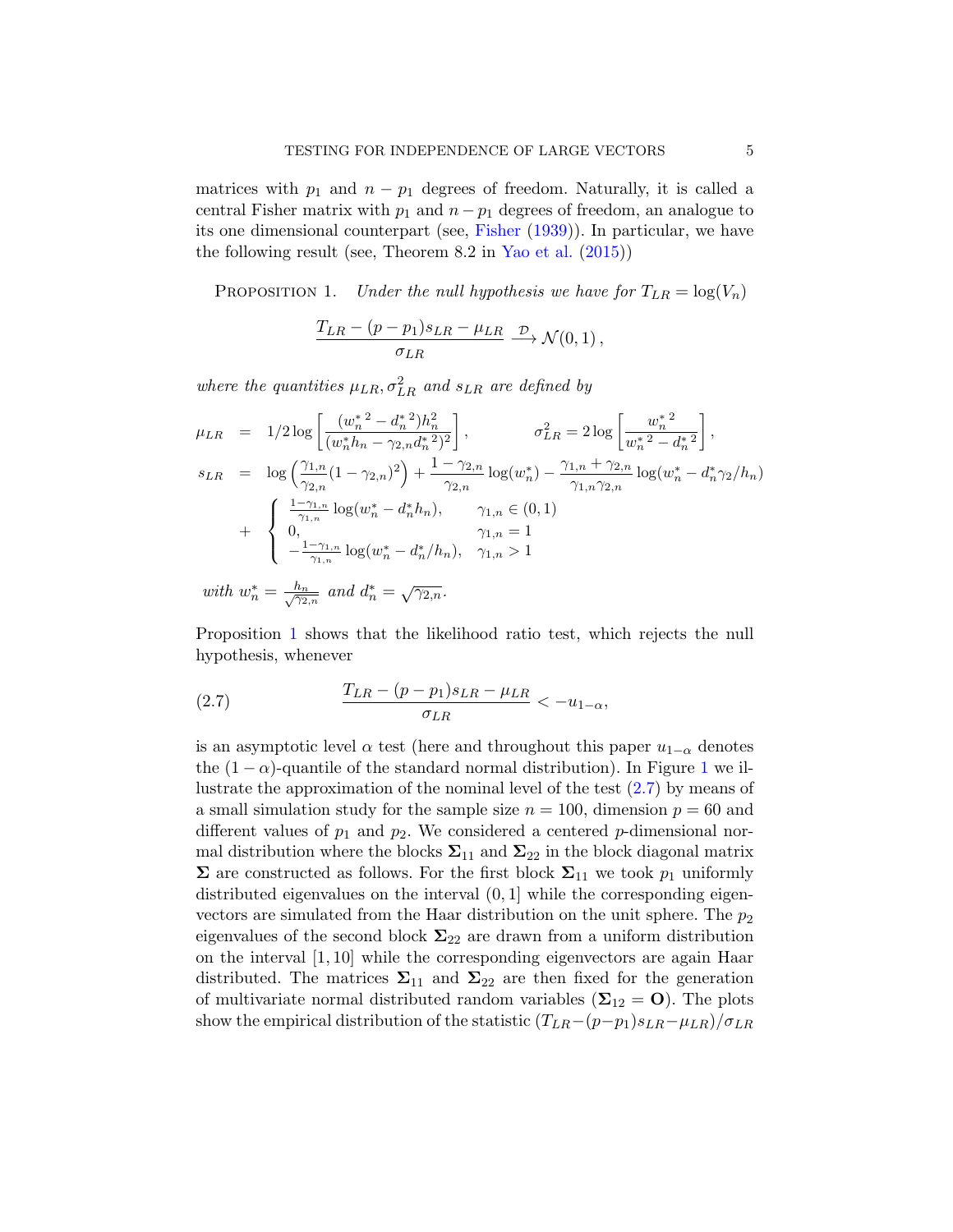using 1000 simulation runs and the density of a standard normal distribution. We observe a reasonable approximation if the dimension  $p_1$  of the sub-vector  $x_{1,1}$  is large compared to the dimension p of the vector  $x_1$ , that is  $\gamma_{1,n} \leq 1$  (see, the upper part of Figure 1). However, if  $\gamma_{1,n} >> 1$ , there arises a strong bias (see, the lower part of Figure 1) and the asymptotic statement in Proposition 1 cannot be used to obtain critical value for the test (2.7).



FIGURE 1. Simulated distribution of the statistic  $(T_{LR} - (p - p_1)s_{LR} - \mu_{LR})/\sigma_{LR}$  und the null hypothesis for sample size  $n = 100$ , dimension  $p = 60$  and various values of  $p_1 = 50, 45, 40, 30, 15, 10$ . The solid curve shows the standard normal distribution.

Motivated by the poor quality of the approximation of the finite sample distribution of the likelihood ratio test by a normal distribution if the dimension  $p_1$  is small compared to the dimension  $p_2$  we now construct alternative tests for the hypothesis (2.2), which will yield a more stable approximation of the nominal level. For this purpose, we first note that a non-singular partitioned matrix  $\Sigma$  in (2.1) is block diagonal (i.e.  $\Sigma_{21} = \mathbf{O}$ ) if and only if  $\Sigma_{21}\Sigma_{11}^{-1}\Sigma_{12} = 0$ . Therefore, a test for independence can also be obtained by testing the hypotheses

(2.8) 
$$
H_0: \Sigma_{21}\Sigma_{11}^{-1}\Sigma_{12} = \mathbf{O}
$$
 versus  $H_1: \Sigma_{21}\Sigma_{11}^{-1}\Sigma_{12} \neq \mathbf{O}$ .

In the following section we will propose three tests for the hypothesis  $(2.8)$ as an alternative to the likelihood ratio test.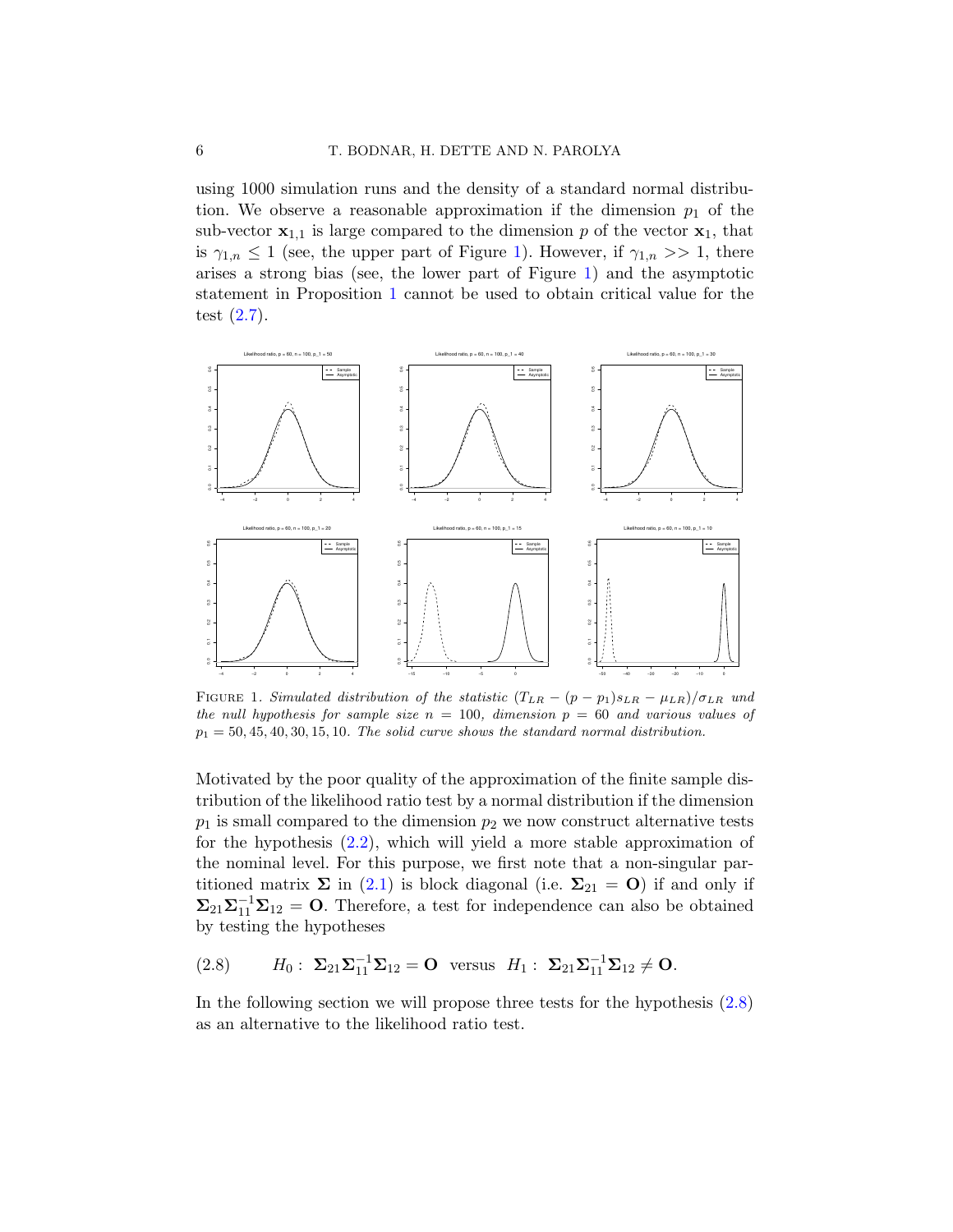3. Alternative tests for independence and their null distribution. Recall the definition of the matrices  $\Sigma$  and  $S$  in (2.1) and denote by  $\Sigma_{22\cdot1} = \Sigma_{22} - \Sigma_{21}\Sigma_{11}^{-1}\Sigma_{12}$  and  $S_{22\cdot1} = S_{22} - S_{21}S_{11}^{-1}S_{12}$  the corresponding Schur complements. From Theorem 3.2.10 of Muirhead (1982), it follows that

$$
\mathbf{S}_{21}\mathbf{S}_{11}^{-1/2}|\mathbf{S}_{11} \sim \mathcal{N}_{p-p_1,p_1}(\mathbf{\Sigma}_{21}\mathbf{\Sigma}_{11}^{-1}\mathbf{S}_{11}^{1/2}, \mathbf{\Sigma}_{22\cdot 1} \otimes \mathbf{I}_{p_1}),\mathbf{S}_{22\cdot 1} \sim W_{p-p_1}(n-p_1,\mathbf{\Sigma}_{22\cdot 1}),
$$

and the Schur complement  $S_{22\cdot 1}$  is independent of  $S_{21}S_{11}^{-1/2}$  and  $S_{11}$ . Hence, under the null hypothesis,

$$
\widehat{\mathbf{W}} = \mathbf{S}_{21} \mathbf{S}_{11}^{-1} \mathbf{S}_{12} \sim W_{p-p_1}(p_1, \Sigma_{22\cdot 1}), \n\widehat{\mathbf{T}} = \mathbf{S}_{22\cdot 1} \sim W_{p-p_1}(n-p_1, \Sigma_{22\cdot 1}),
$$

and **W** and **T** are independent. Under the alternative hypothesis  $H_1$ , **W** and **T** are still independent as well as  $\mathbf{T} \sim W_{p-p_1}(n-p_1, \Sigma_{22\cdot1})$ , but **W** has a non-central Wishart distribution conditionally on  $S_{11}$ , i.e.,

$$
\mathbf{W}|\mathbf{S}_{11} \sim W_{p-p_1}(p_1, \boldsymbol{\Sigma}_{22\cdot 1}, \boldsymbol{\Omega}_1(\mathbf{S}_{11}))
$$

where the non-centrality parameter is given by

$$
\mathbf{\Omega}_1 = \mathbf{\Omega}_1(\mathbf{S}_{11}) = \mathbf{\Sigma}_{22\cdot 1}^{-1} \mathbf{\Sigma}_{21} \mathbf{\Sigma}_{11}^{-1} \mathbf{S}_{11} \mathbf{\Sigma}_{11}^{-1} \mathbf{\Sigma}_{12}.
$$

For technical reasons we will use the normalized versions of  $\widehat{W}$  and  $\widehat{T}$ throughout this paper. Thus, the distributional properties of  $\mathbf{W} = \frac{1}{p_1} \mathbf{\widehat{W}}$  and  $\mathbf{T}=\frac{1}{n-1}$  $\frac{1}{n-p_1}$ **T** are very similar to the ones observed for the within and between covariance matrices in the multivariate analysis of variance (MANOVA) model (see Fujikoshi et al. (2004), Schott (2007), Kakizawa and Iwashita (2008)). More precisely,  $p_1\mathbf{W}$  and  $(n-p_1)\mathbf{T}$  are independent (under both hypotheses) and they possess Wishart distributions under the null hypothesis. However under the alternative hypothesis the matrix  $p_1\mathbf{W}$  has only conditionally on  $S_{11}$  a non-central Wishart distribution, while the unconditional distribution appears to be a more complicated matrix-variate distribution. The similarity to MANOVA motivates the application of three tests which are usually used in this context and are given by

(i) Wilks'  $\Lambda$  statistic:

(3.1) 
$$
T_W = -\log(|\mathbf{T}|/|\mathbf{T} + \mathbf{W}|) = \log(|\mathbf{I} + \mathbf{W}\mathbf{T}^{-1}|) = \sum_{i=1}^{p-p_1} \log(1 + v_i)
$$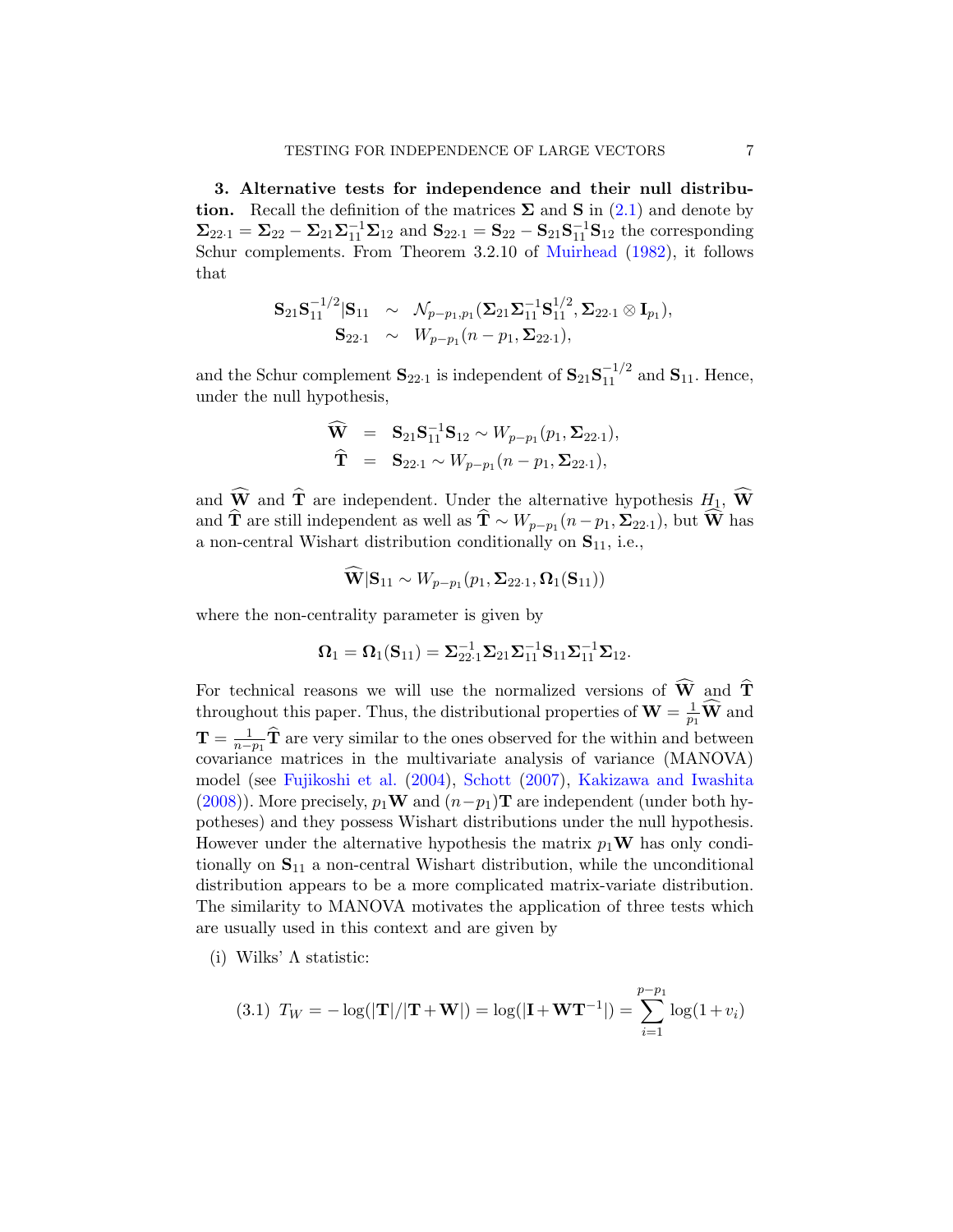(ii) Lawley-Hotelling's trace criterion:

(3.2) 
$$
T_{LH} = tr(\mathbf{W}\mathbf{T}^{-1}) = \sum_{i=1}^{p-p_1} v_i
$$

(iii) Bartlett-Nanda-Pillai's trace criterion:

(3.3) 
$$
T_{BNP} = tr(\mathbf{W}\mathbf{T}^{-1}(\mathbf{I} + \mathbf{W}\mathbf{T}^{-1})^{-1}) = \sum_{i=1}^{p-p_1} \frac{v_i}{1 + v_i}
$$

where  $v_1 \ge v_2 \ge ... \ge v_{p-p_1}$  denote the ordered eigenvalues of the matrix  $WT^{-1}$ . A statistic very similar to  $(3.3)$  was proposed by Jiang et al.  $(2013)$ , who used

$$
tr(\mathbf{W}\mathbf{T}^{-1}(\frac{\gamma_1}{\gamma_2}\mathbf{I} + \mathbf{W}\mathbf{T}^{-1})^{-1}) = \sum_{i=1}^{p-p_1} \frac{v_i}{\frac{\gamma_1}{\gamma_2} + v_i}
$$

instead of  $tr(WT^{-1}(I + WT^{-1})^{-1})$ . It is remarkable that all proposed test statistics are functions of the eigenvalues of  $WT^{-1}$  and can be presented as linear spectral statistics calculated for the random matrix  $WT^{-1}$ , which is the so-called Fisher matrix under the null hypothesis  $H_0$  (see Zheng (2012)).

A linear spectral statistics for the matrix  $W T^{-1}$  is generally defined by

(3.4) 
$$
LSS_n = (p - p_1) \int_{0}^{\infty} f(x) dF_n(x) = \sum_{i=1}^{p-p_1} f(v_i),
$$

where  $v_1 \geq v_2 \geq ... \geq v_{p-p_1}$  are the ordered eigenvalues of the matrix  $WT^{-1}$ . The symbol

$$
F_n(x) = \frac{1}{p - p_1} \sum_{i=1}^{p - p_1} \mathbb{1}_{(-\infty, x]}(v_i)
$$

denotes the corresponding empirical spectral distribution and the symbol  $\mathbb{1}_{\mathcal{A}}$  is the indicator function of the set  $\mathcal{A}$ . Define

$$
F_n^*(dx) \;\; = \;\; q_n(x)1\!\!1_{[a_n,b_n]}(x)dx + (1 - 1/\gamma_{1,n})1\!\!1_{\gamma_{1,n} > 1}\delta_0(dx) \;\; \hbox{with} \;\;
$$

$$
q_n(x) = \frac{1 - \gamma_{2,n}}{2\pi x(\gamma_{1,n} + \gamma_{2,n}x)} \sqrt{(b_n - x)(x - a_n)},
$$
  

$$
a_n = \frac{(1 - h_n)^2}{(1 - \gamma_{2,n})^2}, \quad b_n = \frac{(1 + h_n)^2}{(1 - \gamma_{2,n})^2},
$$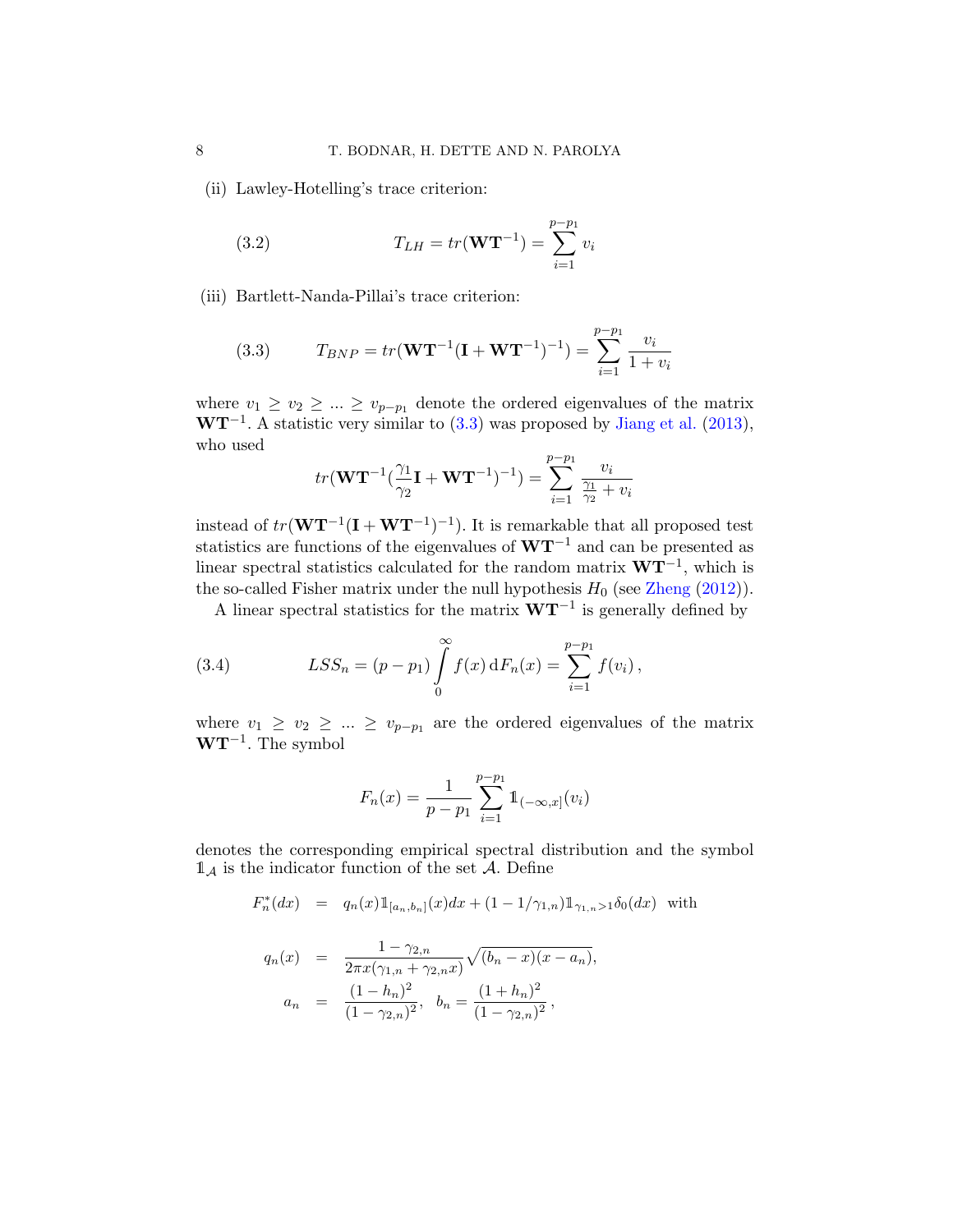where  $\gamma_{1,n}$ ,  $\gamma_{2,n}$  and  $h_n$  are defined by (2.3), (2.4) and (2.5), respectively. Note that  $F_n^*$  is a finite sample proxy of limiting spectral distribution  $F$ of  $F_n$ , which is obtained by replacing  $\gamma_{1,n}$  and  $\gamma_{2,n}$  by their corresponding limits (see Bai and Silverstein  $(2010)$ ), that is

(3.5) 
$$
F(dx) = q(x)1_{[a,b]}(x)dx + (1 - 1/\gamma_1)1_{\gamma_1 > 1}\delta_0(dx) \text{ with}
$$

(3.6) 
$$
q(x) = \frac{1 - \gamma_2}{2\pi x(\gamma_1 + \gamma_2 x)} \sqrt{(b - x)(x - a)},
$$

$$
a = \frac{(1 - h)^2}{(1 - \gamma_2)^2}, \quad b = \frac{(1 + h)^2}{(1 - \gamma_2)^2}.
$$

where

$$
\gamma_1 = \lim_{n \to \infty} \gamma_{1,n} = \lim_{n \to \infty} \frac{p - p_1}{p_1}, \quad \gamma_2 = \lim_{n \to \infty} \gamma_{2,n} = \lim_{n \to \infty} \frac{p - p_1}{n - p_1},
$$
  
\n
$$
h = \lim_{n \to \infty} h_n = \sqrt{\gamma_1 + \gamma_2 - \gamma_1 \gamma_2}.
$$

The representations of  $T_W$ ,  $T_{LH}$ , and  $T_{BNP}$  in terms of the eigenvalues of the random matrix  $W T^{-1}$  are used intensively in the proof of our first main result, which provides their asymptotic distribution under the null hypothesis in (2.8). The details of the proof are deferred to Appendix B of the supplementary material (see, Bodnar et al. (2018)).

THEOREM 1. Under the assumptions stated in Section 2 we have

$$
\frac{T_a - (p - p_1)s_\alpha - \mu_a}{\sigma_a} \xrightarrow{\mathcal{D}} \mathcal{N}(0, 1) ,
$$

where the index  $a \in \{W, LH, BNP\}$  represents the statistic under consideration defined in  $(3.1)$ ,  $(3.2)$  and  $(3.3)$ , respectively. The asymptotic means and variances are given by

$$
\mu_W = 1/2 \log \left[ \frac{(w_n^2 - d_n^2)h_n^2}{(w_n h_n - \gamma_{2,n} d_n)^2} \right], \qquad \sigma_W^2 = 2 \log \left[ \frac{w_n^2}{w_n^2 - d_n^2} \right],
$$
  
\n
$$
\mu_{LH} = \frac{\gamma_{2,n}}{(1 - \gamma_{2,n})^2}, \qquad \sigma_{LH}^2 = \frac{2h_n^2}{(1 - \gamma_{2,n})^4},
$$
  
\n
$$
\mu_{BNP} = -\frac{(1 - \gamma_{2,n})^2 w_n^2 (d_n^2 - \gamma_{2,n})}{(w_n^2 - d_n^2)^2},
$$
  
\n
$$
\sigma_{BNP}^2 = 2 \frac{d^2 (1 - \gamma_{2,n})^4 (w_n^2 (w_n^2 + d_n) + d_n^3 (w_n^2 - 1))}{w_n^2 (1 + d_n)(w_n^2 - d_n^2)^4},
$$

where  $w_n > d_n > 0$  satisfy  $w_n^2 + d_n^2 = (1 - \gamma_{2,n})^2 + 1 + h_n^2$ ,  $w_n d_n = h_n$ , and the quantities  $\gamma_{1,n}$ ,  $\gamma_{2,n}$  and  $h_n$  are defined by  $(2.3)$ ,  $(2.4)$  and  $(2.5)$ ,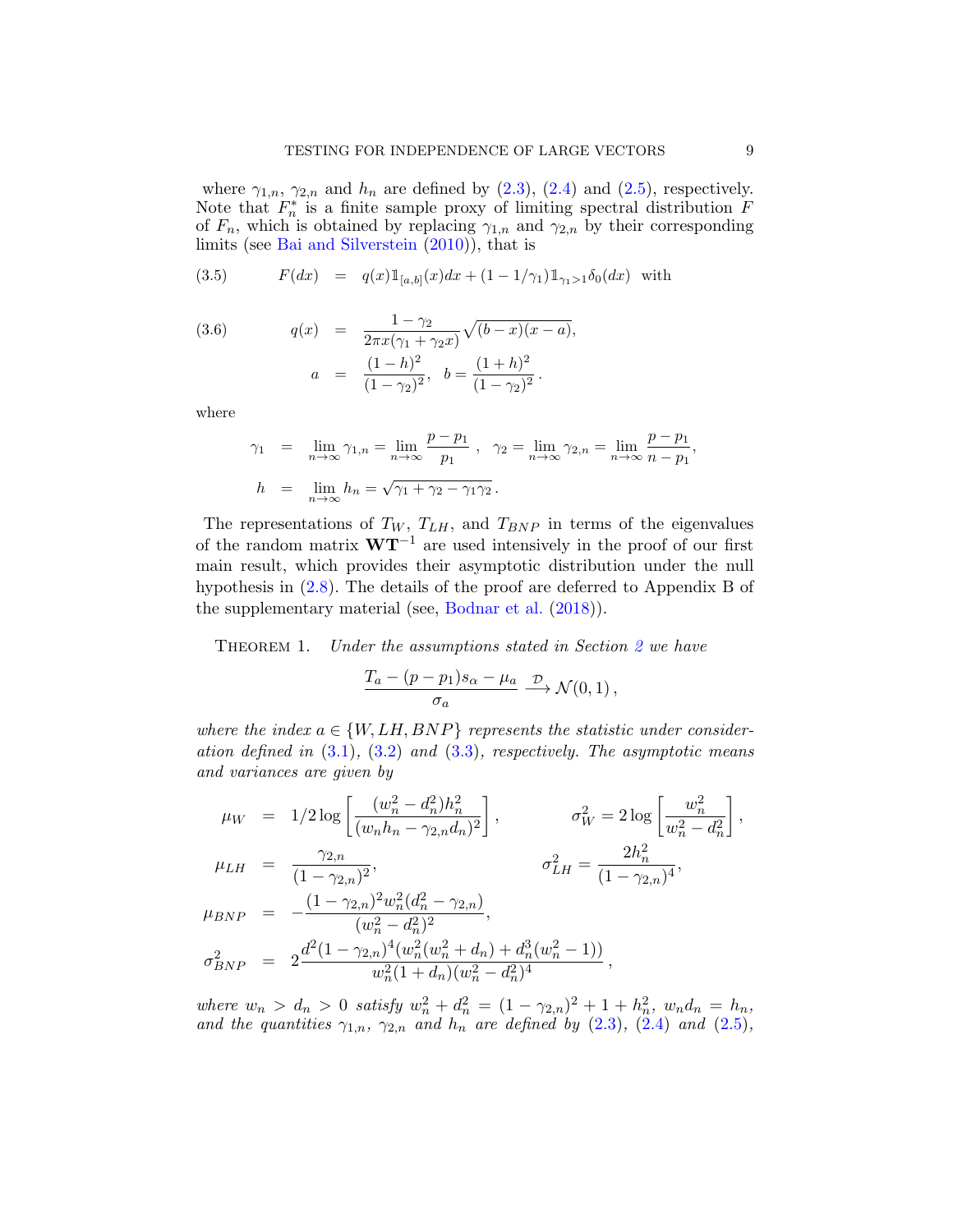respectively. The centering parameters are given by

$$
s_W = -\log ((1 - \gamma_{2,n})^2) - \frac{1 - \gamma_{2,n}}{\gamma_{2,n}} \log(w_n) + \frac{\gamma_{1,n} + \gamma_{2,n}}{\gamma_{1,n}\gamma_{2,n}} \log(w_n - d_n \gamma_{2,n}/h_n)
$$
  

$$
- \begin{cases} \frac{1 - \gamma_{1,n}}{\gamma_{1,n}} \log(w_n - d_n h_n), & \gamma_{1,n} \in (0, 1) \\ 0, & \gamma_{1,n} = 1 \\ -\frac{1 - \gamma_{1,n}}{\gamma_{1,n}} \log(w_n - d_n/h_n), & \gamma_{1,n} > 1 \end{cases}
$$
  

$$
s_{LH} = \frac{1}{1 - \gamma_{2,n}},
$$

$$
s_{BNP} = \frac{1 - \gamma_{2,n}}{w_n^2 - \gamma_{2,n}}.
$$

Theorem 1 provides a simple asymptotic level  $\alpha$  test by rejecting the null hypothesis  $H_0$  if

$$
(3.7) \qquad \qquad \frac{T_a - (p - p_1)s_a - \mu_a}{\sigma_a} > u_{1-\alpha}
$$

We illustrate the quality of the approximation in Theorem 1 by means of a small simulation study. For the sake of comparison with the likelihood ratio test, we use the same scenario as in Section 2, that is  $n = 100$ ,  $p = 60$  and different values for  $p_1$ . In Figure 2 - 4 we display the rejection probabilities of the test (3.7) under the null hypothesis in the case of the Wilk test, the Lawley-Hotelling's, and the Bartlett-Nanda-Pillai's trace criterion. From the results depicted in Figure 2 we observe that the statistic  $T_W$  exhibits similar problems as the statistic of the likelihood ratio test. If the dimension  $p_1$  is too small the approximation provided by Theorem 1 is not reliable. This fact seems to be related to the use of the log determinant criterion. On the other hand, the Lawley-Hotelling's and the Bartlett-Nanda-Pillai's trace criterion yield test statistics which do not possess these drawbacks. The results in Figures 3 and 4 show a reasonable approximation of the nominal level in all considered scenarios.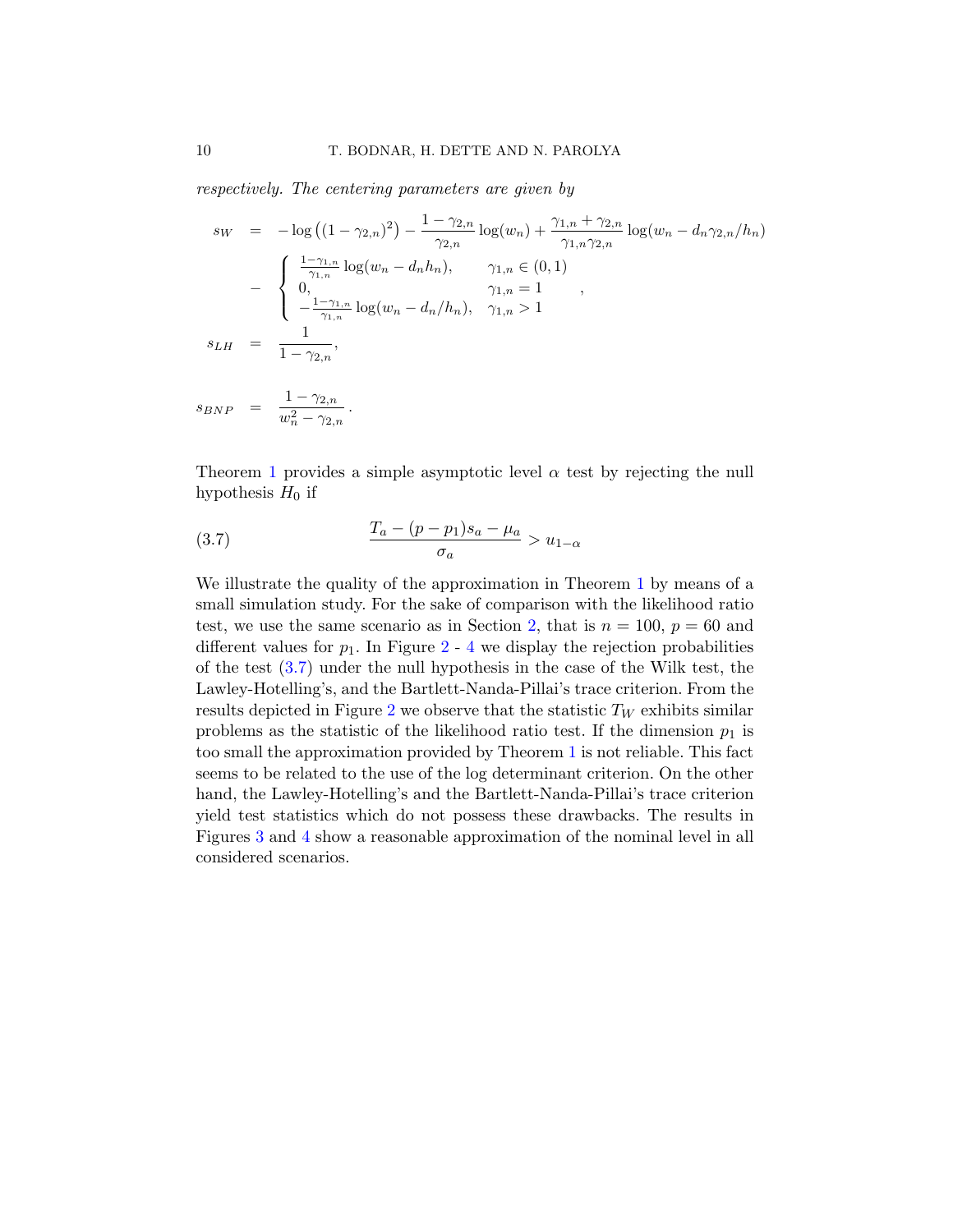

FIGURE 2. Simulated distribution of the statistic  $(T_W - (p-p_1)s_W - \mu_W)/\sigma_W$  und the null hypothesis for sample size  $n = 100$ , dimension  $p = 60$  and various values of  $p_1 = 50, 30, 10$ . The solid curve shows the standard normal distribution.



FIGURE 3. Simulated distribution of the statistic  $(T_{LH} - (p - p_1)s_{LH} - \mu_{LH})/\sigma_{LH}$  und the null hypothesis for sample size  $n = 100$ , dimension  $p = 60$  and various values of  $p_1 = 50, 30, 10$ . The solid curve shows the standard normal distribution.



FIGURE 4. Simulated distribution of the statistic  $(T_{BNP} - (p - p_1)s_{BNP} - \mu_{BNP})/\sigma_{BNP}$ und the null hypothesis for sample size  $n = 100$ , dimension  $p = 60$  and various values of  $p_1 = 50, 30, 10$ . The solid curve shows the standard normal distribution.

In order to investigate the properties of two adjusted tests  $T_{BNP}$  and  $T_{LH}$ for small dimensions and small sample sizes we provide additional results for  $p = 16$ ,  $n = 25$  and different values of  $p_1 = 13, 8, 3$ . The results are depicted in Figures 5 and 6 and indicate a good approximation of the nominal level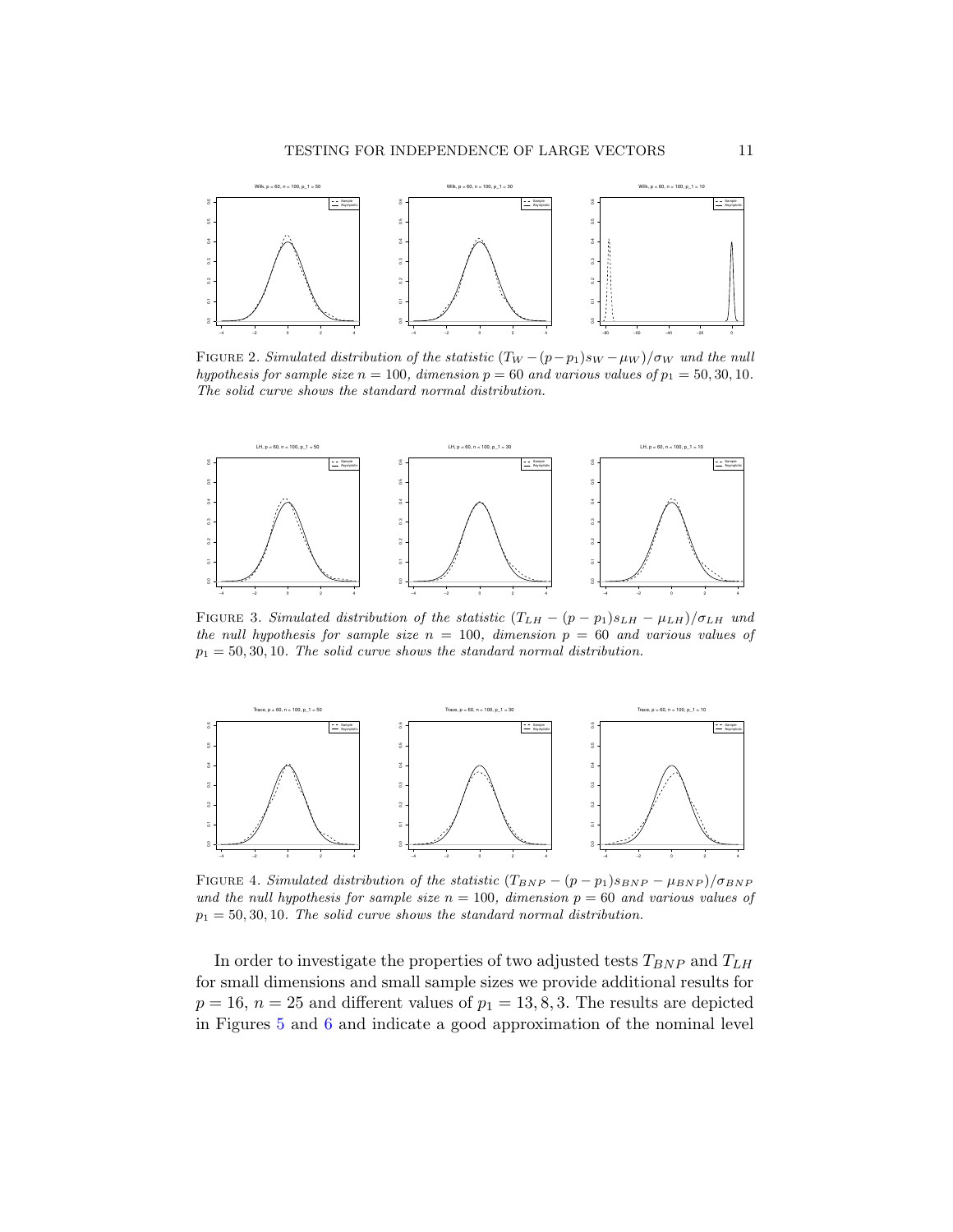although a small-sample effect is present. Note that this effect is more pronounced for the LH test as for the BNP. Thus the results are still reliable and there is again no large bias as in case of LR and Wilk's statistics when the dimension  $p_1$  is much smaller than  $p - p_1$ .



FIGURE 5. Simulated distribution of the statistic  $(T_{LH} - (p - p_1)s_{LH} - \mu_{LH})/\sigma_{LH}$  und the null hypothesis for sample size  $n = 25$ , dimension  $p = 16$  and various values of  $p_1 = 13, 8, 3$ . The solid curve shows the standard normal distribution.



FIGURE 6. Simulated distribution of the statistic  $(T_{BNP} - (p - p_1) s_{BNP} - \mu_{BNP})/\sigma_{BNP}$ und the null hypothesis for sample size  $n = 25$ , dimension  $p = 16$  and various values of  $p_1 = 13, 8, 3$ . The solid curve shows the standard normal distribution.

4. Distributional properties under alternative hypothesis. In this section we derive the distribution of the considered linear spectral statistics under the alternative hypothesis. The main difficulty consists in the fact that under the alternative the random matrix  $\mathbf{W}\mathbf{T}^{-1}$  has a (conditionally) non-central Fisher distribution in this case.

The following two results, which are proved in the Appendix and of independent interest, specify the asymptotic distribution of the empirical spectral distribution of the matrix  $W T^{-1}$  under  $H_1$ . Throughout the paper

$$
m_Q(z) = \int_{-\infty}^{+\infty} \frac{dQ(t)}{t - z}
$$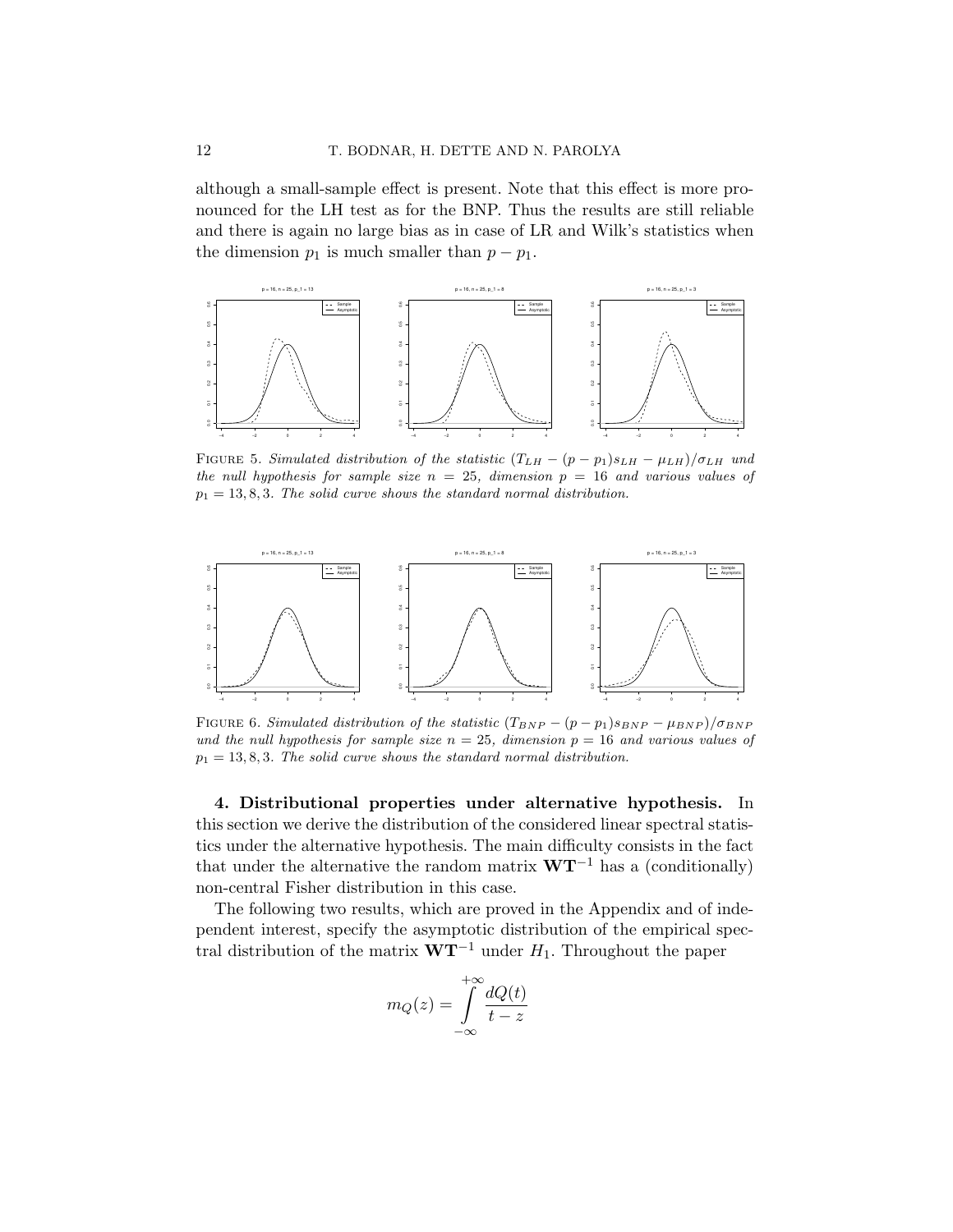denotes the Stieltjes transform of a distribution function Q.

THEOREM 2. Consider the alternative hypothesis  $H_1$  in (2.2) and assume that the assumptions of Section 2 are satisfied. If the the matrix  $\mathbf{R} =$  $\sum_{22\cdot 1}^{-1/2}\Sigma_{21}\Sigma_{11}^{-1}\Sigma_{12}\Sigma_{22\cdot 1}^{-1/2}$  $\frac{(-1)}{22 \cdot 1}$  is bounded in spectral norm and its spectral distribution converges weakly to some function G, then for any  $z \in \mathbb{C} \setminus \mathbb{R}$  then Stieltjes transform of the empirical spectral distribution of the matrix  $\mathbf{W}\mathbf{T}^{-1}$ converges almost surely to some deterministic function s, which is the unique solution of the following system of equations

$$
\frac{s(z)}{1+\gamma_2zs(z)} = m_H\left(z(1+\gamma_2zs(z))\right),\,
$$

$$
(4.1)\frac{m_H(z)}{1+\gamma_1 m_H(z)} = m_{\tilde{H}}((1+\gamma_1 m_H(z))[(1+\gamma_1 m_H(z))z - (1-\gamma_1)]),
$$

$$
(4.2)\,m_{\tilde{H}}(z)(1-(c-c_1)-(c-c_1)zm_{\tilde{H}}(z))c_1^{-1}=m_G\left(\frac{c_1z}{1-(c-c_1)-(c-c_1)zm_{\tilde{H}}(z)}\right)\,,
$$

subject to the condition that  $\Im\{s(z)\}\$ is of the same sign as  $\Im\{z\}$ . The functions H and  $\tilde{H}$  denote the limiting spectral distributions of the matrices **W** and  $\tilde{\mathbf{R}} = 1/p_1 \Sigma_{22\cdot 1}^{-1/2} \Sigma_{21} \Sigma_{11}^{-1} \mathbf{S}_{11} \Sigma_{11}^{-1} \Sigma_{12} \Sigma_{22\cdot 1}^{-1/2}$  $\frac{-1}{22 \cdot 1}$ , respectively.

Note that the matrix  $\bf{R}$  from Theorem 2 can be interpreted as the sample covariance matrix generated from a population with the covariance matrix equal to  $\frac{p_1}{n} \mathbf{R}$ .

We will use this result to derive a CLT for the linear spectral statistics of the matrix  $W T^{-1}$ , which can be used for the analysis of the test proposed in Section 3 under the alternative hypothesis. For this purpose we introduce some useful notations as follows

(4.3) 
$$
\delta(z) = \gamma_1 m_H(z)
$$

$$
\tilde{\delta}(z) = \delta(z) - \frac{1 - \gamma_1}{z}
$$

(4.4) 
$$
\eta(z) = (1 + \delta(z))(1 + \tilde{\delta}(z))
$$

$$
(4.5) \qquad \xi(z) = \frac{\delta'(z)}{(z\eta(z))'}
$$

(4.6) 
$$
\Psi(z) = \left(\frac{1}{1+\delta(z)} - 2\xi(z)z + \frac{1-\gamma_1}{1+\delta(z)}\xi(z)\right)^{-1},
$$

(4.7) 
$$
r = 2 \frac{(1 + \sqrt{\gamma_1})^2 + \lambda_{max}(\mathbf{R})(1 + \sqrt{c_1})^2}{(1 - \sqrt{\gamma_2})^2}
$$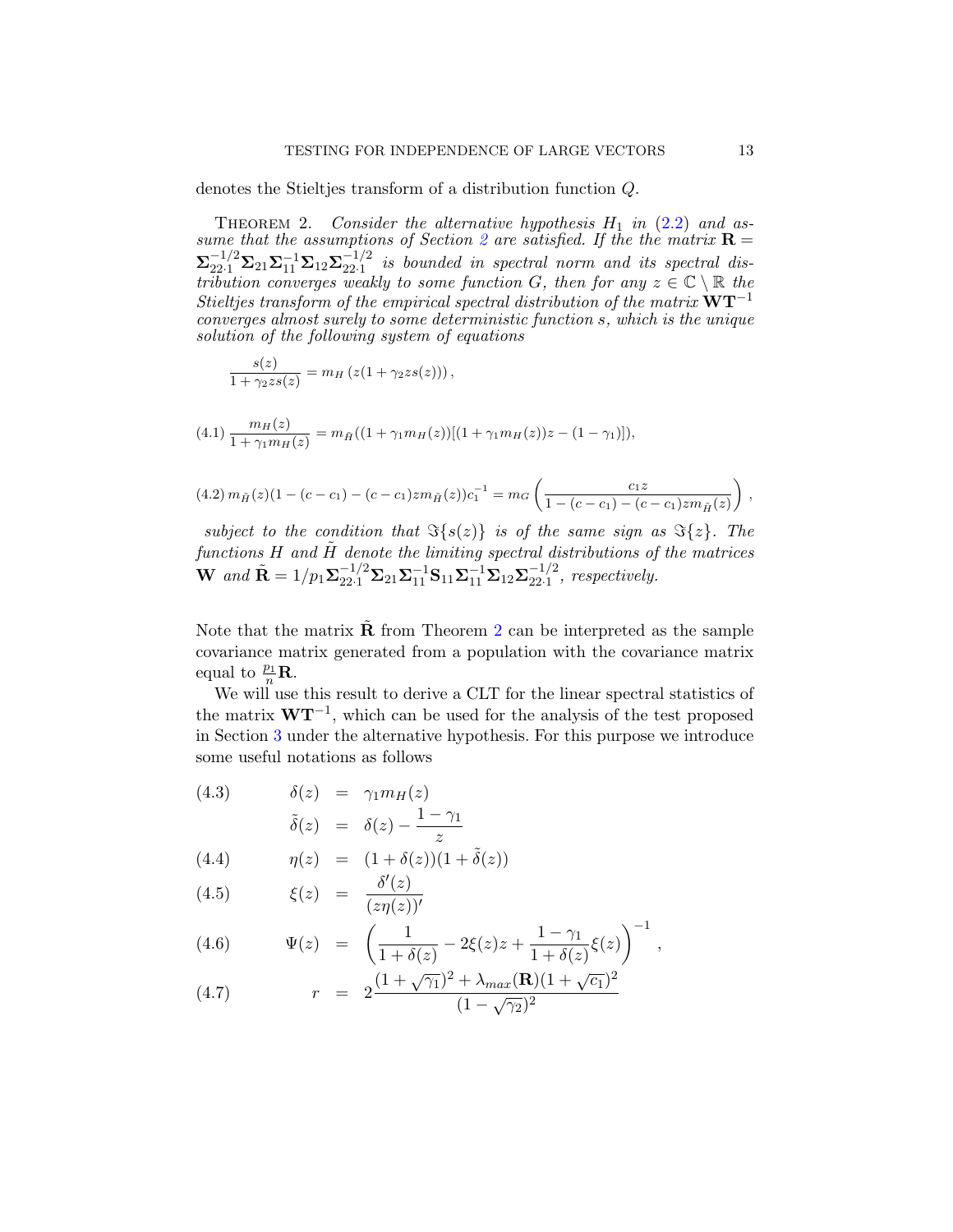Theorem 3. If the assumptions of Theorem 2 are satisfied, then for any pair f, g of analytic functions in an open region of the complex plane containing the interval  $[0, r]$  the random vector

$$
\left( (p - p_1) \int_{0}^{\infty} f(x) d(F_n(x) - F_n^*(x)), (p - p_1) \int_{0}^{\infty} g(x) d(F_n(x) - F_n^*(x)) \right)^{\top}
$$

converges weakly to a Gaussian vector  $(X_f, X_g)^\perp$  with mean and covariances given by

$$
E[X_f] = \frac{1}{4\pi i} \oint f(z) d\log(q(z)) + \frac{1}{2\pi i} \oint f(z)B(zb(z)) d(zb(z))
$$
  
+ 
$$
\frac{1}{2\pi i} \oint f(z)\theta_{b,H}(z)
$$
  

$$
\times \left(\theta_{\tilde{b},\tilde{H}}(zb(z)) \frac{c_1^2 \int m_{\tilde{H}}^3 (zb(z)) t^2 (c_1 + t m_{\tilde{H}}(zb(z)))^{-3} dG(t)}{(1 - c_1 \int m_{\tilde{H}}^2 (zb(z)) t^2 (c_1 + t m_{\tilde{H}}(zb(z)))^{-2} dG(t))^2}\right) dz
$$

(4.8)

$$
Cov[X_f, X_g] = -\frac{1}{2\pi^2} \oint \oint f(z_1)g(z_2) \frac{\partial^2 \log(z_1b(z_1) - z_2b(z_2))}{\partial z_1 \partial z_2} dz_1 dz_2
$$
  
\n
$$
- \frac{1}{2\pi^2} \oint \oint f(z_1)g(z_2) \frac{\partial^2 \log(z_1b(z_1)\eta(z_1b(z_1)) - z_2b(z_2)\eta(z_2b(z_2)))}{\partial z_1 \partial z_1} dz_1 dz_2
$$
  
\n
$$
- \frac{1}{2\pi^2} \oint \oint f(z_1)g(z_2)
$$
  
\n
$$
\times \left[ \theta_{\tilde{b}, \tilde{H}}(z_1b(z_1)) \theta_{\tilde{b}, \tilde{H}}(z_2b(z_2)) \left( \frac{\partial^2 \log \left[ \frac{m_{\tilde{H}}(z_2b(z_2)) - m_{\tilde{H}}(z_1b(z_1))}{(z_2b(z_2) - z_1b(z_1))} \right]}{\partial z_1 \partial z_2} \right) \right] dz_1 dz_2
$$

(4.9)

 $respectively,\ where$ 

(4.10)  
\n
$$
\begin{array}{rcl}\nb(z) & = & 1 + \gamma_2 z s(z) \\
\tilde{b}(z) & = & 1 + \gamma_1 m_H(z) \\
q(z) & = & 1 - \gamma_2 \int \frac{b^2(z) dH(t)}{(t/z - b(z))^2}\n\end{array}
$$

$$
\begin{array}{lll} \displaystyle &\theta_{\tilde{b},\tilde{H}}(z)\\[0.2cm] \displaystyle &\qquad \qquad & \displaystyle \frac{\tilde{b}(z)}{1-\gamma_1 m_{\tilde{H}}\left(\tilde{b}(z)(\tilde{b}(z)z-(1-\gamma_1))\right)-\tilde{b}(z)\gamma_1(2z\tilde{b}(z)-(1-\gamma_1))\int\frac{d\tilde{H}(t)}{\left[t-\left(\tilde{b}(z)(\tilde{b}(z)z-(1-\gamma_1))\right)\right]^2}}\end{array}
$$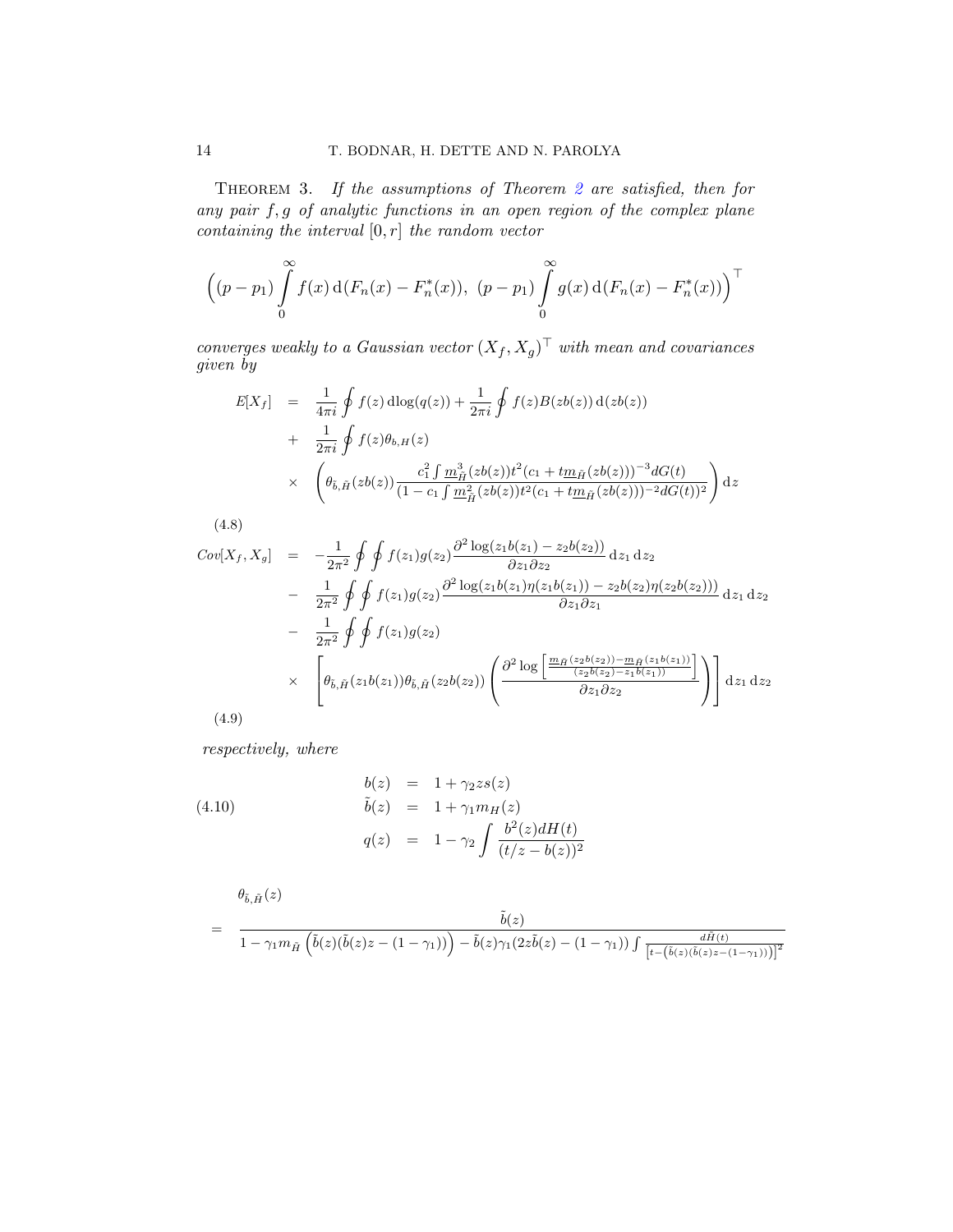$$
\underline{m}_{\tilde{H}}(z) = -\frac{1 - c_1}{z} + c_1 m_{\tilde{H}}(z) \nB(z) = \Psi^2(z) \left[ -\tilde{\omega}(z) N(z) (1 - \delta(z)) + \frac{1}{1 + \delta(z)} N(z) + \xi(z) \Psi^{-1}(z) + z \xi^2(z) \right] \n(4.11) + z^2 \tilde{\delta}^2(z) \left( \xi^2(z) - \delta(z) N(z) \left( z - \frac{1 - \gamma_1}{1 + \delta(z)} + 1 \right) \right)
$$

with

$$
N(z) = \frac{\xi'(z)\Psi^{-1}(z)}{2} - \xi^{2}(z) \quad and \quad \tilde{\omega}(z) = z^{2}\xi(z) + \frac{1-\gamma_{1}}{1+\delta(z)}\Psi^{-1}(z).
$$

Here the integrals are taken over an arbitrary positively oriented contour which contains the interval  $[0, r]$ , moreover the contours in  $(4.9)$  are nonoverlapping.

There are substantial differences between the CLT derived here and the recent results in Zheng et al.  $(2017)$ . In particular the matrix **W** does not possess the usual properties of the covariance matrix under normality anymore. Indeed, the conditional distribution of  $\mathbf{W}$  given  $\mathbf{S}_{11}$  is a non-central Wishart distribution, while the unconditional distribution is defined by a very complicated integral expression. As a consequence  $WT^{-1}$  can be interpreted as a conditionally non-central Fisher matrix, while Zheng et al. (2017) considered a rescaled Fisher matrix. In general, the CLT presented in Zheng et al. (2017) is constructed for studying the asymptotic power of the test for the equality of two population covariance matrices. In contrast, the CLT derived in Theorem 3 is used to investigate the power of the test for block-diagonality, i.e.,  $H_0: \Sigma_{12} = \mathbf{O}$ .

It follows from the proof of Theorem 2 that

(4.12) 
$$
\mathbf{W} \stackrel{d}{\leq} 2\left(\frac{1}{p_1}\mathbf{X}\mathbf{X}^{\top} + \mathbf{M}\mathbf{M}^{\top}\right),
$$

where  $nMM' \sim W_{p-p_1}(n, \mathbf{R})$  and all entries of **X** are independent and standard normally distributed. Consequently the largest eigenvalue of the matrix  $\bf{W}$  will asymptotically be smaller than

$$
2\left((1+\sqrt{\gamma_1})^2+\lambda_{max}(\mathbf{R})(1+\sqrt{c_1})^2\right)
$$

and the quantity  $r$  defined in  $(4.7)$  is an upper bound for the limiting spectrum of the matrix  $WT^{-1}$ .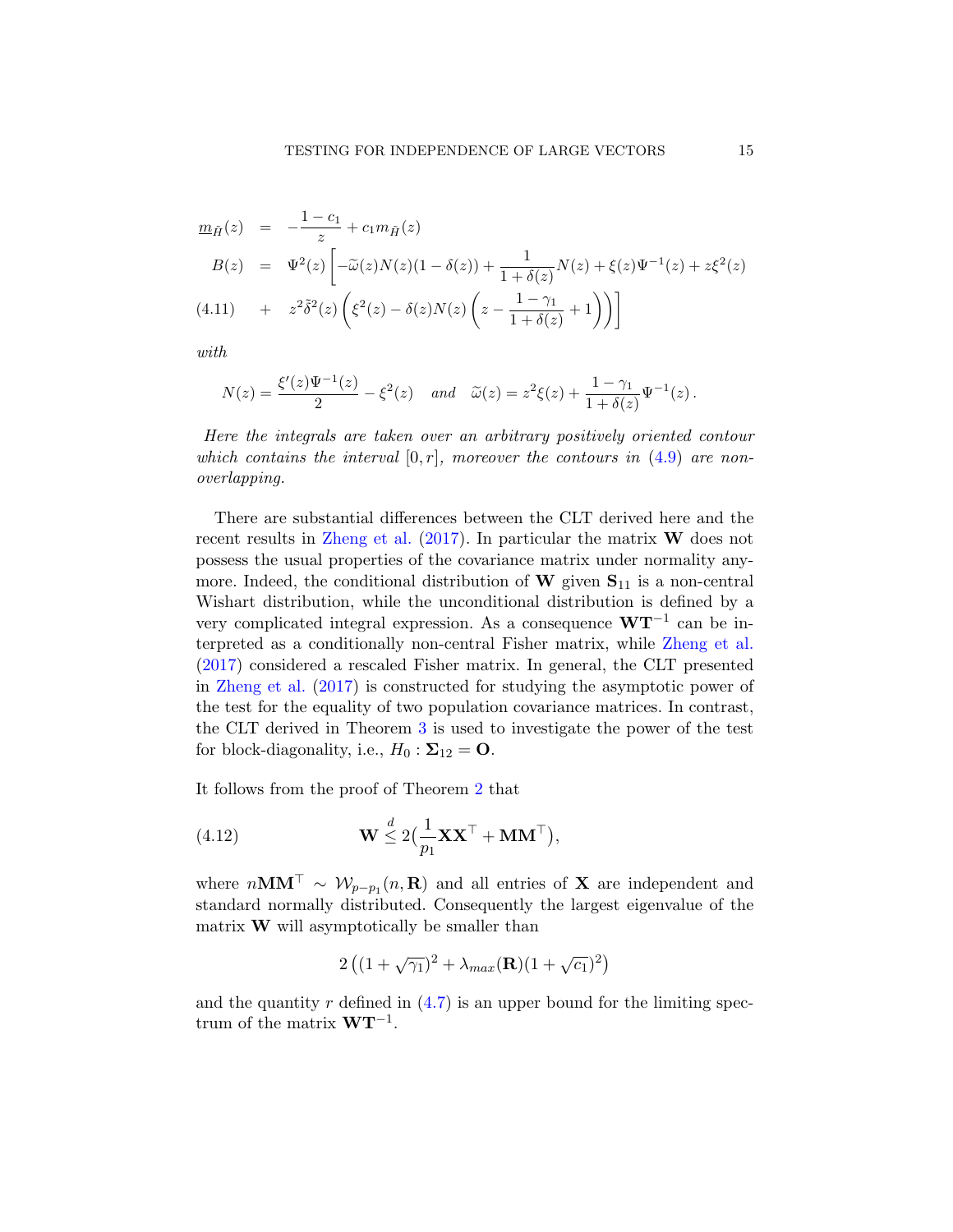This observation is quite important for controlling the tail estimates of the extreme eigenvalues of the matrix  $W T^{-1}$ , which play a vital role for the application of the Cauchy's integral formula (5.19) at the end of the proof of Theorem 3. The proof of the following result is given in the appendix.

PROPOSITION 2. Let  $l_r > r$ , where r is given in (4.7), then

$$
\forall k \in \mathbb{N}: \quad \mathbb{P}(\lambda_{max}(\mathbf{W}\mathbf{T}^{-1}) > l_r) = o(n^{-k}).
$$

Although, the limiting mean and variance presented in Theorem 3 are very difficult to calculate in a closed form even for simple cases, there are several important implications of Theorem 3.

REMARK 1 (Eigenvectors). Going through the proof of Theorem 3 one can see that Lemma 1 in Section 5 reveals an interesting though quite expected fact that the resulting asymptotic distributions depend neither on the eigenvectors of the non-centrality matrix  $\Omega_1$  nor on the eigenvectors of the matrix  $\mathbf{R} = \mathbf{\Sigma}_{22\cdot 1}^{-1/2} \mathbf{\Sigma}_{21} \mathbf{\Sigma}_{11}^{-1} \mathbf{\Sigma}_{12} \mathbf{\Sigma}_{22\cdot 1}^{-1/2}$  $\frac{-1}{22.1}$  for the normally distributed data. Loosely speaking, without loss of generality (w.l.g.), we can restrict ourselves to the case when  $\Omega_1$  and **R** are diagonal matrices, which simplifies the simulations in a remarkable way.

REMARK 2 (Generalizations and simplifications). The non-central Fisher matrix in our case arises only conditionally on  $S_{11}$  where the non-centrality matrix  $\mathbf{\Omega}_1$  is random in our framework. As a consequence Theorem 3 generalizes the result of Yao (2013), where a deterministic non-centrality matrix was considered. Moreover, all the asymptotic quantities including  $\delta(z)$  are expressed in a more convenient form, like,  $\delta(z) = \gamma_1 m_H(z)$ . Finally, the expression of the bias term  $B(z)$  is significantly simplified which makes it possible to do numerical computations more efficiently and to investigate the results of Theorem 3 deeper in the future.

Remark 3 (Finite rank alternatives). Combining Theorem 2 and Theorem 3 one observes that finite rank alternatives with a bounded spectrum have no influence on the asymptotic power of the tests, because the asymptotic means and variances under the null hypothesis and alternative hypothesis coincide. Indeed, assuming that the matrix  $\bf{R}$  has a finite rank, say k,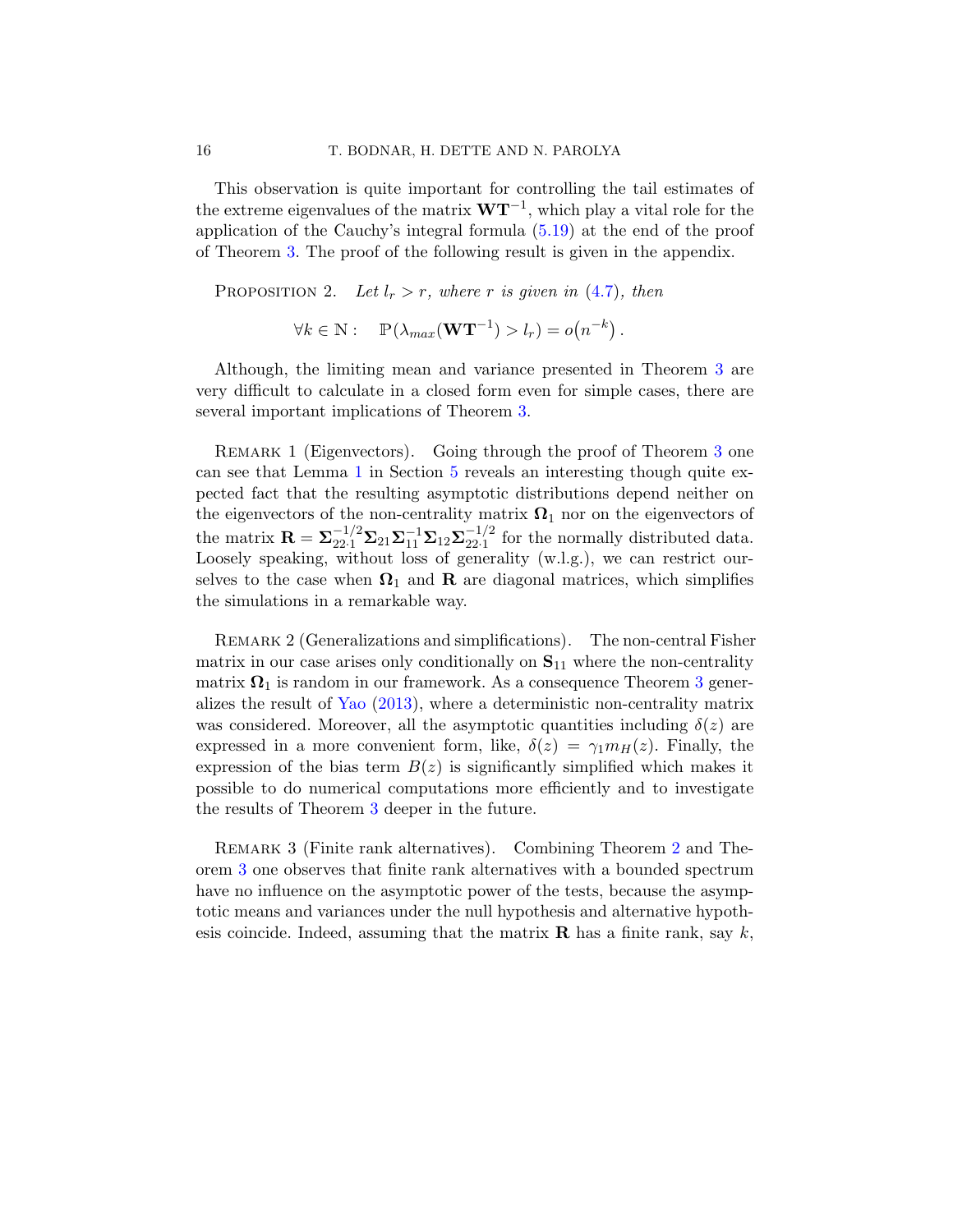and a bounded spectrum we get

$$
m_{F}(\mathbf{z}) = \int \frac{dF^{\mathbf{R}}(t)}{t - z} = \frac{1}{p - p_1} \sum_{i=1}^{p - p_1} \frac{1}{\lambda_i(\mathbf{R}) - z}
$$

$$
= \frac{1}{p - p_1} \sum_{i=1}^{k} \frac{1}{\lambda_i(\mathbf{R}) - z} - \frac{p - p_1 - k}{p - p_1} \frac{1}{z} \to -\frac{1}{z}
$$

Thus, it follows that  $m_G(z) = -\frac{1}{z}$  $\frac{1}{z}$ , and therefore G is the distribution function of the Dirac measure concentrated at the point 0. Consequently we obtain  $m_{\tilde{H}}(z) = -1/z$  and the third summands in (4.8) and in (4.9) vanish, that is

$$
\int \frac{t^2}{(c_1 + t\underline{m}_{\tilde{H}}(z))^3} dG(t) = \int \frac{t^2}{(c_1 + t\underline{m}_{\tilde{H}}(z))^3} \delta_0(t) d(t) = 0,
$$
  

$$
\frac{\partial^2 \log \left[ \frac{m_{\tilde{H}}(z_2) - m_{\tilde{H}}(z_1)}{z_2 - z_1} \right]}{\partial z_1 \partial z_2} = \frac{m'_{\tilde{H}}(z_1) m'_{\tilde{H}}(z_2)}{(m_{\tilde{H}}(z_1) - m_{\tilde{H}}(z_2))^2} - \frac{1}{(z_1 - z_2)^2} = 0,
$$

for any  $z, z_1, z_2 \in \mathbb{C}^+$ . The other summands in  $(4.8)$  and in  $(4.9)$  do not depend on the eigenvalues of matrix  $\bf{R}$ , which reflects the alternative hypothesis  $H_1$  via  $\Sigma_{12}$ , thus, they are expected to be equal to the corresponding quantities under the null hypothesis  $H_0$  given in Theorem 1. Consequently, all tests based on a linear spectral statistic cannot detect the alternative hypothesis  $H_1$  if the matrix **R** has no large eigenvalues.

On the other hand, if  $\lambda_{max}(\mathbf{R})$  is an increasing function of the dimension  $p - p_1$  the spectrum of  $\lambda_{max}(\mathbf{R})$  is not bounded and Theorem 3 is not applicable. Although we have no theoretical result in this case we expect that the power of the tests will be an increasing function of  $\lambda_{max}(\mathbf{R})$ . These properties have been verified numerically by means of a simulation study.

REMARK 4 (Full rank alternatives). As we have already mentioned, the formulas in Theorem 2 and Theorem 3 are very complex, which makes it difficult to calculate the power functions of the considered tests in an analytic form. For instance, we need to solve the system of three equations in Theorem 2 which leads to the cubic equation already for  $m_H(z)$  even in the simple case  $\mathbf{R} = \rho^2 \mathbf{I}$ . On the other hand, the whole system in Theorem 2 simplifies to a quadratic equation under the null hypothesis  $H_0$ . Nevertheless, we believe that these results may be useful for future investigations of the power of the considered tests on the block diagonality of the covariance matrix. For example, one may consider the numerical approximations discussed in Zheng et al. (2017).

.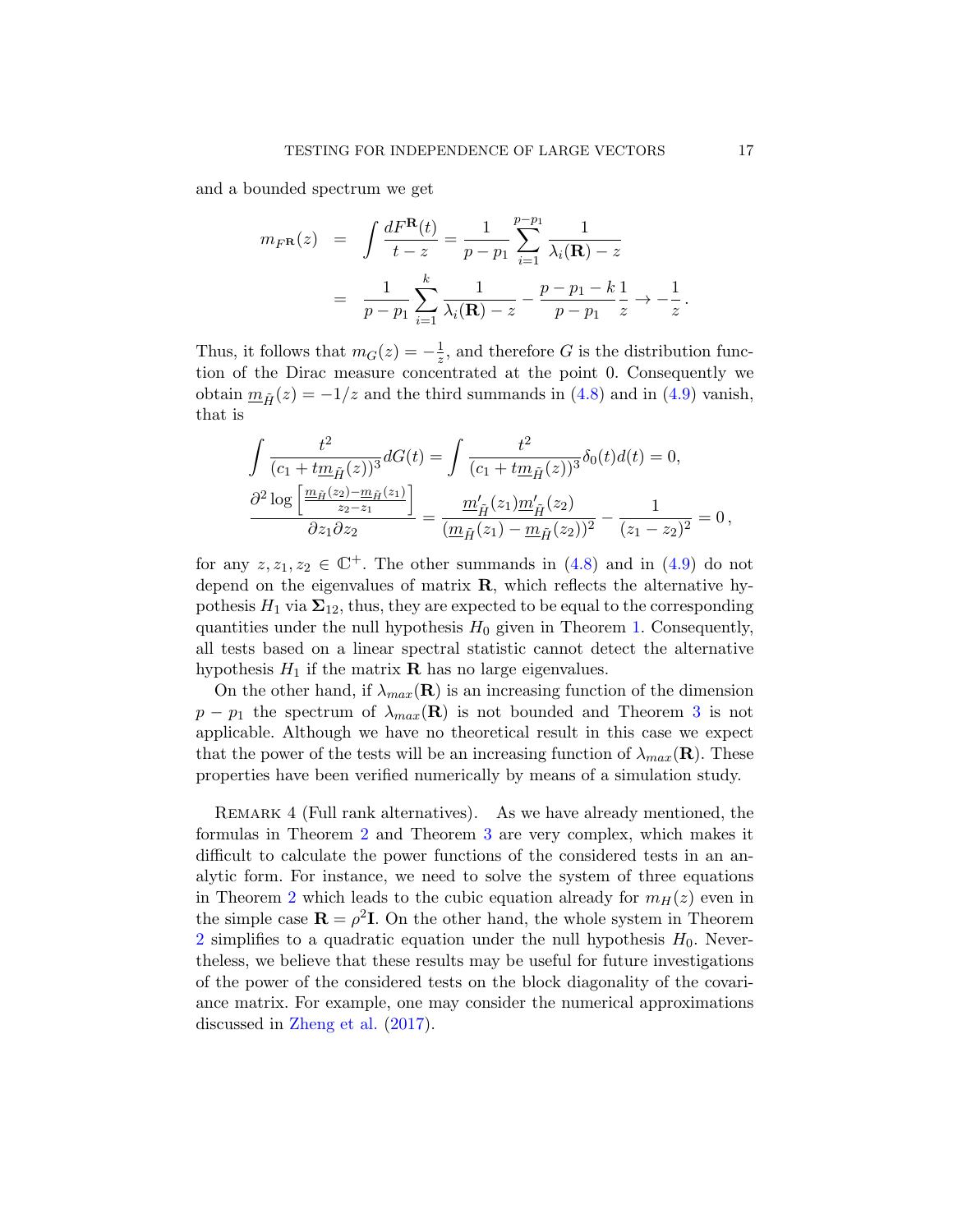

FIGURE 7. Empirical power of different tests for block diagonality for sample size  $n = 100$ , dimension  $p = 60$  and various values of  $p_1 = 50, 30, 10$  as a function of the correlation coefficient  $\rho = \frac{\sigma_{12}}{\sigma}$  in [0,00.0325].

To illustrate these remarks and comments, we present a comparison of the power of the different tests under consideration by means of a small simulation study. In order to demonstrate the results in a clear way we assume for simplicity that  $\Sigma_{11} = \Sigma_{22} = \sigma \mathbf{I}$  which yields

$$
\mathbf{R} = \frac{1}{\sigma} (\sigma \mathbf{I} - \frac{1}{\sigma} \mathbf{\Sigma}_{21} \mathbf{\Sigma}_{12})^{-1/2} \mathbf{\Sigma}_{21} \mathbf{\Sigma}_{12} (\sigma \mathbf{I} - \frac{1}{\sigma} \mathbf{\Sigma}_{21} \mathbf{\Sigma}_{12})^{-1/2}.
$$

Note that the spectrum of matrix  $\bf{R}$  is the same as that of the matrix  $\Sigma_{21}\Sigma_{12}(\sigma^2I - \Sigma_{21}\Sigma_{12})^{-1}$ . First, we take  $\Sigma_{12}$  as a rank 1 matrix with all components equal to  $\sigma_{12} \in [0, 1.3]$  (equicorrelation) and in order to assure positive definiteness of  $\Sigma$  in that range we choose  $\sigma = 40$ . Note that if  $\sigma_{12}$  varies in the interval [0, 1.3] the correlation coefficient  $\rho = \sigma_{12}/\sigma$  will change in the interval [0, 0.0325]. Further, we increase the rank of  $\Sigma_{12}$  by setting some of its elements to zero (sparsifying). The empirical rejection probailities of the proposed tests in the case of rank 1 alternatives are given in Figure 7.

For the sake of comparison we also included the trace criterion recently proposed by Jiang et al. (2013), the test introduced by Yamada et al. (2017), which is based on an empirical distance between the full and a block diagonal covariance matrix; and the test suggested by Yang and Pan (2015) built on the sum of the canonical correlations coefficients. Note that there exists a regularized and a non-regularized version of the latter test. In general, the statistic of Yang and Pan (2015) is defined by the sum of eigenvalues of the matrix  $({\bf S}_{22} + t{\bf I}_{p-p_1})^{-1}{\bf S}_{21}{\bf S}_{11}^{-1}{\bf S}_{12}$  for some  $t \ge 0$ . Thus, in case  $t = 0$  this test is equivalent to the sum of canonical correlation coefficients. Moreover, the test of Jiang et al. (2013) and Yang and Pan (2015) coincide for  $t = 0$ because the matrix  $S_{22}^{-1}S_{21}S_{11}^{-1}S_{12}$  can be written in form  $WT^{-1}(\frac{\gamma_1}{\gamma_2})$  $\frac{\gamma_1}{\gamma_2}\mathbf{I}$  +  $WT^{-1}$ <sup>-1</sup> under  $H_0$  (see, e.g., Yao et al. (2015) Section 8.5.1). Thus, in order to visualize difference between them we take  $t = 10$  and  $t = 40$  for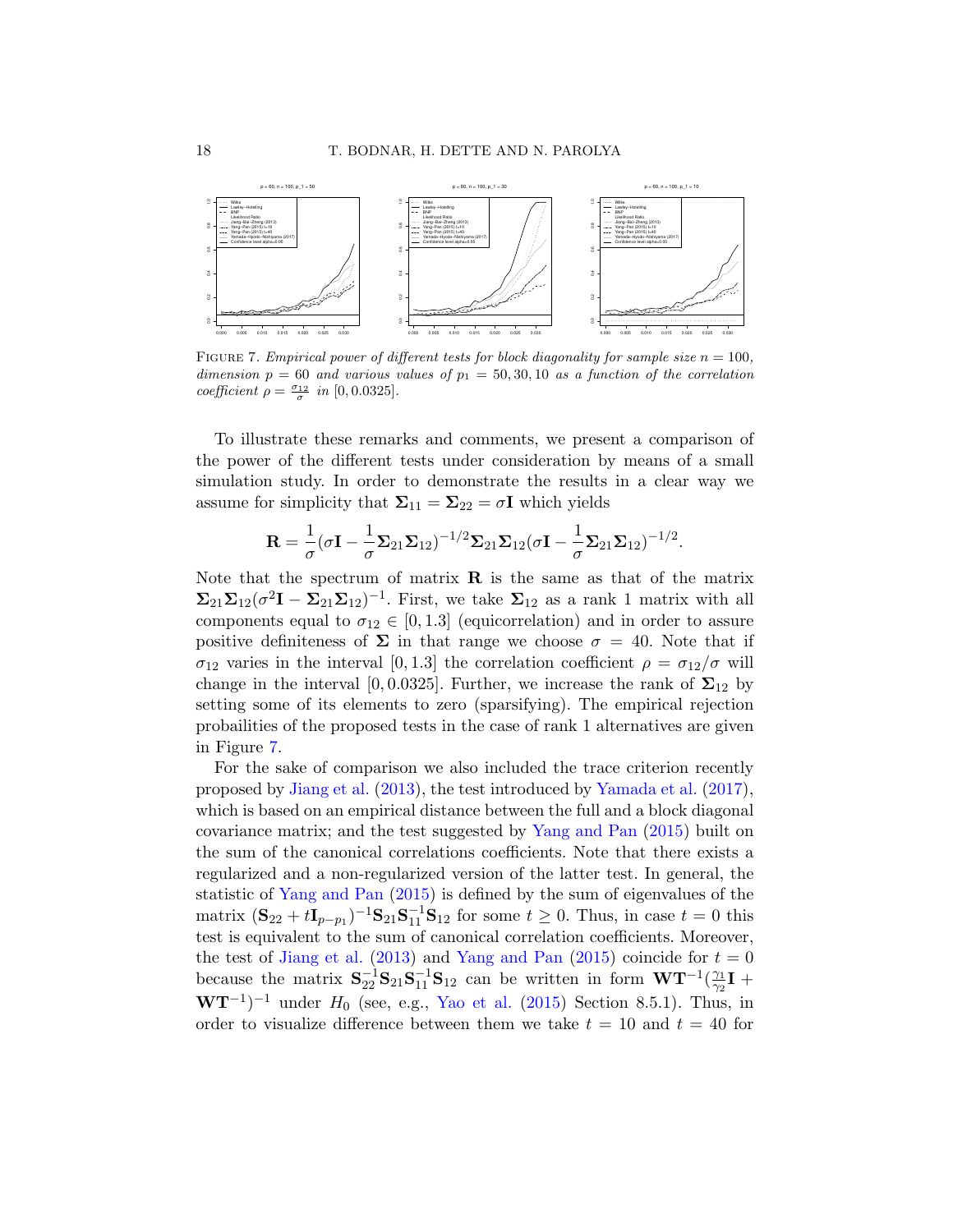the test proposed by Yang and Pan (2015). Further, the simulations showed that taking larger  $t$  will lead only to a slight increase of power in the case where  $p_1$  is not equal to  $p - p_1$ . Nevertheless, it must be mentioned that the regularized test is applicable even in the case  $p - p_1 > n$  while all of other considered tests need both  $p_1 < n$  and  $p - p_1 < n$ .

Figure 7 justifies our theoretical findings, i.e., none of the tests can detect the alternatives for  $\rho \in [0, 0.01]$  (the power function in this region is basically flat and close to the nominal level 0.05). On the other hand, if the correlation is greater than 0.01, then all of the tests gain power. For  $p_1 = 30$  (case of equal blocks) all test are powerful enough to reject  $H_0$  if the correlation is greater than 0.03. These results are in accordance with the discussion in Remark 3, because in the considered scenario the largest eigenvalue of the matrix  $\bf{R}$  is given by

$$
\frac{p_1(p-p_1)\rho^2}{1-p_1(p-p_1)\rho^2}.
$$

Thus, if the correlation coefficient  $\rho$  is close to  $1/\sqrt{p_1(p-p_1)}$  we will get a spike (note that  $1/\sqrt{p_1(p - p_1)} \approx 0.0333$  if  $p_1 = 30, p = 60$ ). Moreover, here we have a clear winner - the Lawley-Hotelling's (LH) trace criterion. The test of Yamada et al. (2017) and Wilk's test with the corrected likelihood ratio (LR) criterion are ranked on the second and third, respectively. The regularized test of Yang and Pan (2015) together with the trace criterion of Jiang et al. (2013) are on the fourth position, while the the Bartlett-Nanda-Pillai's (BNP) trace criterion shows the worst performance. Interestingly, the tests Jiang et al. (2013) and Yang and Pan (2015) can not be visually distinguished neither for  $t = 10$  nor for  $t = 40$ .

A similar ranking was observed for  $p_1 = 50$  with the difference of a decreasing power of all tests and a slight increase of power for Yang and Pan  $(2015)$  with respect to its benchmark for  $t = 0$ , i.e., Jiang et al.  $(2013)$ . Note that Wilk's test and the LR test have the same power for  $p_1 = 50$ . In light of the previous findings obtained under the null hypothesis  $H_0$ , the case  $p_1 = 10$  is the most interesting one. Indeed, here we observe that Wilk's and the LR test are not reliable anymore (they either always (Wilk's) or never  $(LR)$  reject  $H_0$ ). On the other hand the other tests show a similar behaviour as in the case  $p_1 = 50$ . As before, the LH test is the most powerful in all three situations.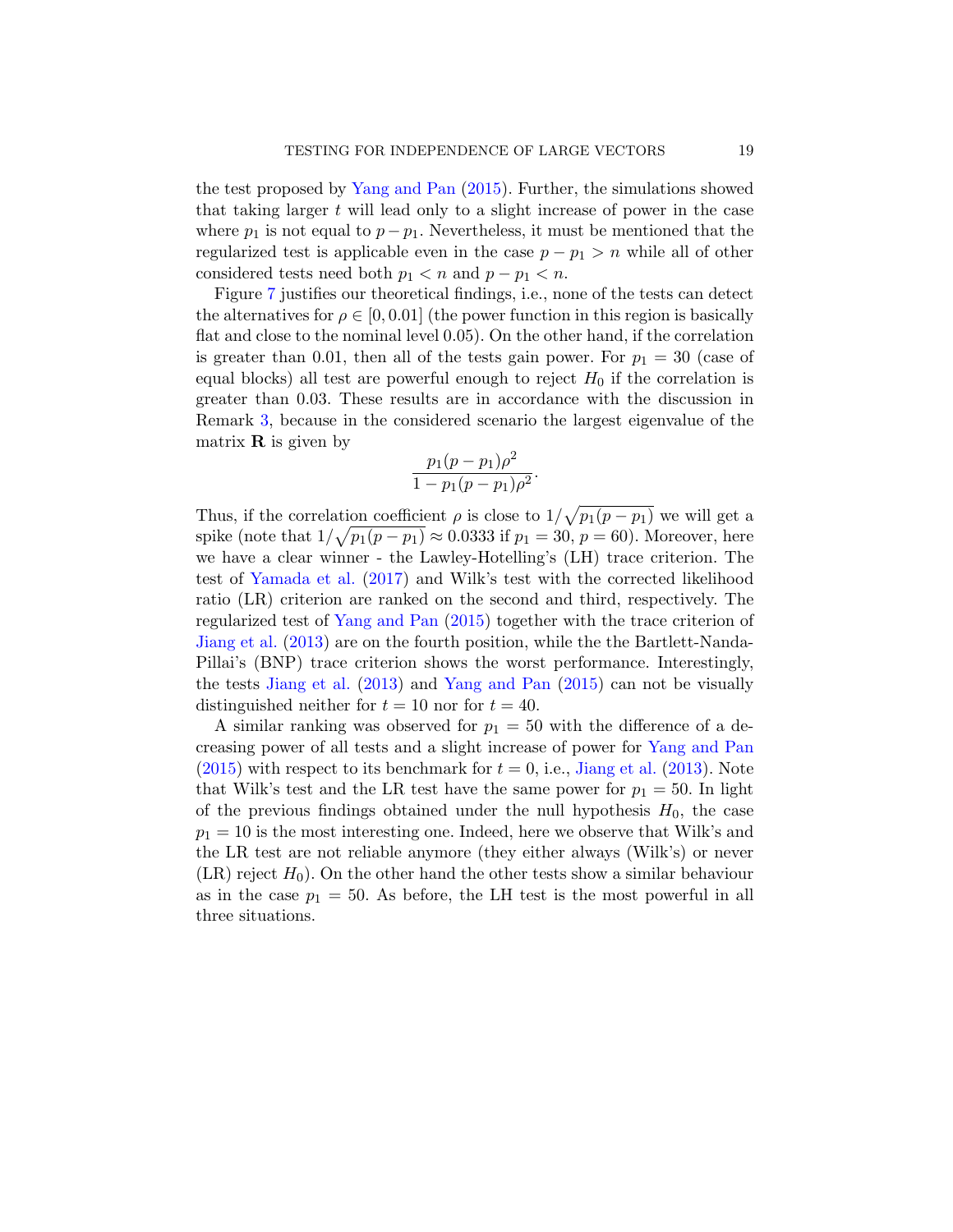

FIGURE 8. Empirical power of different tests for block diagonality for sample size  $n = 100$ , dimension  $p = 60$  and various values of  $p_1 = 50, 30, 10$  as a function of the correlation coefficient  $\rho = \frac{\sigma_{12}}{\sigma}$  in [0, 0.04] and sparsity level of 20%.



FIGURE 9. Empirical power of different tests for block diagonality for sample size  $n = 100$ , dimension  $p = 60$  and various values of  $p_1 = 50, 30, 10$  as a function of the correlation coefficient  $\rho = \frac{\sigma_{12}}{\sigma}$  in [0,0.06] and sparsity level of 50%.

In order to investigate the robustness of the tests we increase the sparsity of the matrix  $\Sigma_{12}$ , where 20% and 50% of the elements are set randomly to zero, while all other elements are still equal to  $\sigma_{12}$ . By this procedure we increase the probability that  $\Sigma_{12}$  has full rank. The results are summarized in Figures 8 and 9.

We observe a similar behaviour as in the non-sparse case (see Figure 7). The LH test and the test proposed in Yamada et al. (2017) show the best performance. The latter is slightly better than the LH test for the sparsity level 50%, while a superiority of the LH test could be observed for a sparsity level of 20%. Of course, by increasing the sparsity level we make the alternative hypothesis harder to detect. For this reason the non-sensitivity interval [0, 0.01] (the interval where the test is not sensitive to the alternative  $H_1$ ) is increased to [0, 0.02] and [0, 0.03] in case of 20% and 50% sparsity levels, respectively.

Moreover, in the supplementary material (see, Bodnar et al. (2018)) we have also investigated the performance of the different tests for  $p = 10$ ,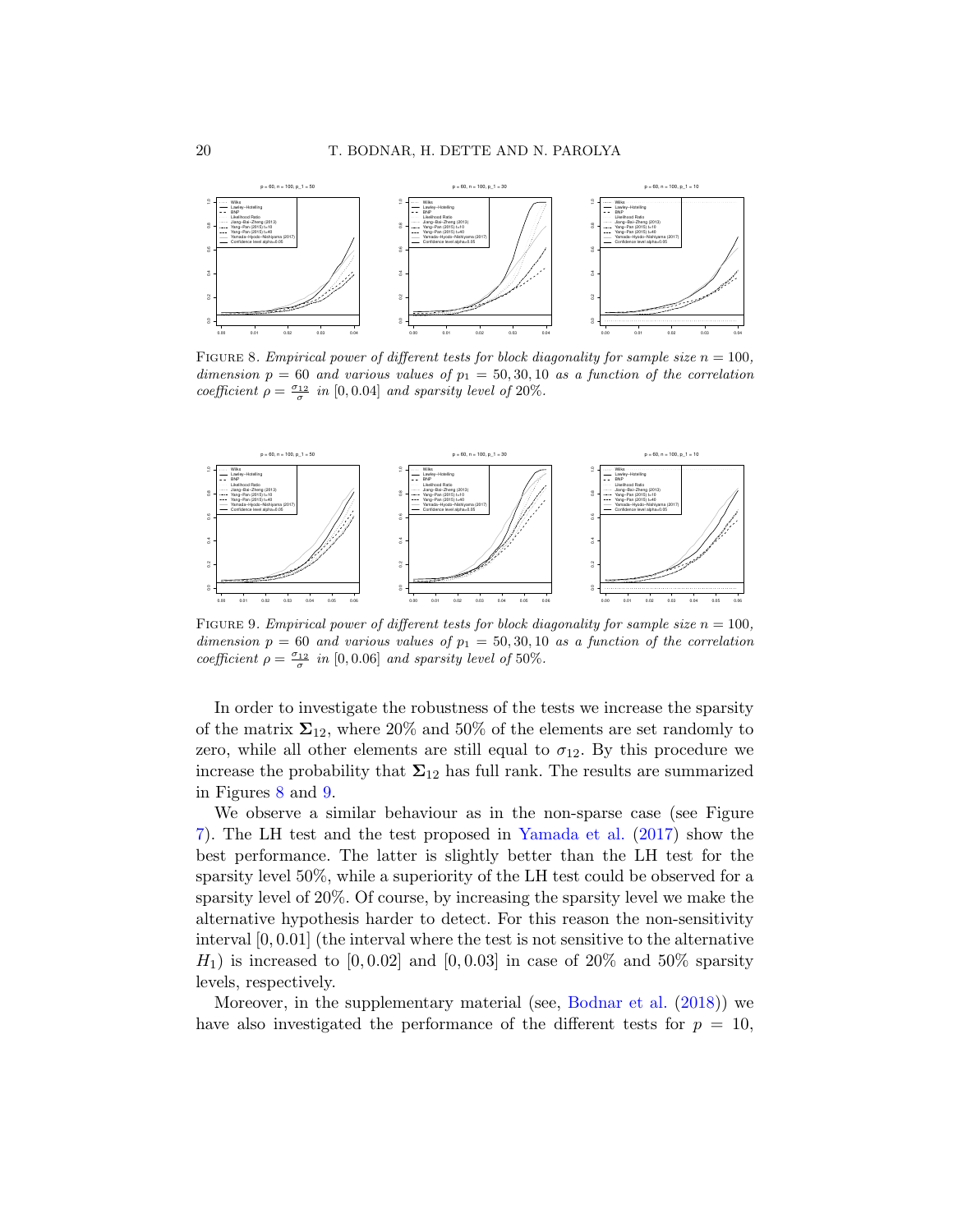100, 200, 250, 290 and  $n = 300$  (see, Figures 10 - 14 in Appendix B of the supplementary material). Our findings still remain unchanged except for the case  $p = 290$ : here all tests have a substantial loss in power and the LH test does not keep the nominal level. Indeed, this is an expected result, because in the case  $p = 290$  and  $n = 300$  the ratio  $p/n$  is close to one, and the sample covariance matrix is a very unstable estimator.

As a conclusion, although the LH trace criterion is the most simple one among the linear spectral statistics of the matrix  $W T^{-1}$   $(f = id)$ , it seems to be the most robust and powerful test on the block diagonality of the large-dimensional covariance matrix. On the other hand the corrected LR and Wilk's criteria can not be recommended, if the size of the first block is much smaller than the size of the second one.

Remark 5. A possible reason for the superior performance of the LH test are the specific alternatives considered in our numerical experiments. In particular results coincide with the findings in Pillai and Jayachandran (1967), where the LH test showed the best performance in the case, where the eigenvalues of the matrix  $\Sigma_{22}^{-1}\Sigma_{21}\Sigma_{11}^{-1}\Sigma_{12}$  are far apart. Thus, taking very sparse or other full rank alternatives could have an considerable impact on the dominance property of the LH test.

Acknowledgements. The authors would like to thank Professor Tailen Hsing and two anonymous referees for the valuable comments and remarks which have significantly improved the previous version of this paper. Additionally, we want to thank M. Stein who typed parts of this manuscript with considerable technical expertise. The work of H. Dette was supported by the DFG Research Unit 1735, DE 502/26-2.

#### 5. Appendix: Proofs.

Proof of Proposition 2: Because W and T are positive semi-definite we have

$$
\mathbb{P}(\lambda_{max}(\mathbf{W}\mathbf{T}^{-1}) > l_r) \leq \mathbb{P}(\lambda_{max}(\mathbf{W})\lambda_{max}(\mathbf{T}^{-1}) > l_r)
$$
  
\n
$$
\leq \mathbb{P}(\lambda_{max}(\mathbf{W}) > l_r(1 - \sqrt{\gamma_2})^2) + o(n^{-k}),
$$

where the last inequality follows from inequality (1.9b) in Bai and Silverstein  $(2004)$ . Furthermore, using this inequality again and  $(4.12)$  we get

(5.2) 
$$
\mathbb{P}(\lambda_{max}(\mathbf{W}) > l_r(1-\sqrt{\gamma_2})^2)
$$
  
\n
$$
\leq \mathbb{P}\Big(2\lambda_{max}(1/p_1\mathbf{XX}^{\top}) + 2\lambda_{max}(\mathbf{MM}^{\top}) > l_r(1-\sqrt{\gamma_2})^2\Big)
$$
  
\n
$$
\leq \mathbb{P}\Big(\lambda_{max}(1/p_1\mathbf{XX}^{\top}) > \frac{l_r}{2}(1-\sqrt{\gamma_2})^2 - \lambda_{max}(\mathbf{R})(1+\sqrt{c_1})^2\Big) + o(n^{-k}).
$$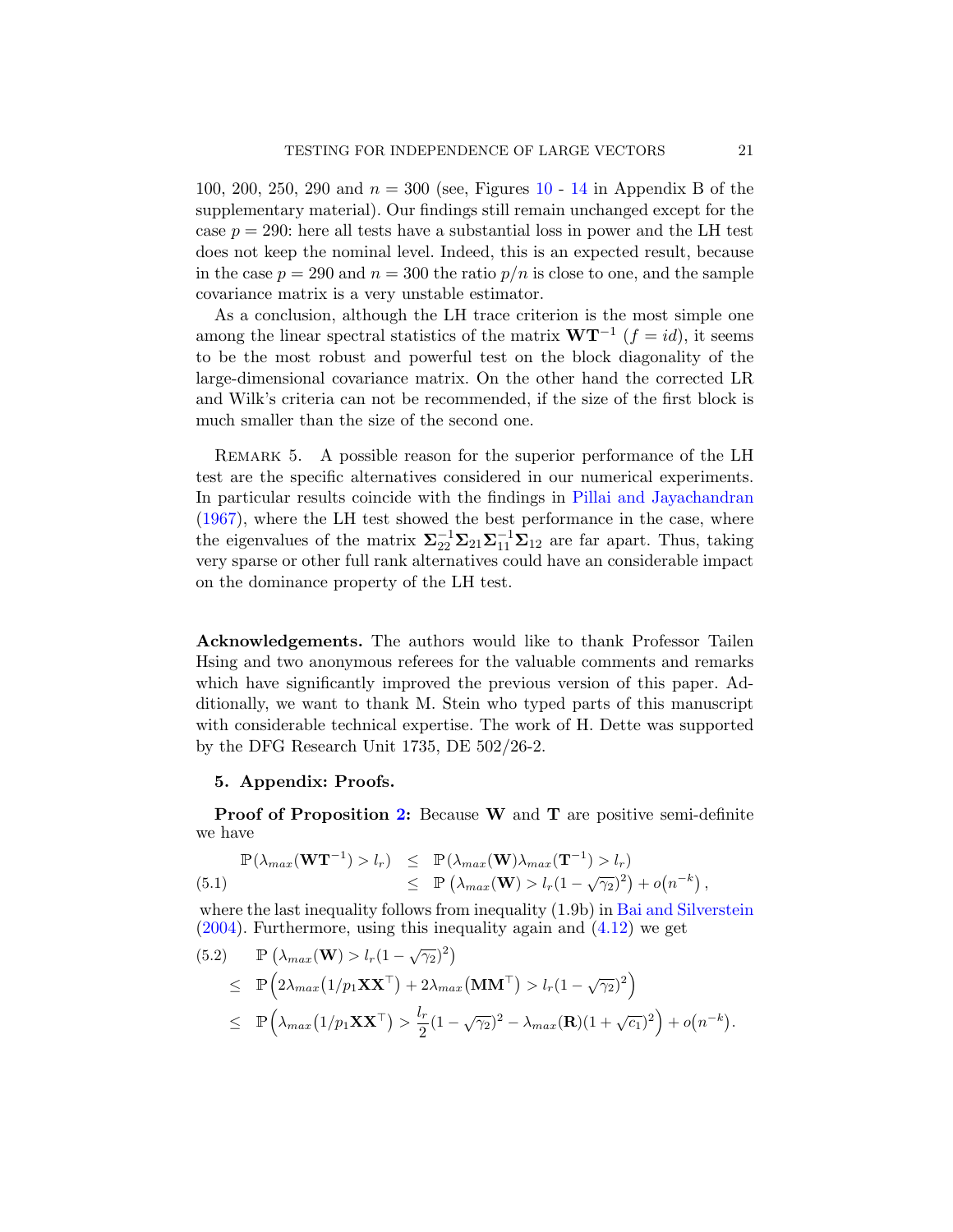Finally, combining  $(5.1)$ ,  $(5.2)$  and using  $(4.7)$  with  $l_r > r$  we arrive at

$$
\mathbb{P}(\lambda_{max}(\mathbf{W}\mathbf{T}^{-1}) > l_r) \leq \mathbb{P}\Big(\lambda_{max}\big(1/p_1\mathbf{X}\mathbf{X}^{\top}\big) > (1+\sqrt{\gamma_1})^2\Big) + o\big(n^{-k}\big) = o\big(n^{-k}\big),
$$

where the last equality follows again from (1.9a) of Bai and Silverstein  $(2004).$  $\Box$ 

Proof of Theorem 2: Since  $(n-p_1)\mathbf{T} \sim W_{p-p_1}(n-p_1,\boldsymbol{\Sigma}_{22\cdot 1}), p_1\mathbf{W}|\mathbf{S}_{11} \sim$  $W_{p-p_1}(p_1, \Sigma_{22\cdot 1}, \mathbf{\Omega}_1)$  with  $\mathbf{\Omega}_1 = \mathbf{\Omega}_1(\mathbf{S}_{11}) = \Sigma_{22\cdot 1}^{-1} \Sigma_{21} \Sigma_{11}^{-1} \mathbf{S}_{11} \Sigma_{11}^{-1} \Sigma_{12} =$  $\mathbf{\Sigma}_{22\cdot1}^{-1}\mathbf{M}\mathbf{M}^{\top}$ ,  $\mathbf{S}_{11} \sim W_{p_1}(n, \mathbf{\Sigma}_{11})$ , and **T** is independent of **W** and  $\mathbf{S}_{11}$  we get the following stochastic representations for  $T$  and  $W$  expressed as<sup>1</sup>

$$
\mathbf{W} \stackrel{d}{=} \frac{1}{p_1} \mathbf{\Sigma}_{22\cdot 1}^{1/2} (\mathbf{X} + \mathbf{\Sigma}_{22\cdot 1}^{-1/2} \mathbf{M}) (\mathbf{X} + \mathbf{\Sigma}_{22\cdot 1}^{-1/2} \mathbf{M})^{\top} \mathbf{\Sigma}_{22\cdot 1}^{1/2}
$$

$$
\mathbf{T} \stackrel{d}{=} \frac{1}{n - p_1} \mathbf{\Sigma}_{22\cdot 1}^{1/2} \mathbf{Y} \mathbf{Y}^{\top} \mathbf{\Sigma}_{22\cdot 1}^{1/2},
$$

where  $\mathbf{X} \sim \mathcal{N}_{p-p_1,p_1}(\mathbf{O}, \mathbf{I} \otimes \mathbf{I}), \ \mathbf{Y} \sim \mathcal{N}_{p-p_1,n-p_1}(\mathbf{O}, \mathbf{I} \otimes \mathbf{I}), \text{ and } \mathbf{X}, \ \mathbf{Y}, \ \mathbf{S}_{11}$ are mutually independent. Then, the stochastic representation of  $W T^{-1}$  is given by

$$
\mathbf{W}\mathbf{T}^{-1} \stackrel{d}{=} \frac{1}{p_1} \mathbf{\Sigma}_{22\cdot 1}^{1/2} (\mathbf{X} + \mathbf{\Sigma}_{22\cdot 1}^{-1/2} \mathbf{M}) (\mathbf{X} + \mathbf{\Sigma}_{22\cdot 1}^{-1/2} \mathbf{M})^{\top} \mathbf{\Sigma}_{22\cdot 1}^{1/2} \times \left( \frac{1}{n - p_1} \mathbf{\Sigma}_{22\cdot 1}^{1/2} \mathbf{Y} \mathbf{Y}^{\top} \mathbf{\Sigma}_{22\cdot 1}^{1/2} \right)^{-1} .
$$

The last equality in distribution implies that the spectral distribution of  $\mathbf{W}\mathbf{T}^{-1}$  is the same as the spectral distribution of  $\mathbf{W}\mathbf{T}^{-1}$  with

$$
\widetilde{\mathbf{W}} = \frac{1}{p_1} (\mathbf{X} + \Sigma_{22\cdot 1}^{-1/2} \mathbf{M}) (\mathbf{X} + \Sigma_{22\cdot 1}^{-1/2} \mathbf{M})^\top \text{ and } \widetilde{\mathbf{T}} = \frac{1}{n - p_1} \mathbf{Y} \mathbf{Y}^\top.
$$

From Theorem 2.1 of Zheng et al. (2015a) it holds that the Stieltjes transform of  $\overline{\mathbf{W}}\mathbf{T}^{-1}$  given  $\overline{\mathbf{W}}$   $m_F\widetilde{\mathbf{w}}\widetilde{\mathbf{T}}^{-1}|\widetilde{\mathbf{W}}(z)$  converges to  $s_{\widetilde{\mathbf{W}}}(z)$  which satisfies the following equation

(5.3) 
$$
zs_{\widetilde{\mathbf{W}}}(z) = -1 + \int \frac{tdH(t)}{t - z(1 + \gamma_2 z s_{\widetilde{\mathbf{W}}}(z))},
$$

where  $H(t) = H_{\widetilde{\mathbf{W}}}(t)$  is the limiting spectral distribution of the matrix  $\widetilde{\mathbf{W}}$ , which is a deterministic function following Theorem 1.1 of Dozier and Silverstein (2007). Noting that the right hand-side of (5.3) does not depend on the

<sup>&</sup>lt;sup>1</sup>Here we use the definition of the non-central Wishart distribution given by  $(Muirhead,$ 1982, Definition 10.3.1).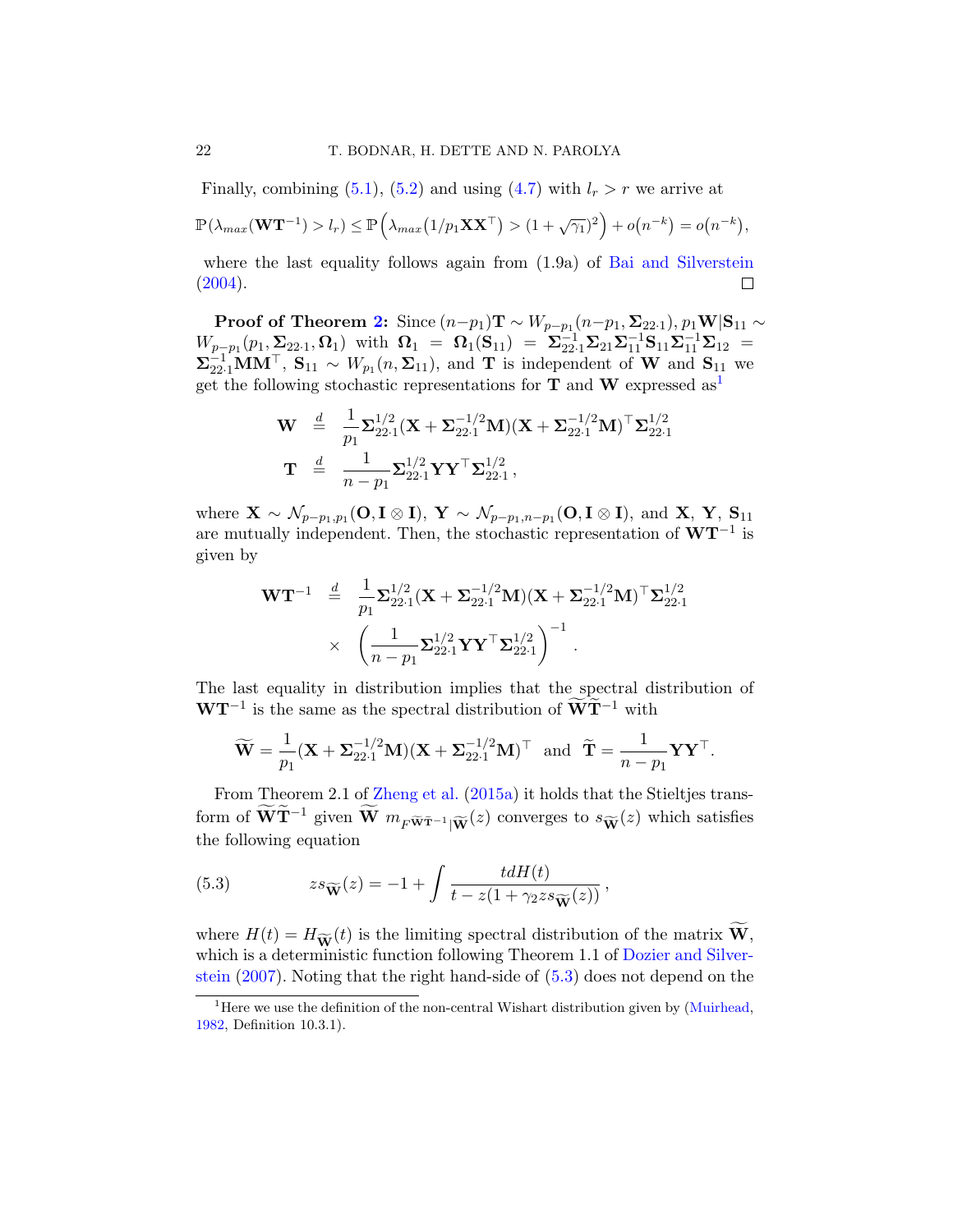condition  $\widetilde{W}$  and rewriting (5.3), we get the limiting spectral distribution of  $WT^{-1}$ , which is equal to  $\widetilde{WT}^{-1}$ , is given by  $s(z) = s_{\widetilde{W}}(z)$  expressed as

$$
zs(z) = \int \frac{z\gamma_2(zs(z)+1)dH(t)}{t - z(1+\gamma_2zs(z))} = z(\gamma_2zs(z)+1)m_H(z(\gamma_2zs(z)+1)),
$$

where (see Theorem 1.1 of Dozier and Silverstein  $(2007)$ )

$$
m_H(z) = \int \frac{(1 + \gamma_1 m_H(z))d\tilde{H}(t)}{t - (1 + \gamma_1 m_H(z))[(1 + \gamma_1 m_H(z))z - (1 - \gamma_1)]}
$$
  
= 
$$
(1 + \gamma_1 m_H(z))m_{\tilde{H}}((1 + \gamma_1 m_H(z))[(1 + \gamma_1 m_H(z))z - (1 - \gamma_1)])
$$

with  $\tilde{H}$  the limiting spectral distribution of

$$
\widetilde{\mathbf{R}} = 1/p_1 \Sigma_{22\cdot 1}^{-1/2} \Sigma_{21} \Sigma_{11}^{-1} \mathbf{S}_{11} \Sigma_{11}^{-1} \Sigma_{12} \Sigma_{22\cdot 1}^{-1/2} \n= c_{1,n}^{-1} 1/n \Sigma_{22\cdot 1}^{-1/2} \Sigma_{21} \Sigma_{11}^{-1} \mathbf{S}_{11} \Sigma_{11}^{-1} \Sigma_{12} \Sigma_{22\cdot 1}^{-1/2}.
$$

satisfying the following equation

$$
m_{\tilde{H}}(z) = \int \frac{(1 - (c - c_1) - (c - c_1)zm_{\tilde{H}}(z))^{-1}dG(t)}{c_1^{-1}t - \frac{z}{1 - (c - c_1) - (c - c_1)zm_{\tilde{H}}(z)}}
$$
  
=  $c_1^{-1}(1 - (c - c_1) - (c - c_1)zm_{\tilde{H}}(z))^{-1}$   
 $\times m_G\left(\frac{c_1z}{1 - (c - c_1) - (c - c_1)zm_{\tilde{H}}(z)}\right)$ 

where  $G(t)$  is the limiting spectral distribution of the matrix  $\mathbf{R} = \mathbf{\Sigma}_{22 \cdot 1}^{-1/2} \mathbf{\Sigma}_{21} \mathbf{\Sigma}_{11}^{-1} \mathbf{\Sigma}_{12} \mathbf{\Sigma}_{22 \cdot 1}^{-1/2}$  which is deterministic as well.

In the proof of Theorem 3 we make use of the following lemma which simplifies the conditions used in Theorem 2.2 of Zheng et al. (2015a) and is proved in Appendix B of the supplementary material (see, Bodnar et al.  $(2018)$ .

LEMMA 1. Conditionally on  $S_{11}$  the distribution of the matrix  $WT^{-1}$ solely depends on the eigenvalues of the non-centrality matrix  $\Omega_1(S_{11})$  and does not depend on the corresponding eigenvectors. Moreover, the unconditional distribution of the eigenvalues of matrix  $\mathbf{W}\mathbf{T}^{-1}$  depends only on the eigenvalues of the matrix  $\widetilde{\mathbf{R}} = \Sigma_{11}^{-1} \Sigma_{12} \Sigma_{22 \cdot 1}^{-1} \Sigma_{21}$ .

The results of Lemma 1 shows that both the unconditional distribution of the eigenvalues of  $WT^{-1}$  and its conditional distribution given  $S_{11}$  depend

 $\Box$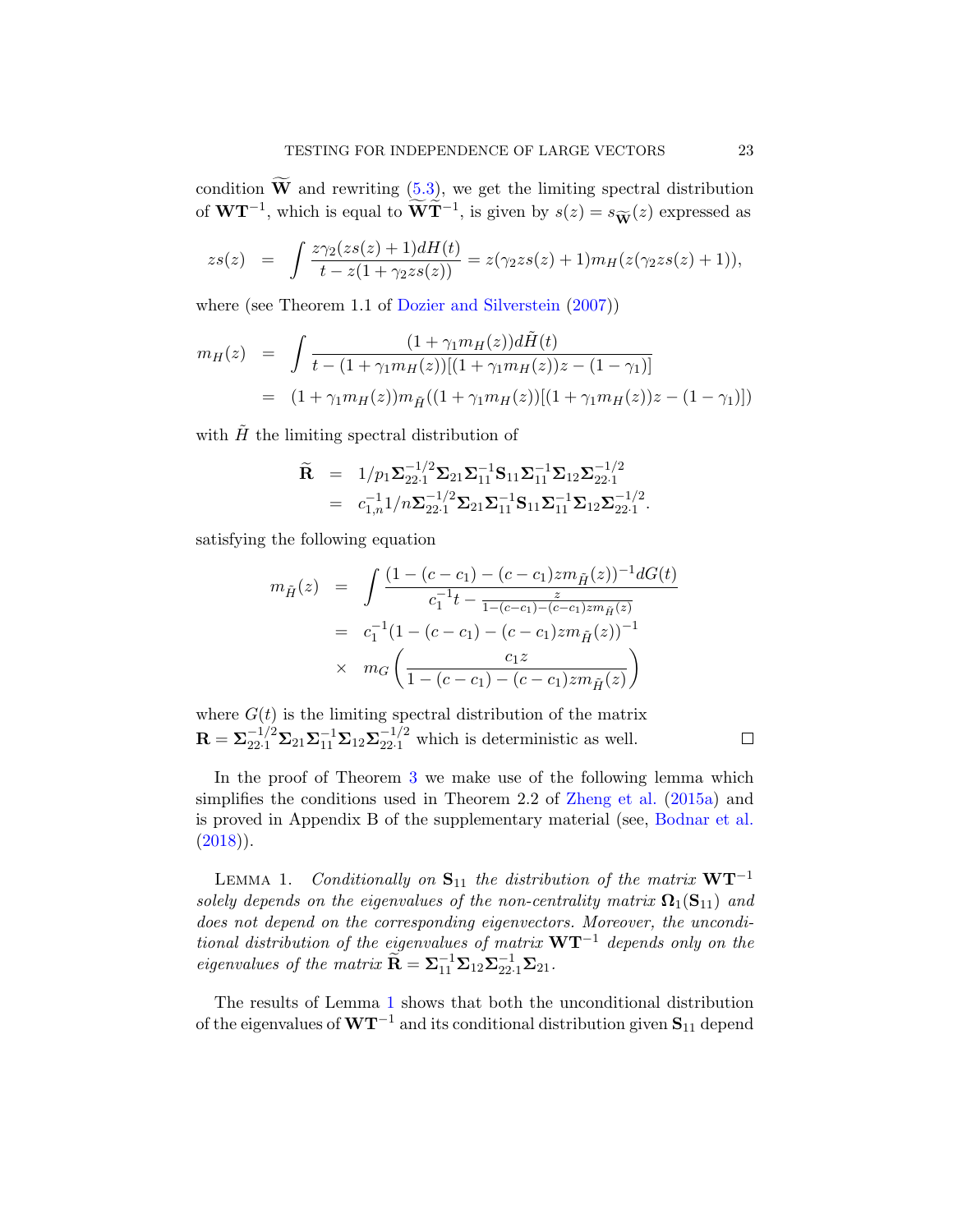only on the eigenvalues of  $\mathbf{\Omega}_1(\mathbf{S}_{11})$  and of  $\widetilde{\mathbf{R}} = \mathbf{\Sigma}_{22\cdot 1}^{-1/2} \mathbf{\Sigma}_{21} \mathbf{\Sigma}_{11}^{-1} \mathbf{S}_{11} \mathbf{\Sigma}_{11}^{-1} \mathbf{\Sigma}_{12} \mathbf{\Sigma}_{22\cdot 1}^{-1/2}$  $\frac{-1}{2}$ ,  $\frac{2}{1}$ , respectively, for any fixed dimension  $p$  and sample size  $n$ . Consequently, without loss of generality both matrices  $\Omega_1(S_{11})$  and of **R** can be taken as diagonal. These simplify the validation of the conditions present in Theorem 2.2.1 and Theorem 2.2.2 of Yao (2013).

**Proof of Theorem 3:** Throughout the proof of Theorem 3, we assume that the complex number z belongs to the arbitrary positively oriented contour  $\mathcal{C}$ , which contains the limiting support  $[0, r]$ . We consider

(5.4) 
$$
(p-p_1) (m_{FWT^{-1}}(z) - s_n(z))
$$

$$
= (p-p_1) (m_{FWT^{-1}}(z) - s_n^*(z)) + (p-p_1) (s_n^*(z) - s_n(z)),
$$

where  $s_n(z)$  and  $s_n^*(z)$  are unique roots of the following equations

(5.5) 
$$
zs_n(z) = -1 + \int \frac{tdH_n(t)}{t - z(1 + \gamma_{2,n}zs_n(z))}
$$

(5.6) 
$$
zs_n^*(z) = -1 + \int \frac{tdF_n^{\mathbf{W}}(t)}{t - z(1 + \gamma_{2,n}zs_n^*(z))}
$$

with  $\gamma_{2,n} = \frac{p-p_1}{n-p_1}$  $\frac{p-p_1}{p-p_1}$ . The symbol  $H_n$  denotes the discretized limiting distribution of **W** with  $\gamma_2$  replaced by  $\gamma_{2,n}$  and  $F_n^{\mathbf{W}}$  stands for the empirical spectral distribution of W.

Following the proof of Theorem 2.2 by Zheng et al. (2015a), we get that the first summand  $(p-p_1)\left(m_{F^{\mathbf{W}\mathbf{T}^{-1}}}(z) - s_n^*(z)\right)$  in (5.4) conditionally on the matrix **W** converges to a Gaussian process  $M_1(z)$  with the mean function

(5.7) 
$$
E(M_1(z)) = \frac{\gamma_2 b^3(z)}{z^2 q^2(z)} \int \frac{tdH(t)}{(t/z - b(z))^3} = \frac{1}{2} (log(q(z))'
$$

and the covariance function

(5.8) 
$$
Cov(M_1(z_1), M_1(z_2)) = 2 \frac{(z_1 b(z_1))'(z_2 b(z_2))'}{(z_1 b(z_1) - z_2 b(z_2))^2}
$$

$$
= 2 \frac{\partial \log((z_1 b(z_1) - z_2 b(z_2)))}{\partial z_1 \partial z_2},
$$

where

(5.9) 
$$
b(z) = 1 + \gamma_2 z s(z), q(z) = 1 - \gamma_2 \int \frac{b^2(z) dH(t)}{(t/z - b(z))^2}
$$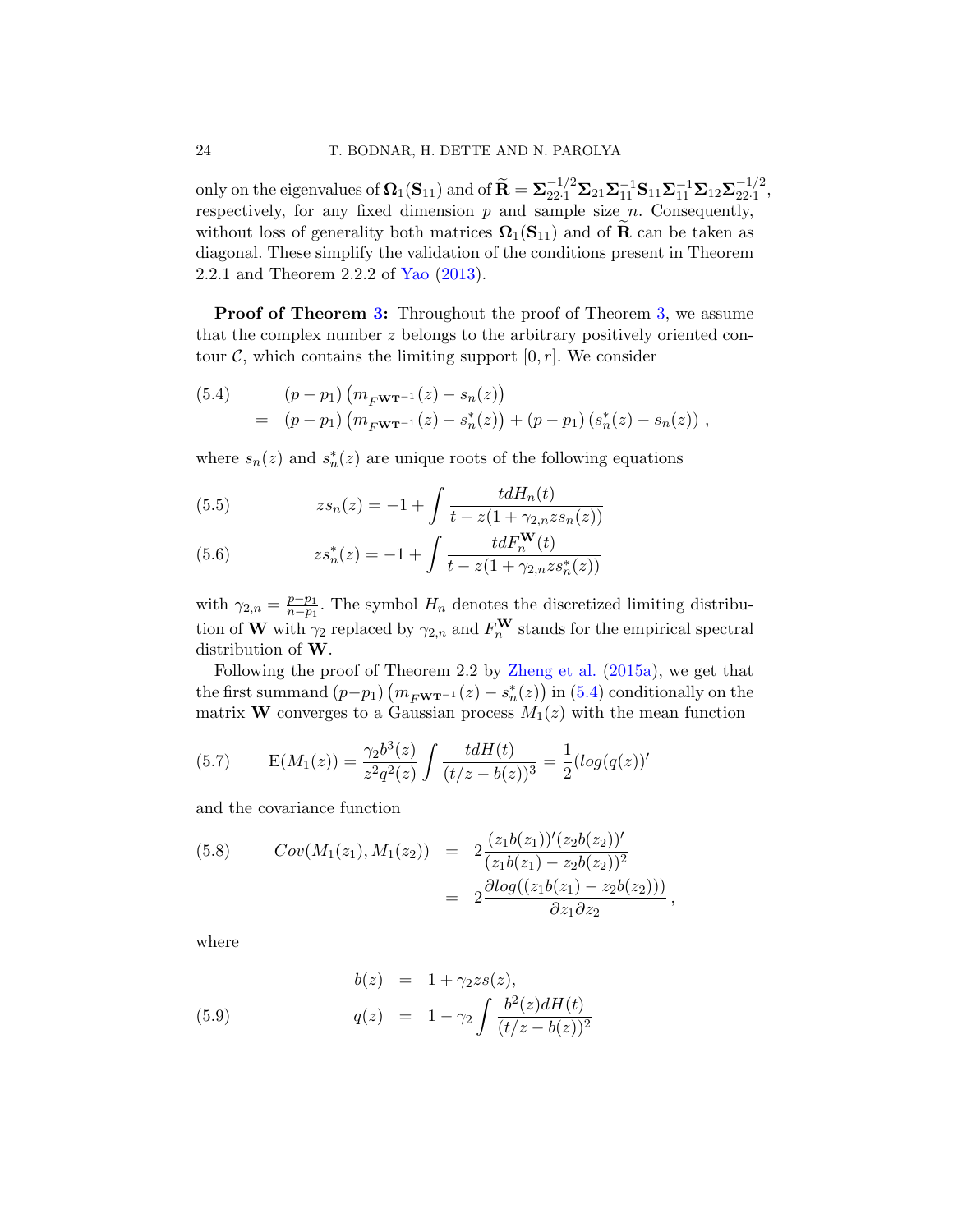for  $z_1$  and  $z_2$  from C. Since all quantities in  $(5.7)-(5.9)$  do not depend on the condition  $W$ , we get that this is also the unconditional distribution and both summands in (5.4) are independent.

Next, we derive the asymptotic distribution of the second summand  $(p$  $p_1)(s_n^*(z) - s_n(z))$  in (5.4). Let

$$
b_n^*(z) = 1 + \gamma_{2,n} z s_n^*(z)
$$
 and  $b_n(z) = 1 + \gamma_{2,n} z s_n(z)$ .

Then, by using the definition of the Stieltjes transform,  $(5.5)$ , and  $(5.6)$  we get

$$
(p-p_1)(s_n^*(z) - s_n(z))
$$
  
=  $(p-p_1) (b_n^*(z)m_{F_n^{\mathbf{W}}}(zb_n^*(z)) - b_n(z)m_{H_n}(zb_n(z)))$   
=  $(p-p_1)(b_n^*(z) - b_n(z))m_{F_n^{\mathbf{W}}}(zb_n^*(z))$   
+  $(p-p_1)b_n(z)(m_{F_n^{\mathbf{W}}}(zb_n^*(z)) - m_{F_n^{\mathbf{W}}}(zb_n(z)))$   
+  $(p-p_1)b_n(z)(m_{F_n^{\mathbf{W}}}(zb_n(z)) - m_{H_n}(zb_n(z)))$   
=  $(p-p_1)\gamma_{2,n}z(s_n^*(z) - s_n(z))m_{F_n^{\mathbf{W}}}(zb_n^*(z))$   
+  $(p-p_1)b_n(z)\gamma_{2,n}z^2(s_n^*(z) - s_n(z))\int \frac{dF_n^{\mathbf{W}}(t)}{(t - zb_n^*(z))(t - zb_n(z))}$   
+  $(p-p_1)b_n(z)(m_{F_n^{\mathbf{W}}}(zb_n(z)) - m_{H_n}(zb_n(z))).$ 

Hence,

$$
(p-p_1)(s_n^*(z) - s_n(z)) = (p-p_1)(m_{F_n^{\mathbf{W}}}(zb_n(z)) - m_{H_n}(zb_n(z)))
$$
  
 
$$
\times \frac{b_n(z)}{1 - \gamma_{2,n}zm_{F_n^{\mathbf{W}}}(zb_n^*(z)) - b_n(z)\gamma_{2,n}z^2 \int \frac{dF_n^{\mathbf{W}}(t)}{(t - zb_n^*(z))(t - zb_n(z))}
$$

where

$$
\frac{b_n(z)}{1 - \gamma_{2,n} z m_{F_n^{\mathbf{W}}}(z b_n^*(z)) - b_n(z) \gamma_{2,n} z^2 \int \frac{dF_n^{\mathbf{W}}(t)}{(t - z b_n^*(z))(t - z b_n(z))}
$$
  

$$
\xrightarrow{a.s.} \quad \theta_{b,H}(z) = \frac{b(z)}{1 - \gamma_2 z m_H(z b(z)) - b(z) \gamma_2 z^2 \int \frac{dH(t)}{(t - z b(z))^2}} = \frac{b^2(z)}{q(z)},
$$

where the last equality follows from  $(5.9)$  and

(5.10) 
$$
\gamma_2 z b(z) m_H(z b(z)) = b(z) - 1.
$$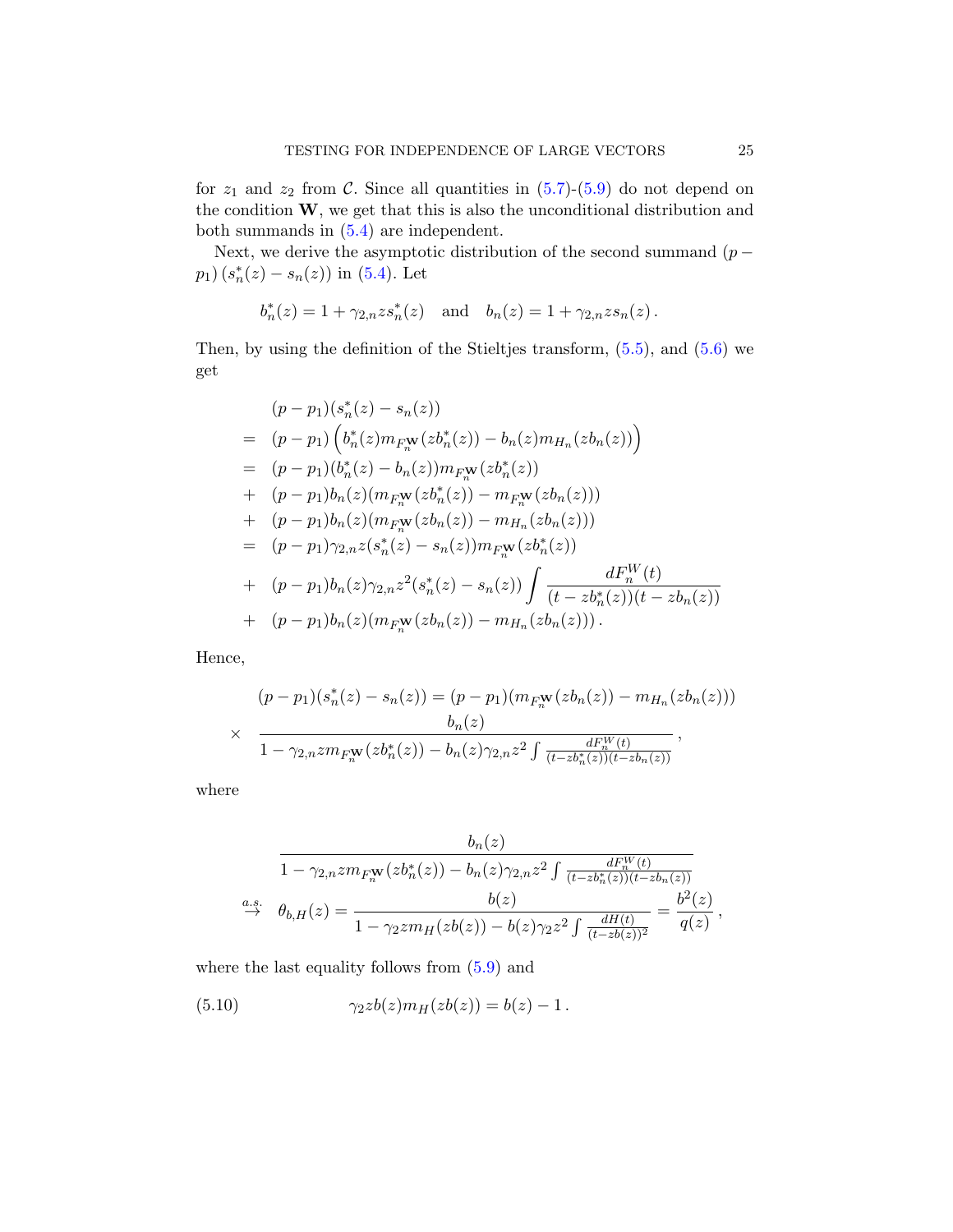Next, we derive the asymptotic distribution of  $(p - p_1)(m_{F_N^{\mathbf{W}}}(zb_n(z))$  –  $m_{H_n}(zb_n(z))$ ). It holds that

$$
(p-p_1)(m_{F_n^{\mathbf{W}}}(zb_n(z))-m_{H_n}(zb_n(z)))
$$

$$
(5.11) \qquad = \quad (p-p_1)(m_{F_n^{\mathbf{W}}}(zb_n(z)) - m_{H_n^{\mathbf{S}_{11}}}(zb_n(z)))
$$

$$
(5.12) \t\t\t + \t(p-p_1)(m_{H_n^{S_{11}}}(zb_n(z))-m_{H_n}(zb_n(z)))
$$

where  $m_{H_n^{\mathbf{S}_{11}}}(z)$  and  $m_{H_n}(z)$  are the unique solutions of the equations

$$
\frac{m_{H_n^{\mathbf{S}_{11}}}(z)}{(1+\gamma_{1,n}m_{H_n^{\mathbf{S}_{11}}}(z))} = \int \frac{dF_n^{\mathbf{\tilde{R}}}(t)}{t - (1+\gamma_{1,n}m_{H_n^{\mathbf{S}_{11}}}(z))\left[ (1+\gamma_{1,n}m_{H_n^{\mathbf{S}_{11}}}(z))z - (1-\gamma_{1,n}) \right]}
$$
\n(5.13)\n
$$
\frac{m_{H_n}(z)}{(1+\gamma_{1,n}m_{H_n}(z))} = \int \frac{d\tilde{H}_n(t)}{t - (1+\gamma_{1,n}m_{H_n}(z))\left[ (1+\gamma_{1,n}m_{H_n}(z))z - (1-\gamma_{1,n}) \right]},
$$
\n(5.14)

where  $\widetilde{\mathbf{R}} = 1/p_1 \Sigma_{22\cdot 1}^{-1/2} \Sigma_{21} \Sigma_{11}^{-1} \mathbf{S}_{11} \Sigma_{11}^{-1} \Sigma_{12} \Sigma_{22\cdot 1}^{-1/2}$  $\frac{-1/2}{22\cdot1}$ ,  $\tilde{H}_n(t)$  stands for its discretized limiting spectral distribution, and  $F_n^{\tilde{\mathbf{R}}}$  $n^{H}(t)$  is the empirical spectral distribution of  $\ddot{\mathbf{R}}$ .

First, we consider the second summand in (5.12). Let

$$
\tilde{b}_n^*(z) = 1 + \gamma_{1,n} m_{H_n^{\mathbf{S}_{11}}}(z)
$$
 and  $\tilde{b}_n(z) = 1 + \gamma_{1,n} m_{H_n}(z)$ .

Similarly, using the definition of Stieltjes transform,  $(5.13)$  and  $(5.14)$  one can write

$$
(p-p_{1})(m_{H_{n}^{\mathbf{S}_{11}}}(z) - m_{H_{n}}(z))
$$
\n
$$
= (p-p_{1})\tilde{b}_{n}^{*}(z)m_{F_{n}^{\mathbf{R}}}\left(\tilde{b}_{n}^{*}(z)(\tilde{b}_{n}^{*}(z)z - (1 - \gamma_{1,n}))\right)
$$
\n
$$
- (p-p_{1})\tilde{b}_{n}(z)m_{\tilde{H}_{n}}\left(\tilde{b}_{n}(z)(\tilde{b}_{n}(z)z - (1 - \gamma_{1,n}))\right)
$$
\n
$$
= (p-p_{1})(\tilde{b}_{n}^{*}(z) - \tilde{b}_{n}(z))m_{F_{n}^{\mathbf{R}}}\left(\tilde{b}_{n}^{*}(z)(\tilde{b}_{n}^{*}(z)z - (1 - \gamma_{1,n}))\right)
$$
\n
$$
+ (p-p_{1})\tilde{b}_{n}(z)\left[m_{F_{n}^{\mathbf{R}}}\left(\tilde{b}_{n}^{*}(z)(\tilde{b}_{n}^{*}(z)z - (1 - \gamma_{1,n}))\right) - m_{F_{n}^{\mathbf{R}}}\left(\tilde{b}_{n}(z)(\tilde{b}_{n}(z)z - (1 - \gamma_{1,n}))\right)\right]
$$
\n
$$
+ (p-p_{1})\tilde{b}_{n}(z)\left[m_{F_{n}^{\mathbf{R}}}\left(\tilde{b}_{n}(z)(\tilde{b}_{n}(z)z - (1 - \gamma_{1,n}))\right) - m_{\tilde{H}_{n}}\left(\tilde{b}_{n}(z)(\tilde{b}_{n}(z)z - (1 - \gamma_{1,n}))\right)\right]
$$
\n
$$
= (p-p_{1})\gamma_{1,n}(m_{H_{n}^{\mathbf{S}_{11}}}(z) - m_{H_{n}}(z))m_{F_{n}^{\mathbf{R}}}\left(\tilde{b}_{n}^{*}(z)(\tilde{b}_{n}^{*}(z)z - (1 - \gamma_{1,n}))\right)
$$
\n
$$
+ (p-p_{1})\tilde{b}_{n}(z)\gamma_{1,n}\left(m_{H_{n}^{\mathbf{S}_{11}}}(z) - m_{H_{n}}(z)\right)(z(\tilde{b}_{n}^{*} + \tilde{b}_{n}) - (1 - \gamma_{1,n}))\right)
$$
\n
$$
\times \int \
$$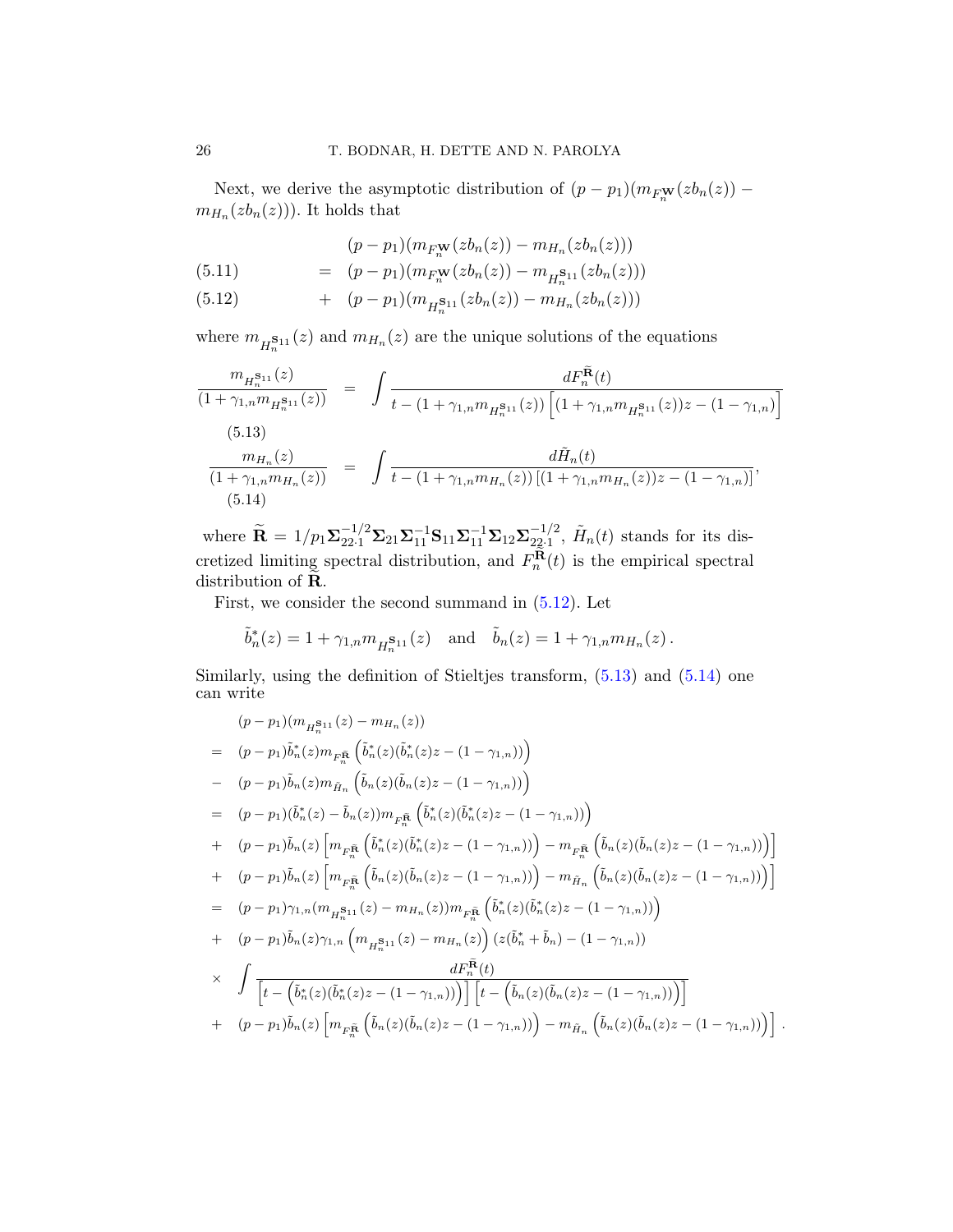Rearranging terms, we get

$$
(p-p_{1})(m_{H_{n}^{S_{11}}}(z) - m_{H_{n}}(z))
$$
\n
$$
= (p-p_{1}) \left[ m_{F_{n}^{\tilde{\mathbf{R}}}} \left( \tilde{b}_{n}(z) (\tilde{b}_{n}(z)z - (1 - \gamma_{1,n})) \right) - m_{\tilde{H}_{n}} \left( \tilde{b}_{n}(z) (\tilde{b}_{n}(z)z - (1 - \gamma_{1,n})) \right) \right]
$$
\n
$$
\times \quad \tilde{b}_{n}(z) \left( 1 - \gamma_{1,n} m_{F_{n}^{\tilde{\mathbf{R}}}} \left( \tilde{b}_{n}^{*}(z) (\tilde{b}_{n}^{*}(z)z - (1 - \gamma_{1,n})) \right) - \tilde{b}_{n}(z) \gamma_{1,n}(z (\tilde{b}_{n}^{*} + \tilde{b}_{n}) - (1 - \gamma_{1,n})) \right)
$$
\n
$$
\times \quad \int \left[ t - \left( \tilde{b}_{n}^{*}(z) (\tilde{b}_{n}^{*}(z)z - (1 - \gamma_{1,n})) \right) \right] \left[ t - \left( \tilde{b}_{n}(z) (\tilde{b}_{n}(z)z - (1 - \gamma_{1,n})) \right) \right]^{-1},
$$

where

$$
\tilde{b}_n(z) \left(1 - \gamma_{1,n} m_{F_n^{\tilde{\mathbf{R}}}} \left( \tilde{b}_n^*(z) (\tilde{b}_n^*(z)z - (1 - \gamma_{1,n})) \right) - \tilde{b}_n(z) \gamma_{1,n}(z(\tilde{b}_n^* + \tilde{b}_n) - (1 - \gamma_{1,n}))
$$
\n
$$
\times \int \frac{dF_n^{\tilde{\mathbf{R}}}(t)}{\left[ t - \left( \tilde{b}_n^*(z) (\tilde{b}_n^*(z)z - (1 - \gamma_{1,n})) \right) \right] \left[ t - \left( \tilde{b}_n(z) (\tilde{b}_n(z)z - (1 - \gamma_{1,n})) \right) \right]} \right)^{-1}
$$
\n
$$
= \frac{\tilde{b}(z)}{1 - \gamma_1 m_{\tilde{H}} \left( \tilde{b}(z) [\tilde{b}(z)z - (1 - \gamma_{1})] \right) - \tilde{b}(z) \gamma_1(2z\tilde{b}(z) - (1 - \gamma_{1})) \int \frac{d\tilde{H}(t)}{\left[ t - \left( \tilde{b}(z) (\tilde{b}(z)z - (1 - \gamma_{1})) \right) \right]^2}
$$

where  $\tilde{b}(z)$  is given in (4.10).

The application of Lemma 1.1 in Bai and Silverstein (2004) proves that  $(p-p_1)(m_{H_n^{\mathbf{S}_{11}}}(zb_n(z))-m_{H_n}(zb_n(z)))$  converges to a Gaussian process  $M_3(z)$  with the mean function

$$
E(M_3(z)) = \theta_{\tilde{b}, \tilde{H}}(zb(z)) \frac{c_1^2 \int m_{\tilde{H}}^3 (zb(z)) t^2 (c_1 + t m_{\tilde{H}}(zb(z)))^{-3} dG(t)}{(1 - c_1 \int m_{\tilde{H}}^2 (zb(z)) t^2 (c_1 + t m_{\tilde{H}}(zb(z)))^{-2} dG(t))^2}
$$

and the covariance function

$$
Cov(M_3(z_1), M_3(z_2)) = 2\theta_{\tilde{b}, \tilde{H}}(z_1 b(z_1))\theta_{\tilde{b}, \tilde{H}}(z_2 b(z_2))
$$
  
 
$$
\times \left( \frac{\partial}{\partial (z_1 b(z_1))} \frac{m_{\tilde{H}}(z_1 b(z_1)) \frac{\partial}{\partial (z_2 b(z_2))} m_{\tilde{H}}(z_2 b(z_2))}{(\underline{m}_{\tilde{H}}(z_1 b(z_1)) - \underline{m}_{\tilde{H}}(z_2 b(z_2)))^2} - \frac{1}{(z_1 b(z_1) - z_2 b(z_2))^2} \right),
$$

where  $\underline{m}_{\tilde{H}}(z) = -\frac{1-c_1}{z} + c_1 m_{\tilde{H}}(z)$  and  $G(t)$  is the limiting spectral distribution of the matrix  $\mathbf{R} = \sum_{22 \cdot 1}^{-1/2} \Sigma_{21} \Sigma_{11}^{-1} \Sigma_{12} \Sigma_{22 \cdot 1}^{-1/2}$  $\frac{-1/2}{22 \cdot 1}$ .

In order to derive the asymptotic distribution of the first summand in  $(5.11)$ , we use the results in Yao  $(2013)$  to the conditional distribution of  $(p-p_1)(m_{F_n^{\mathbf{W}}}(zb_n(z))-m_{F_n^{\mathbf{S}_{11}}}(zb_n(z)))$  given  $\mathbf{S}_{11}$ .

From the proof of Theorem 2, we know that the empirical spectral distribution of  $W$  is the same as of  $\overline{W}$  given by

$$
\widetilde{\mathbf{W}} = (\frac{1}{\sqrt{p_1}} \mathbf{X} + \frac{1}{\sqrt{p_1}} \Sigma_{22 \cdot 1}^{-1/2} \mathbf{M}) (\frac{1}{\sqrt{p_1}} \mathbf{X} + \frac{1}{\sqrt{p_1}} \Sigma_{22 \cdot 1}^{-1/2} \mathbf{M})^{\top}.
$$

,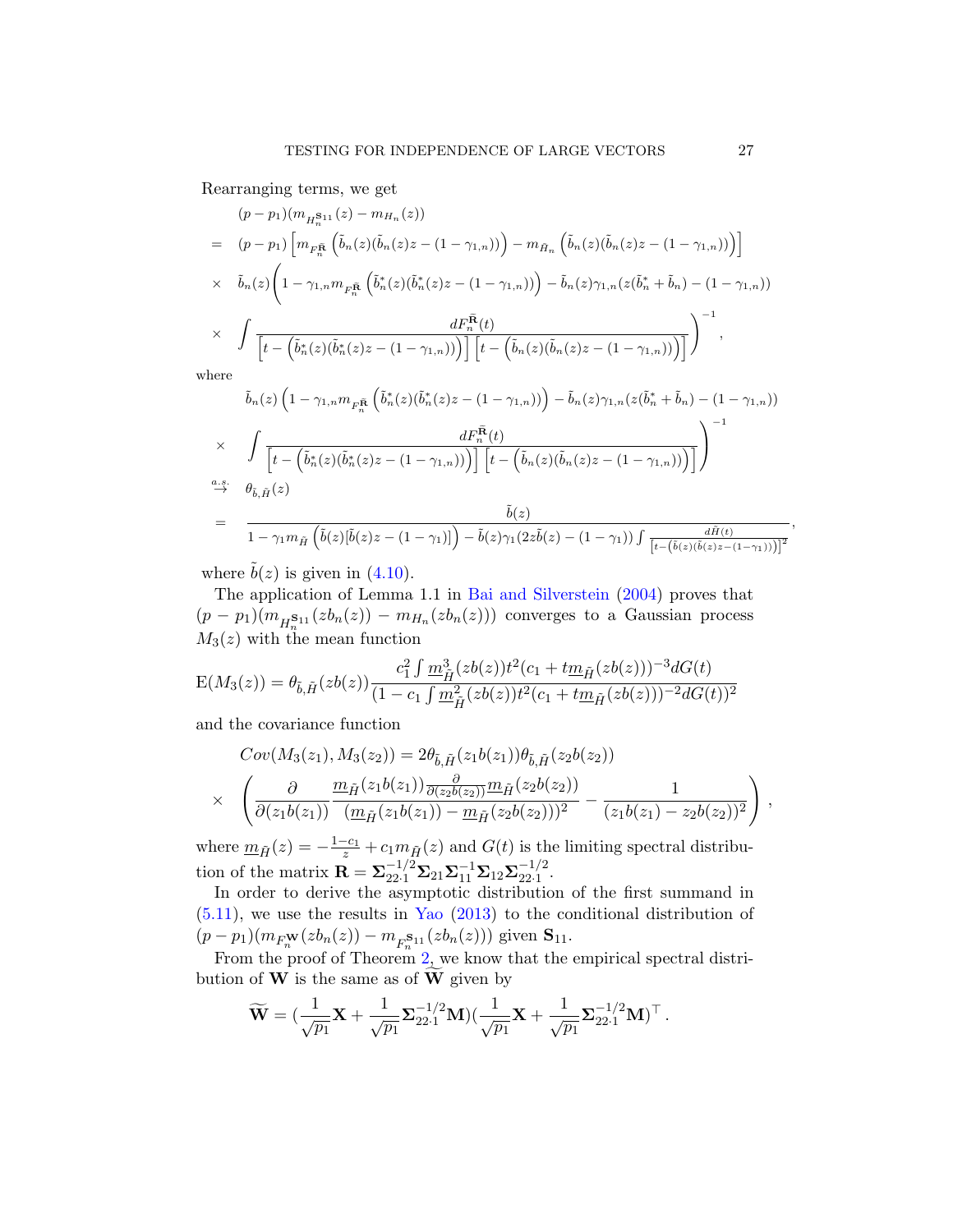with  $\mathbf{M} = \Sigma_{21} \Sigma_{11}^{-1} \mathbf{S}_{11}^{1/2}$ . Furthermore, following Lemma 1 it is enough to consider the case where  $\Sigma_{22\cdot 1}^{-1/2}$  MM<sup>T</sup>  $\Sigma_{22\cdot 1}^{-1/2}$  $\frac{-1}{22.1}$  is diagonal and, consequently,  $\Sigma_{22\cdot1}^{-1/2}$ M is pseudo-diagonal.

Finally, in using that **X** consists of i.i.d. entries which are normally distributed and applying the results of Section 2.2.2 in Yao (2013), we get that  $(p-p_1)(m_{F_n^{\mathbf{W}}}(zb_n(z))-m_{F_n^{\mathbf{S}11}}(zb_n(z)))$  converges to a Gaussian process  $M_2(z)$  with the mean function  $E(M_2(z))$  and  $Cov(M_2(z_1), M_2(z_2))$  given in the following lemma which is proved below the proof of the theorem.

LEMMA 2. The random process  $(p-p_1)(m_{F^{\mathbf{W}}_n}(zb_n(z))-m_{F^{\mathbf{S}11}_n}(zb_n(z)))$ converges to a Gaussian process  $M_2(z)$  with the mean function  $E(M_2(z))$ and  $Cov(M_2(z_1), M_2(z_2))$  given by

$$
E(M_2(z)) = B(zb(z))
$$

and the covariance function

$$
Cov(M_2(z_1), M_2(z_2)) = 2 \frac{\partial^2 \log(z_1 b(z_1) \eta(z_1 b(z_1)) - z_2 b(z_2) \eta(z_2 b(z_2)))}{\partial (z_1 b(z_1)) \partial (z_2 b(z_2))}
$$

which are independent of  $S_{11}$ . The functions  $B(z)$ ,  $\delta(z)$ ,  $\Psi(z)$ ,  $\xi(z)$  and  $\eta(z)$ are given by  $(4.11)$ ,  $(4.3)$ ,  $(4.6)$ ,  $(4.5)$  and  $(4.4)$ , respectively.

The proof of Lemma 2 can be found in Appendix B of the supplementary material (see, Bodnar et al. (2018)). Thus, merging the results for the independent asymptotic processes  $M_2(z)$  and  $M_3(z)$ , we get

$$
(p-p_1)(s_n^*(z) - s_n(z)) \to \theta_{b,H}(z) (M_2(z) + M_3(z)),
$$

i.e., converges to a Gaussian process with mean and covariance functions given by

$$
\theta_{b,H}(z) \left( B(zb(z)) + \theta_{\tilde{b},\tilde{H}}(zb(z)) \frac{c_1^2 \int \underline{m}_{\tilde{H}}^3(zb(z)) t^2 (c_1 + t \underline{m}_{\tilde{H}}(zb(z)))^{-3} dG(t)}{(1 - c_1 \int \underline{m}_{\tilde{H}}^2(zb(z)) t^2 (c_1 + t \underline{m}_{\tilde{H}}(zb(z)))^{-2} dG(t))^2} \right)
$$
  
5.15)

(5.15)

and

$$
2\theta_{b,H}(z_1)\theta_{b,H}(z_2) \left[ \frac{\partial^2 \log(z_1 b(z_1)\eta(z_1 b(z_1)) - z_2 b(z_2)\eta(z_2 b(z_2)))}{\partial(z_1 b(z_1))\partial(z_2 b(z_2))} + \theta_{\tilde{b},\tilde{H}}(z_1 b(z_1))\theta_{\tilde{b},\tilde{H}} \times (z_2 b(z_2)) \left( \frac{\frac{\partial}{\partial(z_1 b(z_1))} m_{\tilde{H}}(z_1 b(z_1)) \frac{\partial}{\partial(z_1 b(z_1))} m_{\tilde{H}}(z_2 b(z_2))}{(\underline{m}_{\tilde{H}}(z_1 b(z_1)) - \underline{m}_{\tilde{H}}(z_2 b(z_2)))^2} - \frac{1}{(z_1 b(z_1) - z_2 b(z_2))^2} \right),
$$
\n(5.16)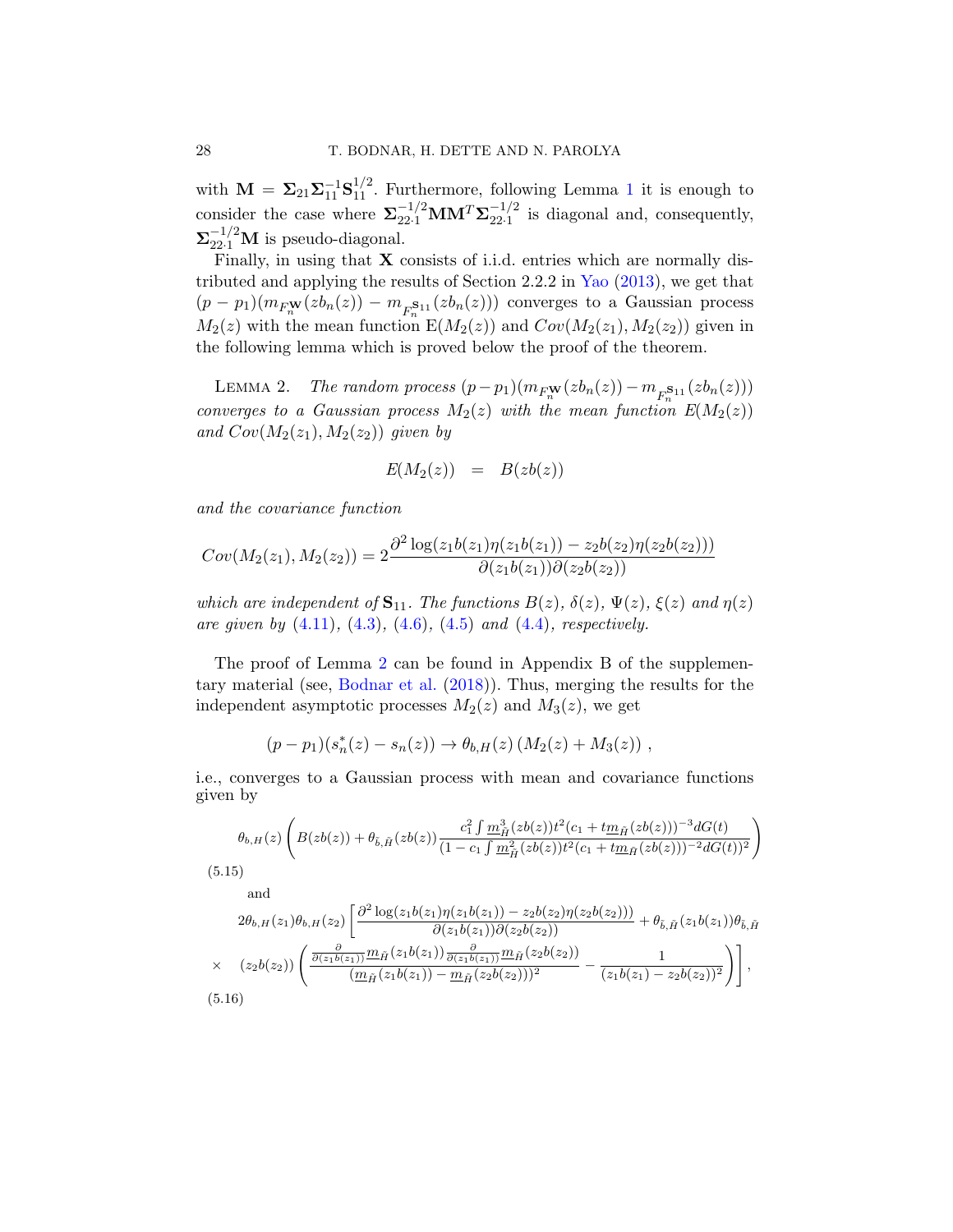respectively. Remind that  $H$  is the asymptotic spectral distribution of the matrix **W** (and, thus, of  $\widetilde{\mathbf{W}}$ ). Furthermore, it holds

$$
\theta_{b,H}(z_1)\theta_{b,H}(z_2) \frac{\partial^2 \log(z_1 b(z_1)\eta(z_1 b(z_1)) - z_2 b(z_2)\eta(z_2 b(z_2)))}{\partial(z_1 b(z_1))\partial(z_2 b(z_2))}
$$
\n
$$
= \frac{b^2(z_1)}{q(z_1)(z_1 b(z_1))'} \frac{b^2(z_2)}{q(z_2)(z_2 b(z_2))'} \frac{\partial^2 \log(z_1 b(z_1)\eta(z_1 b(z_1)) - z_2 b(z_2)\eta(z_2 b(z_2)))}{\partial z_1 \partial z_2}
$$
\n
$$
(5.17) = \frac{\partial^2 \log(z_1 b(z_1)\eta(z_1 b(z_1)) - z_2 b(z_2)\eta(z_2 b(z_2)))}{\partial z_1 \partial z_2},
$$

where the last equality in  $(5.17)$  follows from  $(5.10)$  and

$$
q(z)(zb(z))' = \left(1 - \gamma_2(b(z)z)^2 \frac{m'_H(zb(z))}{(zb(z))'}\right) (zb(z))'
$$
  
= 
$$
(zb(z))' - (zb(z))^2(-\frac{1}{z^2} + \frac{(zb(z))'}{(zb(z))^2}) = b^2(z).
$$

Similarly, we get

$$
\theta_{b,H}(z_1)\theta_{b,H}(z_2)
$$
\n
$$
\times \begin{pmatrix}\n\frac{\partial}{\partial z_1 b(z_1)} \underline{m}_{\tilde{H}}(z_1 b(z_1)) \frac{\partial}{\partial z_2 b(z_2)} \underline{m}_{\tilde{H}}(z_2 b(z_2)) - \frac{1}{(z_1 b(z_1) - z_2 b(z_2))^2} \\
\frac{(\underline{m}_{\tilde{H}}(z_1 b(z_1)) - \underline{m}_{\tilde{H}}(z_2 b(z_2)))^2}{(z_1)(z_1 b(z_1))'} \frac{b^2(z_2)}{q(z_2)(z_2 b(z_2))'} \frac{\partial^2 \log \left(\frac{\underline{m}_{\tilde{H}}(z_1 b(z_1)) - \underline{m}_{\tilde{H}}(z_2 b(z_2))}{z_1 b(z_1) - z_2 b(z_2)}\right)}{(z_1 \theta_{\tilde{H}}(z_1 b(z_1)) - \underline{m}_{\tilde{H}}(z_2 b(z_2))'} \\
\frac{\partial^2 \log \left(\frac{\underline{m}_{\tilde{H}}(z_1 b(z_1)) - \underline{m}_{\tilde{H}}(z_2 b(z_2))}{z_1 b(z_1) - z_2 b(z_2)}\right)}{z_1 \partial z_2}.\n\end{pmatrix}
$$
\n(5.18)

At last, combining the results (5.7), (5.8), (5.15), (5.16) together with (5.17) and (5.18) we get that the process  $(p - p_1) (m_{FWT^{-1}}(z) - s_n(z))$  is asymptotically Gaussian with mean and covariance functions given by

$$
\frac{1}{2} \operatorname{dlog}(q(z)) + \theta_{b,H}(z)
$$
\n
$$
\times \left( B(zb(z)) + \theta_{\tilde{b},\tilde{H}}(zb(z)) \frac{c_1^2 \int m_H^3(zb(z))t^2 (c_1 + t m_{\tilde{H}}(zb(z)))^{-3} dG(t)}{(1 - c_1 \int m_{\tilde{H}}^2(zb(z))t^2 (c_1 + t m_{\tilde{H}}(zb(z)))^{-2} dG(t))^2} \right)
$$
\nand\n
$$
2 \left[ \frac{\partial^2 \log(z_1 b(z_1) \eta(z_1 b(z_1)) - z_2 b(z_2) \eta(z_2 b(z_2)))}{\partial z_1 \partial z_2} + \theta_{\tilde{b},\tilde{H}}(z_1 b(z_1)) \theta_{\tilde{b},\tilde{H}}(z_2 b(z_2)) \left( \frac{\partial^2 \log \left( \frac{m_{\tilde{H}}(z_1 b(z_1)) - m_{\tilde{H}}(z_2 b(z_2))}{z_1 b(z_1) - z_2 b(z_2)} \right)}{\partial z_1 \partial z_2} \right) \right].
$$

Since the process of interest  $(p-p_1) (m_{F^{WT^{-1}}}(z) - s_n(z)) = M_{1,n} + M_{2,n} +$  $M_{3,n}$  forms a tight sequence (see, Bai and Silverstein (2004), Yao (2013) and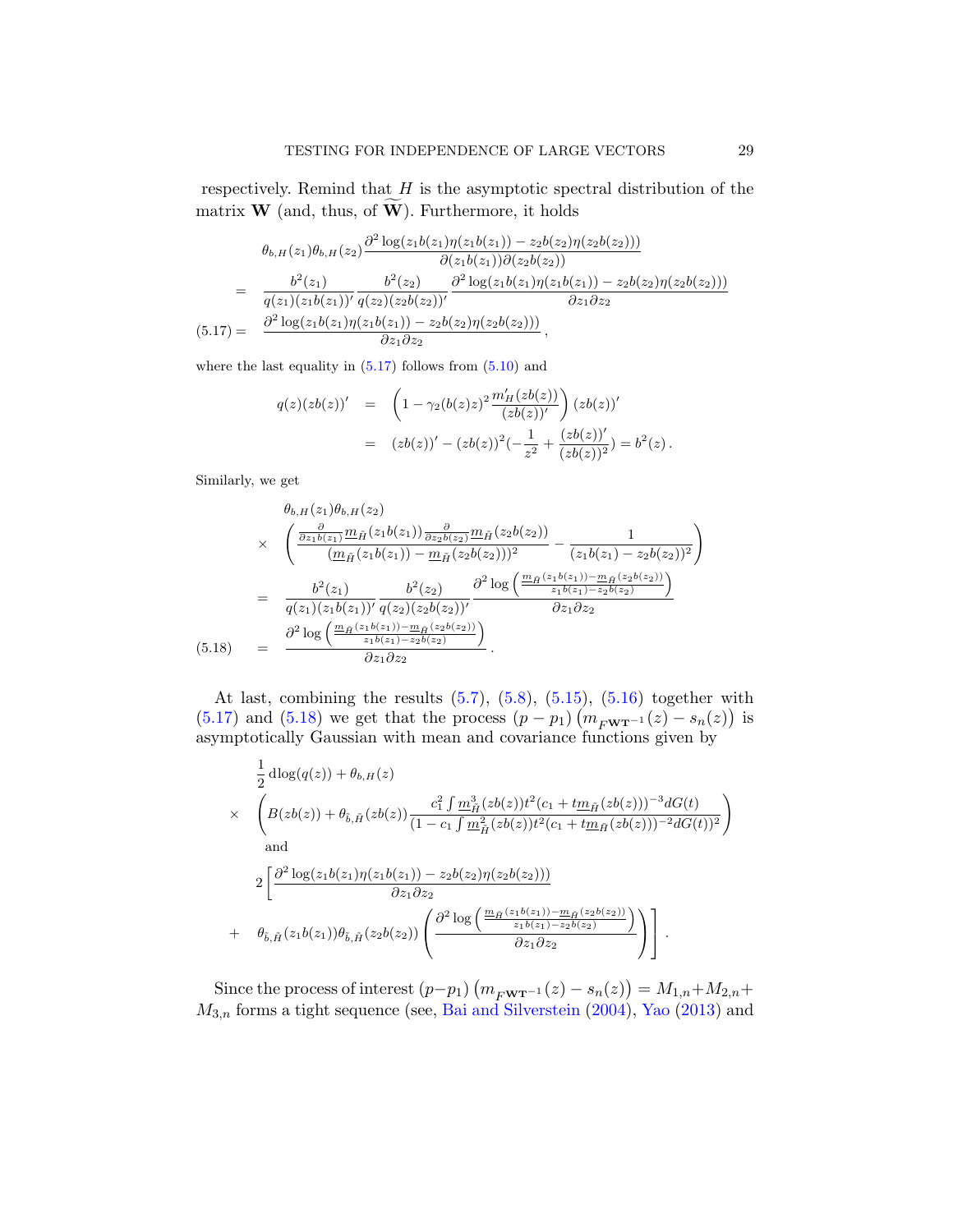Zheng et al. (2015a)), the Cauchy integral formula leads to

(5.19) 
$$
\sum_{i=1}^{p-p_1} f(\lambda_i) - (p-p_1) \int f(x) F_n(dx)
$$

$$
= -\frac{1}{2\pi i} \oint f(z) (p-p_1) (m_F \mathbf{w} \mathbf{r}^{-1}(z) - s_n(z)) dz,
$$

where  $\lambda_i$  is the *i*th eigenvalue of the matrix  $W T^{-1}$  and f is an arbitrary analytic function with support containing the interval  $[0, r]$ , which itself contains the asymptotic spectrum of the matrix  $W T^{-1}$ . The application of (5.19) to our process together with some elementary calculus lead to the result of the theorem.  $\Box$ 

#### References.

- Anderson, T. W. (2003). Multivariate Statistical Analysis. John Wiley & Sons, New York. Bai, Z., Jiang, D., Yao, J.-F., and Zheng, S. (2009). Corrections to LRT on largedimensional covariance matrix by RMT. Annals of Statistics, 37:3822–3840.
- Bai, Z. D. and Silverstein, J. W. (2004). CLT for linear spectral statistics of large dimensional sample covariance matrices. Annals of Probability, 32:553–605.
- Bai, Z. D. and Silverstein, J. W. (2010). Spectral Analysis of Large Dimensional Random Matrices. Springer, New York.
- Bickel, P. J. and Levina, E. (2008). Regularized estimation of large covariance matrices. Annals of Statistics, 36:199–227.
- Birke, M. and Dette, H. (2005). A note on testing the covariance matrix for large dimension. Statistics & Probability Letters, 74:281–289.
- Bodnar, T., Dette, H., and Parolya, N. (2018). Supplement to "Testing for independence of large dimensional vectors". Annals of Statistics.
- Bodnar, T., Gupta, A. K., and Parolya, N. (2014). On the strong convergence of the optimal linear shrinkage estimator for large dimensional covariance matrix. Journal of Multivariate Analysis, 132:215–228.
- Bodnar, T., Gupta, A. K., and Parolya, N. (2016). Direct shrinkage estimation of large dimensional precision matrix. Journal of Multivariate Analysis, 146:223–236.
- Cai, T., Lui, W., and Luo, X. (2011). A constrained  $l_1$  minimization approach to sparse precision matrix estimation. Journal of the American Statistical Association, 106:594– 607.
- Cai, T., Ren, Z., and Zhou, H. H. (2013). Optimal rates of convergence for estimating Toeplitz covariance matrices. Probability Theory and Related Fields, 156(1):101–143.
- Cai, T. and Shen, X. (2011). High-Dimensional Data Analysis, Volume 2, Frontiers of Statistics. World Scientific, Singapore.
- Cai, T. and Zhou, H. (2012). Minimax estimation of large covariance matrices under  $l_1$ norm. Statistica Sinica, 22:1319–1378.
- Chen, S. X., Zhang, L.-X., and Zhong, P.-S. (2010). Testing high dimensional covariance matrices. Journal of the American Statistical Association, 105:810–819.
- Devijver, E. and Gallopin, M. (2016). Block-diagonal covariance selection for highdimensional Gaussian graphical models. Journal of the American Statistical Association, to appear.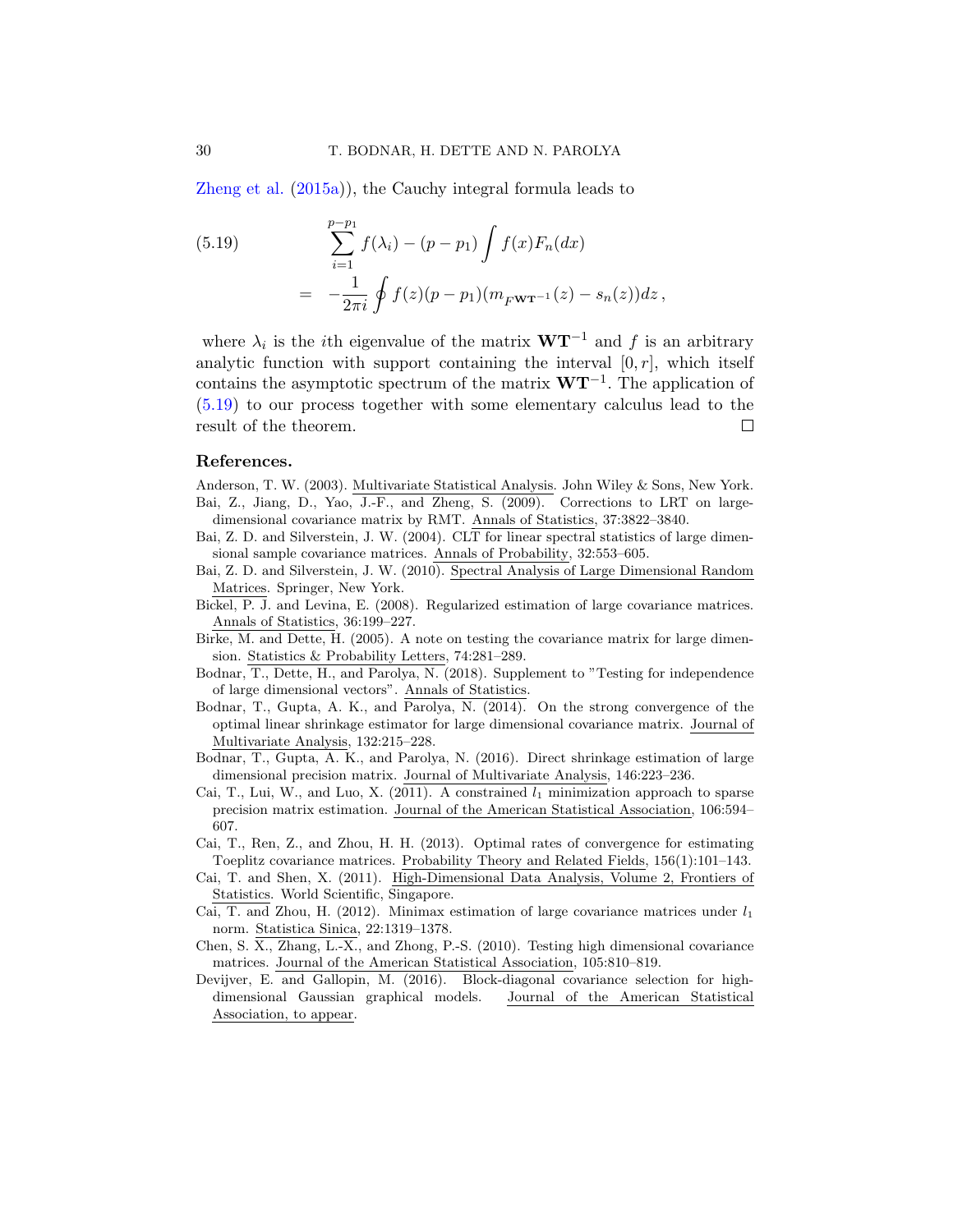- Dozier, R. B. and Silverstein, J. W. (2007). On the empirical distribution of eigenvalues of large dimensional information-plus-noise-type matrices. Journal of Multivariate Analysis, 98:678–694.
- Fan, J. and Li, R. (2006). Statistical challenges with high dimensionality: feature selection in knowledge discovery.
- Fisher, R. A. (1939). The sampling distribution of some statistics obtained from non-linear equations. Annals of Eugenics, 9(3):238–249.
- Fisher, T. J., Sun, X., and Gallagher, C. M. (2010). A new test for sphericity of the covariance matrix for high dimensional data. Journal of Multivariate Analysis, 101:2554–2570.
- Fujikoshi, Y., Himeno, T., and Wakaki, H. (2004). Asymptotic results of a high dimensional MANOVA test and power comparison when the dimension is large compared to the sample size. Journal of the Japan Statistical Society, 34(1):19–26.
- Gupta, A. K. and Xu, J. (2006). On some tests of the covariance matrix under general conditions. Annals of the Institute of Statistical Mathematics, 58:101–114.
- Hachem, W., Kharouf, J., Najim, J., and Silverstein, J. W. (2012). A CLT for informationtheoretic statistics of non-centered Gram random matrices. Random Matrices: Theory and Applications, 1(2):1150010.
- Hyodo, M., Shutoh, N., Nishiyama, T., and Pavlenko, T. (2015). Testing block-diagonal covariance structure for high-dimensional data. Statistica Neerlandica, 69(4):460–482.
- Jiang, D., Bai, Z., and Zheng, S. (2013). Testing the independence of sets of largedimensional variables. Sci. China Math., 56(1):135–147.
- Jiang, T. and Yang, F. (2013). Central limit theorems for classical likelihood ratio tests for high-dimensional normal distributions. Annals of Statistics, 41:2029–2074.
- John, S. (1971). Some optimal multivariate tests. Biometrika, 58:123–127.
- Johnstone, I. (2006). High dimensional statistical inference and random matrices.
- Johnstone, I. M. (2001). On the distribution of the largest eigenvalue in principal components analysis. Annals of Statistics, 29:295–327.
- Johnstone, I. M. (2008). Multivariate analysis and Jacobi ensembles: Largest eigenvalue, Tracy-Widom limits and rates of convergence. Annals of Statistics, 36:2638–2716.
- Kakizawa, Y. and Iwashita, T. (2008). A comparison of higher-order local powers of a class of one-way MANOVA tests under general distributions. Journal of Multivariate Analysis, 99(6):1128–1153.
- Ledoit, O. and Wolf, M. (2002). Some hypothesis tests for the covariance matrix when the dimension is large compared to the sample size. Annals of Statistics, 30:1081–1102.
- Ledoit, O. and Wolf, M. (2012). Nonlinear shrinkage estimation of large-dimensional covariance matrices. Annals of Statistics, 40:1024–1060.
- Markowitz, H. (1952). Portfolio selection. Journal of Finance, 7(1):77–91.
- Mauchly, J. W. (1940). Significance test for sphericity of a normal N-variate distribution. Annals of Mathematical Statistics, 11:204–209.
- Muirhead, R. J. (1982). Aspects of Multivariate Statistical Theory. John Wiley & Sons, New York.
- Nagao, H. (1973). On some test criteria for covariance matrix. Annals of Statistics, 1:700–709.
- Pillai, K. C. S. and Jayachandran, K. (1967). Power comparisons of tests of two multivariate hypotheses based on four criteria. Biometrika, 54(1/2):195–210.
- Schott, J. R. (2007). Some high-dimensional tests for a one-way MANOVA. Journal of Multivariate Analysis, 98(9):1825–1839.
- Wang, C., Pan, G. M., Tong, T. J., and Zhu, L. (2015). Shrinkage estimator of large dimensional precision matrix using random matrix theory. Statistica Sinica, 25:993– 1008.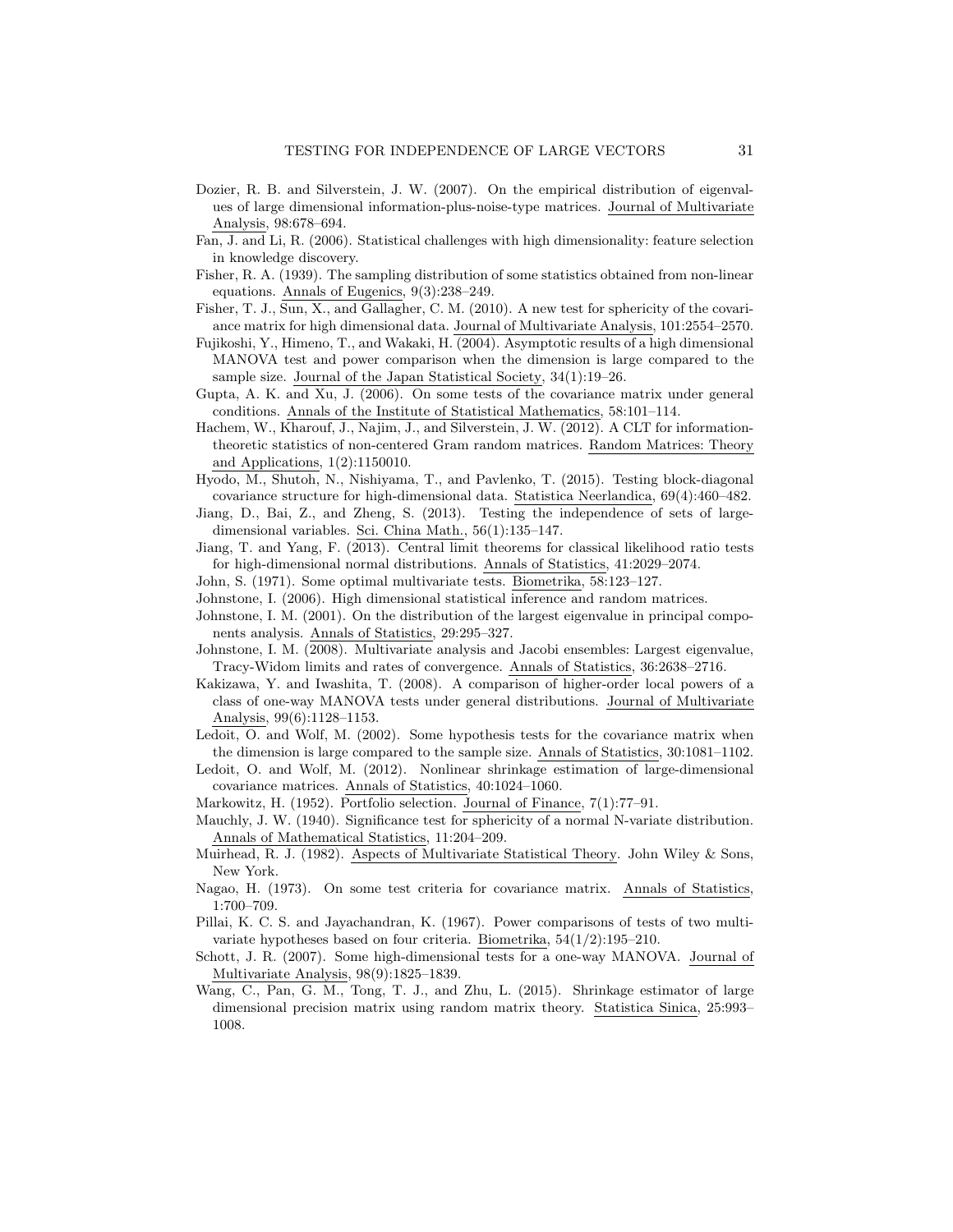- Yamada, Y., Hyodo, M., Shutoh, N., and Nishiyama, T. (2017). Testing block-diagonal covariance structure for high-dimensional data under non-normality. Journal of Multivariate Analysis, 155:305–316.
- Yang, Y. and Pan, G. (2015). Independence test for high dimensional data based on regularized canonical correlation coefficients. Ann. Statist., 43(2):467–500.
- Yao, J. (2013). Estimation and fluctuations of functionals of large random matrices. Telecom ParisTech, tel-00909521v1.
- Yao, J., Bai, Z., and Zheng, S. (2015). Large Sample Covariance Matrices and High-Dimensional Data Analysis (No. 39). Cambridge University Press, New York.
- Zheng, S. (2012). Central limit theorems for linear spectral statistics of large dimensional F-matrices. Annales de l'Institut Henri Poincaré, Probabilités et Statistiques, 48(2):444–476.
- Zheng, S., Bai, Z., and Yao, J. (2017). Clt for eigenvalue statistics of large-dimensional general fisher matrices with applications. Bernoulli, 23(2):1130–1178.
- Zheng, Z., Bai, Z. D., and Yao, J. (2015a). CLT for linear spectral statistics of a rescaled sample precision matrix. Random Matrices: Theory and Applications, 04(04):1550014.
- Zheng, Z., Bai, Z. D., and Yao, J. (2015b). Substitution principle for CLT of linear spectral statistics of high-dimensional sample covariance matrices with applications to hypothesis testing. Annals of Statistics, 43:546–591.

Address of the First author

Department of Mathematics, Stockholm University, SE-10691 Stockhom, Sweden E-mail: taras.bodnar@math.su.se

Address of the Second author

Department of Mathematics, Ruhr University Bochum, D-44870 Bochum, Germany E-mail: holger.dette@ruhr-uni-bochum.de

Address of the Third author

Institute of Statistics, Leibniz University Hannover, D-30167 Hannover, Germany E-mail: parolya@statistik.uni-hannover.de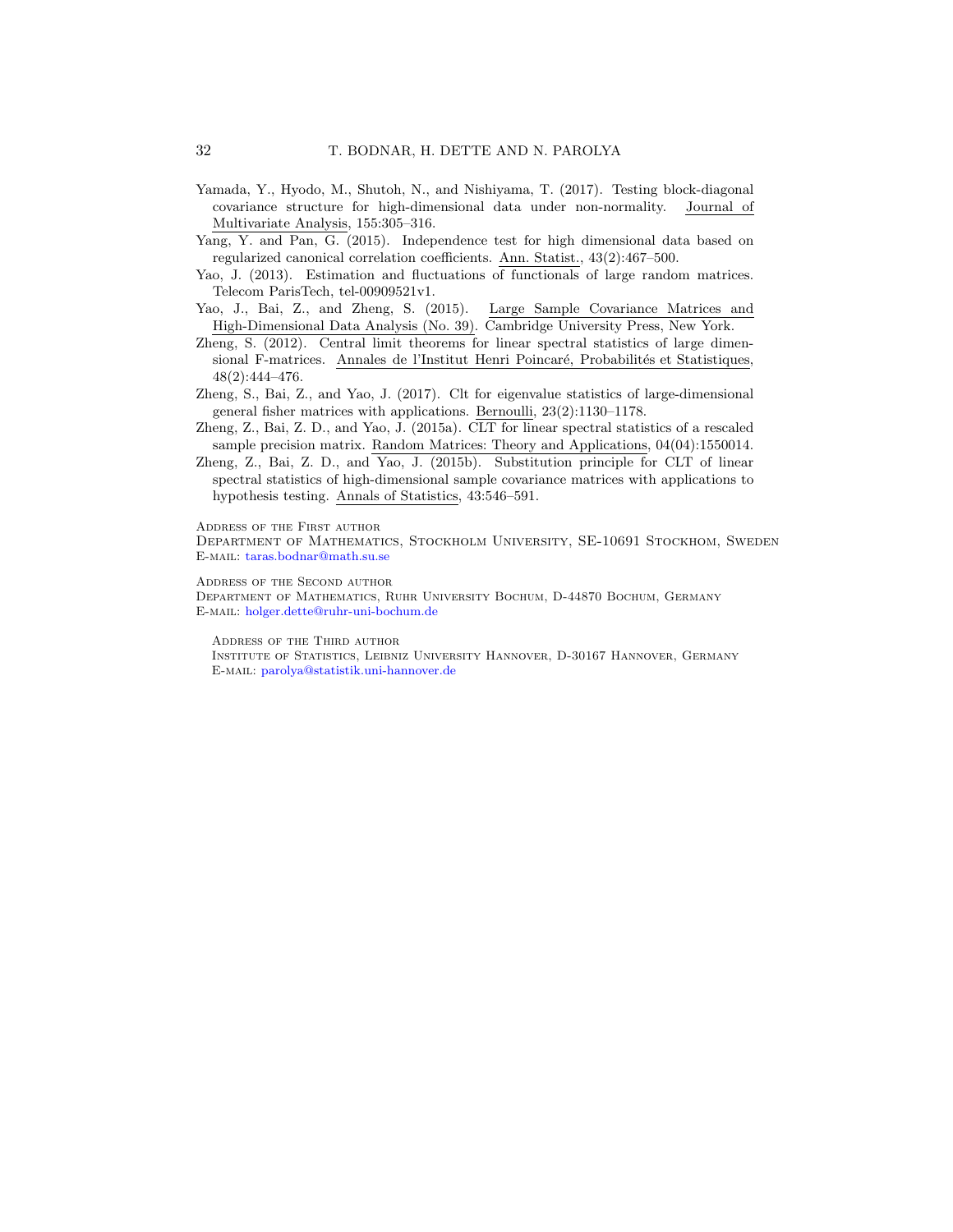## TESTING FOR INDEPENDENCE OF LARGE DIMENSIONAL VECTORS APPENDIX B: SUPPLEMENTARY MATERIAL

**Proof of Theorem 1.** The asymptotic properties of a centred version of  $(3.5)$  have been determined by Zheng  $(2012)$ , who showed that for any functions  $f, g$ , which are analytic in an open region of the complex plane containing the interval  $[a, b]$ , the random vector

$$
\left( (p - p_1) \int_{0}^{\infty} f(x) d(F_n(x) - F_n^*(x)), (p - p_1) \int_{0}^{\infty} g(x) d(F_n(x) - F_n^*(x)) \right)^{\top}
$$

converges weakly to a Gaussian vector  $(X_f, X_g)^\top$  with means and covariances given by

$$
E[X_f] = \frac{1}{2\pi i} \oint f(z) d\log \left( \frac{\frac{1-c}{1-c_1} m_0^2(z) + 2m_0(z) + 2 - c/c_1}{\frac{1-c}{1-c_1} m_0^2(z) + 2m_0(z) + 1} \right)
$$
  
+ 
$$
\frac{1}{2\pi i} \oint f(z) d\log \left( \frac{1 - \frac{c-c_1}{1-c_1} m_0^2(z)}{(1 + m_0^2(z))^2} \right)
$$
  
Cov[X\_f, X\_g] = 
$$
-\frac{1}{2\pi^2} \oint \oint \frac{f(z_1)g(z_2)}{(m_0(z_1) - m_0(z_2))^2} dm_0(z_1) dm_0(z_2)
$$

respectively. Here  $m_0(z) = \underline{m}_{\gamma_2}(-\underline{m}(z))$  with  $\underline{m}_{\gamma_2}(z) = -\frac{1-\gamma_2}{z} + \gamma_2 m_{\gamma_2}(z)$  and  $\underline{m}(z) = -\frac{1-\gamma_1}{z} + \gamma_2 m_{\gamma_2}(z)$  $\gamma_1 m(z)$ , where  $m(z)$  denotes the Stieltjes transform of the function  $(3.5)$  and  $m_{\gamma_2}(z)$  is the Stieltjes transformation of the matrix  $\bf{W}$  under  $H_0$ . The integrals are taken over arbitrary positively oriented countur which contains the interval  $[a, b]$ . Note that this result is only applicable under the null hypothesis  $H_0$ , because under  $H_1$  the unconditional distribution of the random matrix W is no longer a central Wishart distribution. Therefore further investigation are needed in this situation (see the proof of Theorem 2)

The distributions of the test statistics  $T_W$ ,  $T_{LH}$ , and  $T_{BNP}$  are obtained as special cases using the functions  $f_W(x) = \log(1+x)$ ,  $f_{LH}(x) = x$  and  $f_{BNP}(x) = \frac{x}{1+x}$ , respectively. Thus, we need to calculate the asymptotic means, variances and the terms  $\int f(x)dF(x)$  in these cases. The asymptotic means and variances for  $f_W$  and  $f_{LH}$  can be deduced from Examples 4.1 and 4.2 in Zheng (2012) and we only need to find the corresponding quantities for  $f_{BNP}$ .

Let  $w$  and  $d$  be the positive solutions of the equation

(B.1) 
$$
|1 + hz|^2 + (1 - \gamma_2)^2 = |w + dz|^2
$$

for any  $z \in \mathbb{C}$  with  $|z|=1$  which also satisfy

$$
w^{2} + d^{2} = h^{2} + 1 + (1 - \gamma_{2})^{2}
$$
 and  $wd = h$ 

and, consequently, it holds that

$$
(1 - \gamma_2)^2 = (1 - d^2)(w^2 - 1),
$$
  
\n
$$
(1 + h)^2 = (w + d)^2 - (1 - \gamma_2)^2,
$$
  
\n
$$
(1 - h)^2 = (w - d)^2 - (1 - \gamma_2)^2.
$$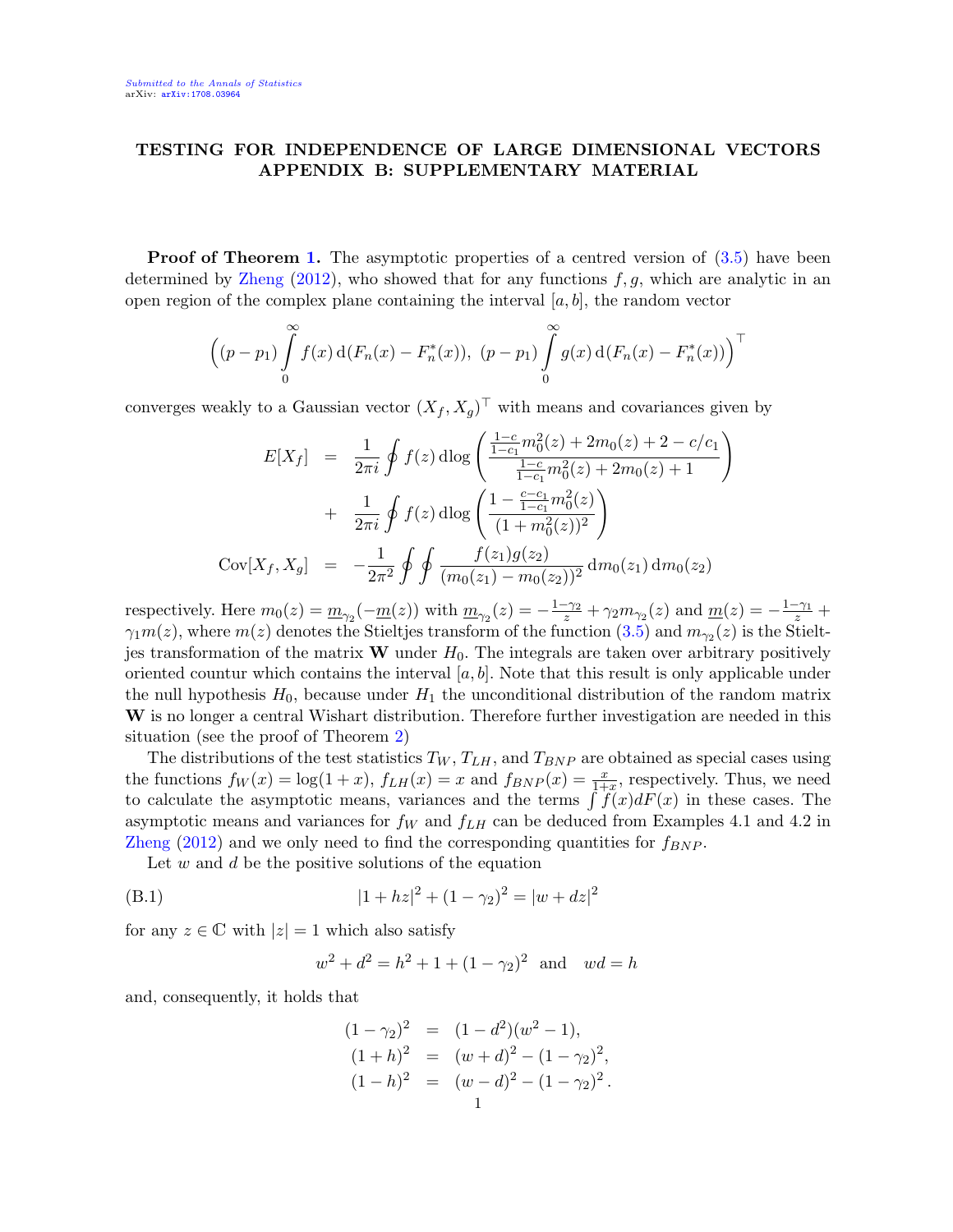Further, without loss of generality<sup>1</sup> we assume that  $w > d$ .

In using that  $|1+hz|^2 = (1+hz)(h+z)/z$ ,  $|w+dz|^2 = (w+dz)(d+wz)$  and due to Corollary 3.2 of Zheng (2012), we get

$$
E[X_{f_{BNP}}] = \lim_{r \downarrow 1} \frac{1}{4\pi i} \oint_{|z|=1} \frac{|1 + hz|^2/(1 - \gamma_2)^2}{|1 + hz|^2/(1 - \gamma_2)^2 + 1} \left[ \frac{1}{z - r^{-1}} + \frac{1}{z + r^{-1}} - \frac{2}{z + \gamma_2/h} \right] dz
$$
  
\n
$$
= \lim_{r \downarrow 1} \frac{1}{4\pi i} \oint_{|z|=1} \frac{|1 + hz|^2}{|w + dz|^2} \left[ \frac{1}{z - r^{-1}} + \frac{1}{z + r^{-1}} - \frac{2}{z + \gamma_2/h} \right] dz
$$
  
\n
$$
= \lim_{r \downarrow 1} \frac{1}{4\pi i} \oint_{|z|=1} \frac{(1 + hz)(h + z)}{(w + dz)(d + wz)} \left[ \frac{1}{z - r^{-1}} + \frac{1}{z + r^{-1}} - \frac{2}{z + \gamma_2/h} \right] dz
$$
  
\n
$$
= \lim_{r \downarrow 1} \frac{1}{2} \left[ \frac{(1 + hz)(h + z)}{(w + dz)(d + wz)} \Big|_{z = r^{-1}} + \frac{(1 + hz)(h + z)}{(w + dz)(d + wz)} \Big|_{z = -r^{-1}}
$$
  
\n
$$
- 2 \frac{(1 + hz)(h + z)}{(w + dz)(d + wz)} \Big|_{z = -\frac{\gamma_2}{h}}
$$
  
\n
$$
+ \lim_{r \downarrow 1} \frac{1}{2w} \frac{(1 + hz)(h + z)}{(w + dz)} \left[ \frac{1}{z - r^{-1}} + \frac{1}{z + r^{-1}} - \frac{2}{z + \gamma_2/h} \right] \Big|_{z = -d/w}
$$

Thus, after calculating the residuals we obtain

$$
E[X_{f_{BNP}}] = \lim_{r \downarrow 1} \frac{1}{2} \left[ \frac{(1 + hr^{-1})(h + r^{-1})}{(w + dr^{-1})(d + wr^{-1})} + \frac{(1 - hr^{-1})(h - r^{-1})}{(w - dr^{-1})(d - wr^{-1})} \right]
$$
  
- 
$$
2 \frac{(1 - \gamma_2)(h - \gamma_2/h)}{(w - \gamma_2 d/h)(d - \gamma_2 w/h)} + 2 \frac{(1 - dh/w)(h - d/w)}{(w^2 - d^2)}
$$
  
× 
$$
\left( -\frac{d/w}{(d/w)^2 - r^{-2}} - \frac{1}{\gamma_2/h - d/w} \right).
$$

(B.2)

<sup>1</sup>It holds that  $|w + dz|^2 = |d + wz|^2$  for  $|z| = 1$ .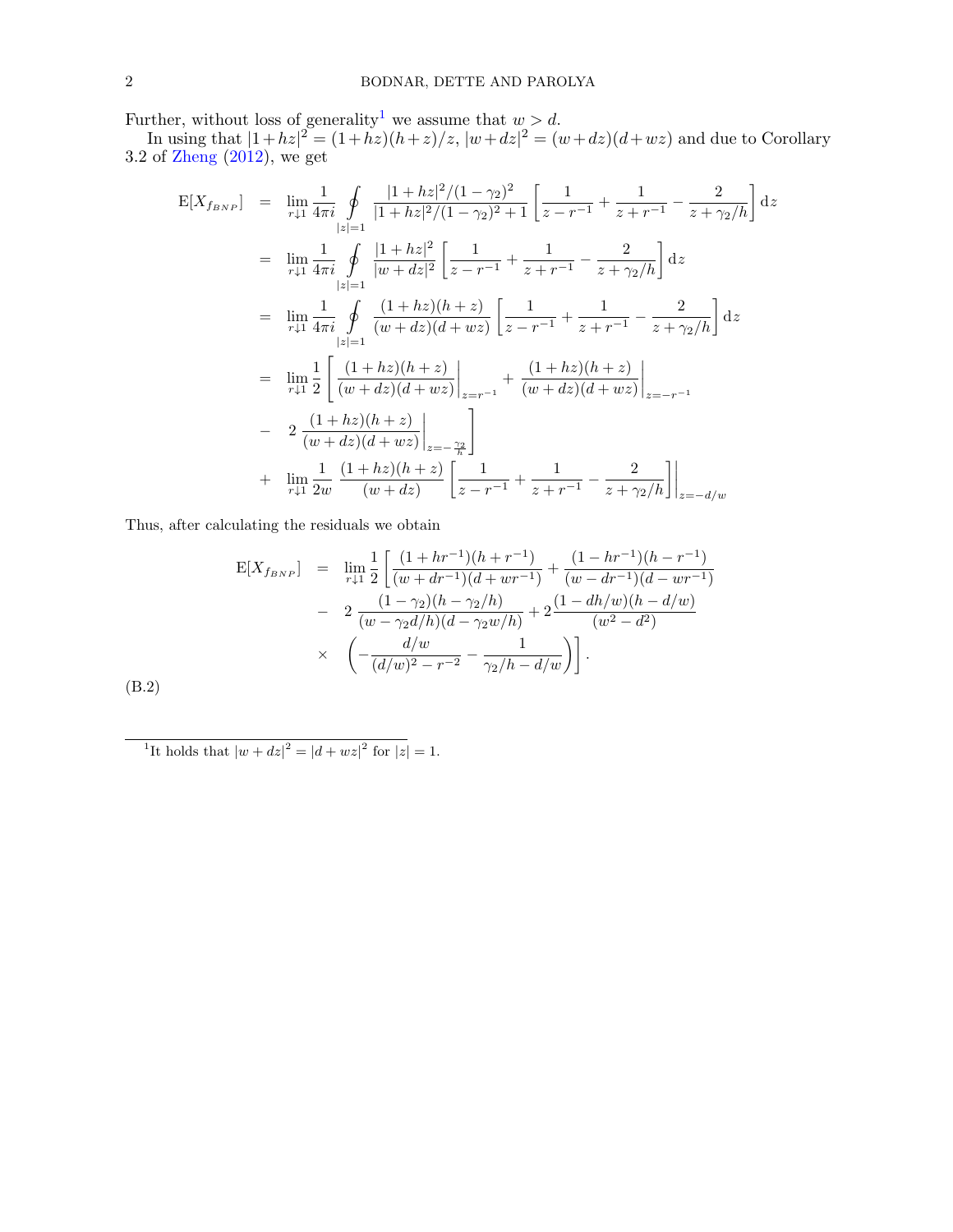Taking now the limit  $r \downarrow 1$  in (B.2) we obtain the following result for the mean

$$
E[X_{f_{BNP}}] = \frac{1}{2} \left[ \frac{(1+h)^2}{(w+d)^2} + \frac{(1-h)^2}{(w-d)^2} \right] - \frac{(1-\gamma_2)(h^2-\gamma_2)}{(w^2-\gamma_2)(d^2-\gamma_2)} + \frac{(1-d^2)(w^2-1)d^2(w^2-\gamma_2)}{(w^2-d^2)^2(d^2-\gamma_2)} = \left( 1 - \frac{(1-\gamma_2)^2(w^2+d^2)}{(w^2-d^2)^2} \right) - \left( 1 + \frac{(1-\gamma_2)^2\gamma_2}{(w^2-\gamma_2)(d^2-\gamma_2)} \right) + \frac{(1-\gamma_2)^2d^2(w^2-\gamma_2)}{(w^2-d^2)^2(d^2-\gamma_2)} = - \frac{(1-\gamma_2)^2(w^2+d^2)}{(w^2-d^2)^2} - \frac{(1-\gamma_2)^2\gamma_2}{(w^2-\gamma_2)(d^2-\gamma_2)} + \left( \frac{(1-\gamma_2)^2\gamma_2(w^2-\gamma_2)}{(w^2-d^2)^2(d^2-\gamma_2)} + \frac{(1-\gamma_2)^2(w^2-\gamma_2)}{(w^2-d^2)^2} \right) = \frac{(1-\gamma_2)^2}{(w^2-d^2)^2} \left( -(d^2+\gamma_2) - \gamma_2 \left[ \frac{(w^2-d^2)^2-(w^2-\gamma_2)^2}{(w^2-\gamma_2)(d^2-\gamma_2)} \right] \right) = - \frac{(1-\gamma_2)^2w^2(d^2-\gamma_2)}{(w^2-d^2)^2}.
$$

Similarly, we have for the variance

$$
\begin{split}\n&\text{Var}[X_{f_{BNP}}] \\
&= -\lim_{r \downarrow 1} \frac{1}{2\pi^2} \oint_{|z_2|=1} \frac{(1+hz_2)(h+z_2)}{(w+dz_2)(d+wz_2)} \oint_{|z_1|=1} \frac{(1+hz_1)(h+z_1)}{(w+dz_1)(d+wz_1)(z_1-rz_2)^2} \, dz_1 \, dz_2 \\
&= -\lim_{r \downarrow 1} \frac{i}{\pi} \oint_{|z_2|=1} \frac{(1+hz_2)(h+z_2)}{(w+dz_2)(d+wz_2)} \left( \frac{(1+hz_1)(h+z_1)}{w(w+dz_1)(z_1-rz_2)^2} \Big|_{z_1=-\frac{d}{w}} \right) \, dz_2 \\
&= -\frac{i}{\pi} \oint_{|z_2|=1} \frac{(1+hz_2)(h+z_2)}{(w+dz_2)(d+wz_2)} \left( -\frac{dw(1-d^2)(w^2-1)}{(w^2-d^2)(d+wz_2)^2} \right) \, dz_2 \,,\n\end{split}
$$

which simplifies to

$$
\begin{split}\n\text{Var}[X_{f_{BNP}}] &= -\frac{h(1-\gamma_2)^2}{w^3(w^2-d^2)} \left[ \left. \frac{\partial^2}{\partial z_2^2} \frac{(1+hz_2)(h+z_2)}{(w+dz_2)} \right|_{z_2=-d/w} \right] \\
&= -2 \frac{hd(w^2-1)(1-\gamma_2)^2}{w^3(w^2-d^2)^2} \left[ 1 - \frac{(w^2-1)d}{w^2-d^2} + \frac{d^2w^2(1-d^2)}{(w^2-d^2)^2} \right] \\
&= 2 \frac{d^2(1-\gamma_2)^4}{w^2(1+d)(w^2-d^2)^4} (w^2(w^2+d) + d^3(w^2-1)).\n\end{split}
$$

Due to Theorem 2.23 in Yao et al. (2015), the terms  $\int_b^b f(x) dF(x)$  can be calculated in the following way

$$
\int_{b}^{b} f(x) dF(x)
$$
\n
$$
= -\frac{h^{2}(1-\gamma_{2})}{4\pi i} \oint_{|z|=1} f\left(\frac{|1+hz|^{2}}{(1-\gamma_{2})^{2}}\right) \frac{(1-z^{2})^{2}}{z(1+hz)(z+h)(\gamma_{2}+h)(\gamma_{2}+hz)} dz,
$$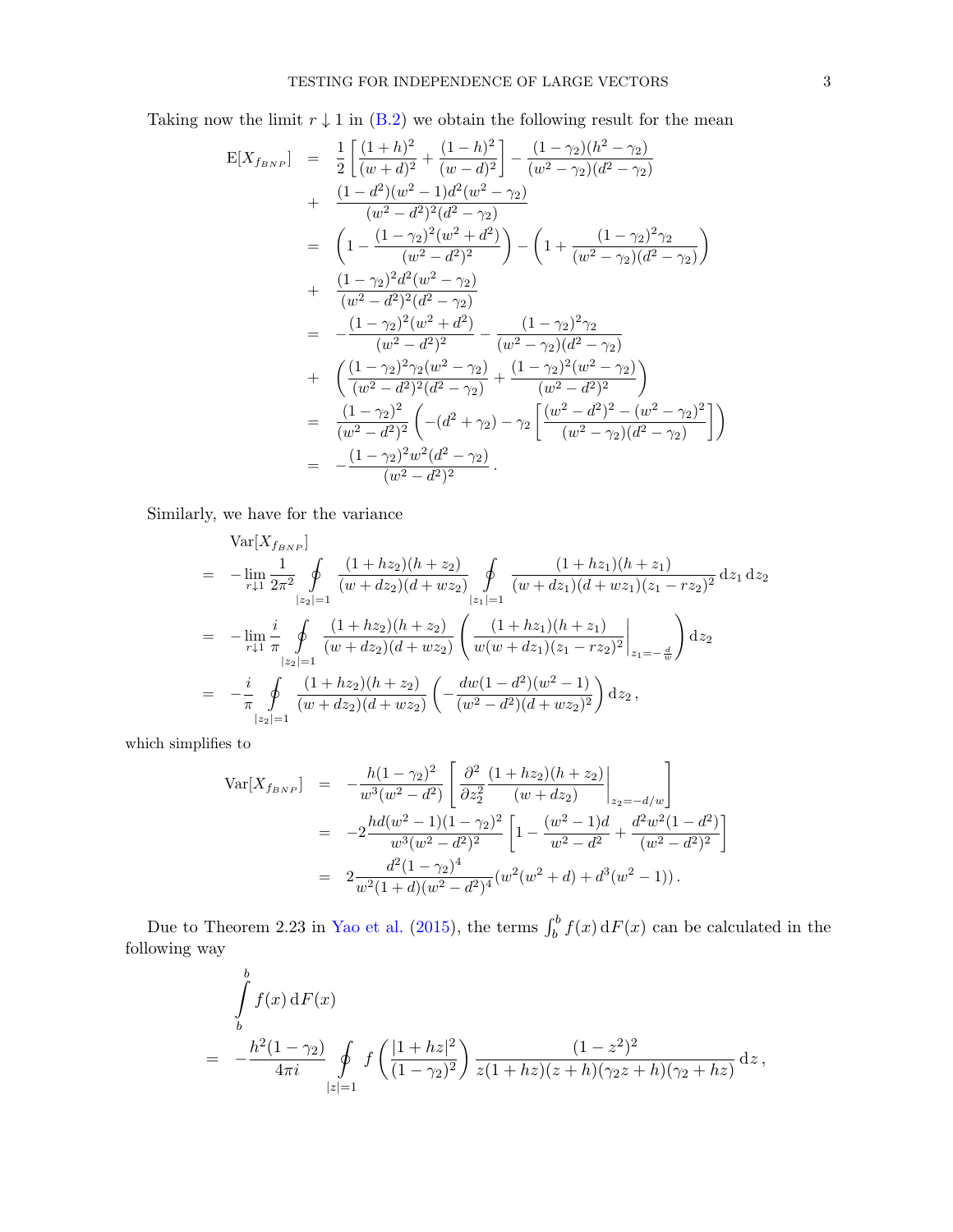where the interval  $[a, b]$  is the support of limiting spectral distribution  $F$  of the Fisher matrix  $WT^{-1}$  defined in (3.6). The function  $f_{LH}$  has already been considered in Yao et al. (2015), Example 2.25, that is  $s_{LH} = \int_b^b x dF(x) = \frac{1}{1-\gamma_2}$ . Next we determine the corresponding terms for  $f_W$  and  $f_{BNP}$  noting that

$$
s_W = -\frac{h^2(1-\gamma_2)}{4\pi i} \oint_{|z|=1} \frac{\log ((1-\gamma_2)^{-2}|w+dz|^2) (1-z^2)^2}{z(1+hz)(z+h)(\gamma_2 z+h)(\gamma_2 + hz)} dz
$$
  
=  $-\log ((1-\gamma_2)^2) + I_1 + I_2,$ 

where we used again  $(B.1)$  and the terms  $I_1$  and  $I_2$  are defined by

$$
I_1 = -\frac{h^2(1-\gamma_2)}{4\pi i} \oint_{|z|=1} \frac{\log(w+dz)(1-z^2)^2}{z(1+hz)(z+h)(\gamma_2z+h)(\gamma_2+hz)} dz
$$
  

$$
I_2 = -\frac{h^2(1-\gamma_2)}{4\pi i} \oint_{|z|=1} \frac{\log(w+dz)(1-z^2)^2}{z(1+hz)(z+h)(\gamma_2z+h)(\gamma_2+hz)} dz.
$$

A change of variables yields  $I_1 = I_2$  and we obtain (see Yao et al. (2015) for detailed calculation)

$$
2I_1 = -\frac{h^2(1-\gamma_2)}{2\pi i} \oint_{|z|=1} \frac{\log(w+dz)(1-z^2)^2}{z(1+hz)(z+h)(\gamma_2z+h)(\gamma_2+hz)} dz
$$
  

$$
= \begin{cases} \frac{1-\gamma_1}{\gamma_1} \log(w-dh), & \gamma_1 \in (0,1) \\ 0, & \gamma_1 = 1 \\ -\frac{1-\gamma_1}{\gamma_1} \log(w-d/h), & \gamma_1 > 1, \end{cases}
$$

which yields the desired representation of  $s_W$ . Similarly, we obtain

$$
s_{BNP} = -\frac{h^2(1-\gamma_2)}{4\pi i} \oint_{|z|=1} \frac{(1+hz)(h+z)}{(w+dz)(d+wz)} \frac{(1-z^2)^2}{z(1+hz)(z+h)(\gamma_2 z+h)(\gamma_2 + hz)} dz
$$
  
\n
$$
= -\frac{h^2(1-\gamma_2)}{4\pi i} \oint_{|z|=1} \frac{(1-z^2)^2}{z(w+dz)(d+wz)(\gamma_2 z+h)(\gamma_2 + hz)} dz
$$
  
\n
$$
= -\frac{h^2(1-\gamma_2)}{2} \left( \frac{(1-z^2)^2}{hz(w+dz)(d+wz)(\gamma_2 z+h)} \Big|_{z=-\frac{\gamma_2}{h}}
$$
  
\n
$$
+ \frac{(1-z^2)^2}{zw(w+dz)(\gamma_2 z+h)(\gamma_2 + hz)} \Big|_{z=-\frac{d}{w}}
$$
  
\n
$$
+ \frac{(1-z^2)^2}{(w+dz)(d+wz)(\gamma_2 z+h)(\gamma_2 + hz)} \Big|_{z=0}
$$
  
\n
$$
= \frac{1-\gamma_2}{w^2-\gamma_2},
$$

which completes the proof of Theorem 1.

**Proof of Lemma 1.** First, we note that this distribution is independent of  $\Sigma_{22\cdot1}$  since the eigenvalues of  $\mathbf{W}\mathbf{T}^{-1}$  coincide with the eigenvalues of the matrix  $\widetilde{\mathbf{W}}\widetilde{\mathbf{T}}^{-1}$ , where

$$
\widetilde{\mathbf{W}} = \mathbf{\Sigma}_{22\cdot 1}^{-1/2} \mathbf{W} \mathbf{\Sigma}_{22\cdot 1}^{-1/2}
$$
 and  $\widetilde{\mathbf{T}} = \mathbf{\Sigma}_{22\cdot 1}^{-1/2} \mathbf{T} \mathbf{\Sigma}_{22\cdot 1}^{-1/2}$ ,

 $\Box$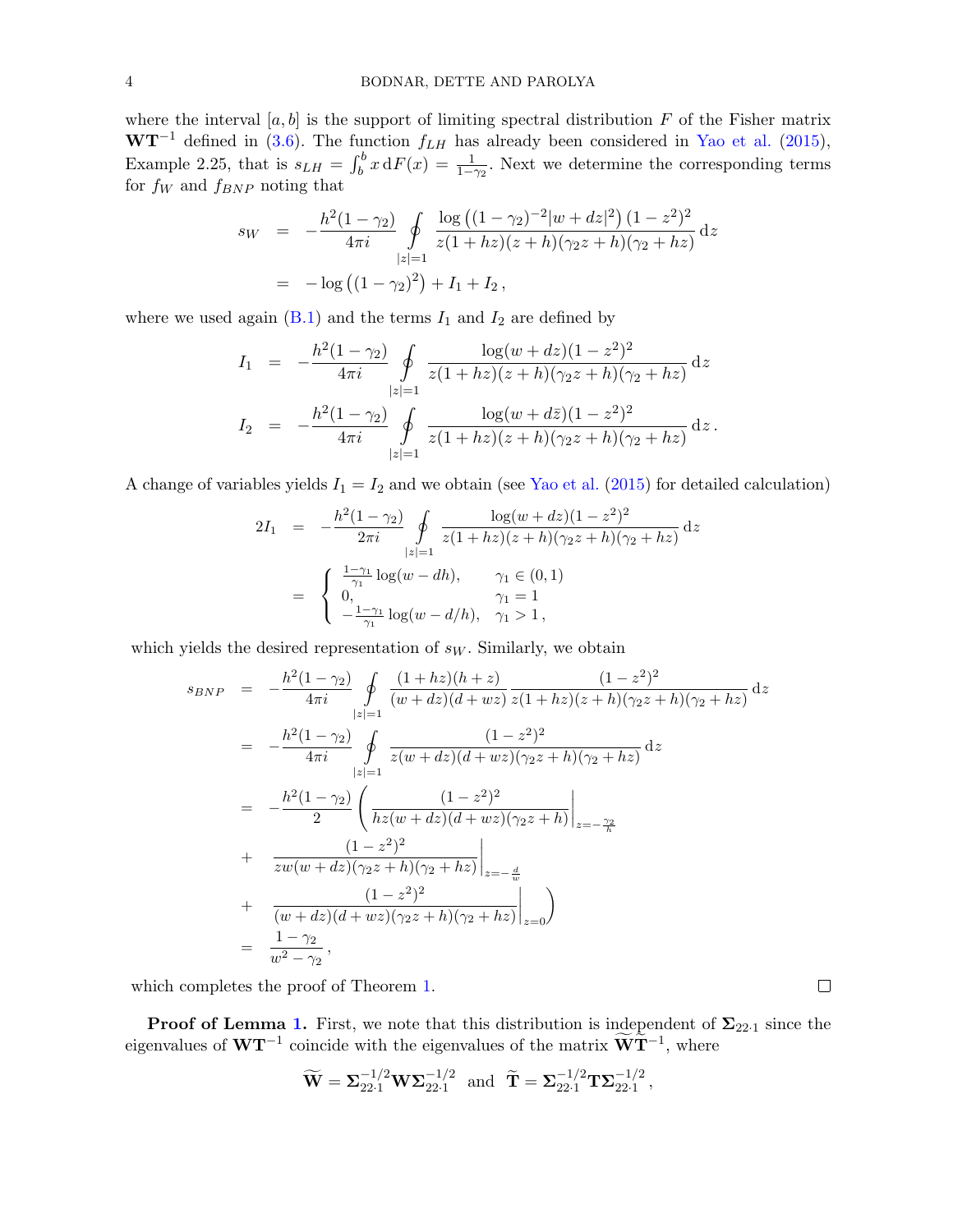$\mathbf{\Sigma}^{1/2}_{22}$ <sup>1/2</sup><sub>22.1</sub> denotes the symmetric square root of the matrix  $\Sigma_{22.1}$ ; T ~  $W_{p-p_1}(n-p_1, I)$ ; W|S<sub>11</sub> ~  $W_{p-p1}(p_1, I, \mathbf{\Omega}_1(\mathbf{S}_{11}))$ ; and the random variables **T** and  $(\mathbf{W}, \mathbf{S}_{11})$  are independent. Moreover, from the proof of Theorem 2, we obtain the stochastic representations

$$
\widetilde{\mathbf{W}} = \frac{1}{p_1} (\mathbf{X} + \Sigma_{22\cdot 1}^{-1/2} \mathbf{M}) (\mathbf{X} + \Sigma_{22\cdot 1}^{-1/2} \mathbf{M})^\top \text{ and } \widetilde{\mathbf{T}} = \frac{1}{n - p_1} \mathbf{Y} \mathbf{Y}^\top.
$$

where  $\mathbf{X} \sim \mathcal{N}_{p-p_1,p_1}(\mathbf{O}, \mathbf{I} \otimes \mathbf{I}), \ \mathbf{Y} \sim \mathcal{N}_{p-p_1,n-p_1}(\mathbf{O}, \mathbf{I} \otimes \mathbf{I}),$  and  $\mathbf{X}, \ \mathbf{Y}, \ \mathbf{S}_{11}$  are mutually independent;  $\mathbf{M} = \mathbf{\Sigma}_{21} (\mathbf{\Sigma}_{11}^{-1/2})^{\top} \widetilde{\mathbf{S}}_{11}^{1/2}$  with  $\mathbf{S}_{11} = \mathbf{\Sigma}_{11}^{1/2} \widetilde{\mathbf{S}}_{11} (\mathbf{\Sigma}_{11}^{1/2})^{\top}$  where  $\widetilde{\mathbf{S}}_{11} \sim W_{p_1}(n, \mathbf{I}), \ \mathbf{\Sigma}_{11}^{1/2}$  is the Cholesky root of the positive definite symmetric matrix  $\Sigma_{11}$ , and  $\widetilde{\mathbf{S}}_{11}^{1/2}$  is the symmetric square root of  $\widetilde{\mathbf{S}}_{11}$ . Moreover, it holds that  $\widetilde{\mathbf{S}}_{11} = \mathbf{Z}\mathbf{Z}^{\top}$  with  $\mathbf{Z} \sim \mathcal{N}_{p_1,n}(\mathbf{O}, \mathbf{I} \otimes \mathbf{I})$ .

Case (a): conditional distribution: Let

$$
\boldsymbol{\Sigma}^{-1/2}_{22\cdot 1}\mathbf{M}=\mathbf{U}_{11}\mathbf{D}_{11}\mathbf{P}_{11}^\top
$$

be the singular-value decomposition of the matrix  $\mathbf{\Sigma}_{22\cdot 1}^{-1/2} \mathbf{M}$  where

- $D_{11} = D(S_{11})$  is a rectangular diagonal matrix with non-negative real numbers on the diagonal equal to the non-zero eigenvalues of  $\mathbf{\Sigma}_{22\cdot 1}^{-1/2}$  MM<sup>T</sup> $\mathbf{\Sigma}_{22\cdot 1}^{-1/2}$  $\frac{-1/2}{22\cdot1}$  or of  $\mathbf{M}^{\top} \mathbf{\Sigma}_{22\cdot1}^{-1} \mathbf{M};$
- $\mathbf{U}_{11} = \mathbf{U}(\mathbf{S}_{11})$  is the orthogonal matrix consisting of eigenvectors of  $\mathbf{\Sigma}_{22\cdot 1}^{-1/2} \mathbf{M} \mathbf{M}^\top \mathbf{\Sigma}_{22\cdot 1}^{-1/2}$  $\frac{-1}{22 \cdot 1};$
- $P_{11} = P(S_{11})$  is the orthogonal matrix consisting of eigenvectors of  $M^{\top} \Sigma_{22\cdot 1}^{-1} M$ .

Since  $\mathbf{U}_{11}$  and  $\mathbf{P}_{11}$  are orthogonal it follows

$$
\widetilde{\mathbf{W}}\widetilde{\mathbf{T}}^{-1} = \frac{1}{p_1} (\mathbf{X} + \mathbf{\Sigma}_{22\cdot 1}^{-1/2} \mathbf{M}) (\mathbf{X} + \mathbf{\Sigma}_{22\cdot 1}^{-1/2} \mathbf{M})^{\top} \Big( \frac{1}{n - p_1} \mathbf{Y} \mathbf{Y}^{\top} \Big)^{-1} \n= \frac{1}{p_1} (\mathbf{U}_{11} \mathbf{U}_{11}^{\top} \mathbf{X} \mathbf{P}_{11} \mathbf{P}_{11}^{\top} + \mathbf{U}_{11} \mathbf{D}_{11} \mathbf{P}_{11}^{\top}) \n\times (\mathbf{U}_{11} \mathbf{U}_{11}^{\top} \mathbf{X} \mathbf{P}_{11} \mathbf{P}_{11}^{\top} + \mathbf{U}_{11} \mathbf{D}_{11} \mathbf{P}_{11}^{\top})^{\top} \Big( \frac{1}{n - p_1} \mathbf{U}_{11} \mathbf{U}_{11}^{\top} \mathbf{Y} \mathbf{Y}^{\top} \mathbf{U}_{11} \mathbf{U}_{11}^{\top} \Big)^{-1} \n= \frac{1}{p_1} \mathbf{U}_{11} (\mathbf{U}_{11}^{\top} \mathbf{X} \mathbf{P}_{11} + \mathbf{D}_{11}) \mathbf{P}_{11}^{\top} \mathbf{P}_{11} (\mathbf{U}_{11}^{\top} \mathbf{X} \mathbf{P}_{11} + \mathbf{D}_{11})^{\top} \mathbf{U}_{11}^{\top} \mathbf{U}_{11} \n\times (\frac{1}{n - p_1} \mathbf{U}_{11}^{\top} \mathbf{Y} \mathbf{Y}^{\top} \mathbf{U}_{11})^{-1} \mathbf{U}_{11}^{\top}.
$$

The eigenvalues of this matrix coincide with the eigenvalues of the matrix

$$
\frac{1}{p_1}(\mathbf{U}_{11}^{\top}\mathbf{X}\mathbf{P}_{11} + \mathbf{D}_{11})(\mathbf{U}_{11}^{\top}\mathbf{X}\mathbf{P}_{11} + \mathbf{D}_{11})^{\top} \Big(\frac{1}{n-p_1}\mathbf{U}_{11}^{\top}\mathbf{Y}(\mathbf{U}_{11}^{\top}\mathbf{Y})^{\top}\Big)^{-1},
$$

where  $\mathbf{U}_{11}^{\top} \mathbf{X} \mathbf{P}_{11} \sim \mathcal{N}_{p-p_1,p_1}(\mathbf{O},\mathbf{I} \otimes \mathbf{I})$  and  $\mathbf{U}_{11}^{\top} \mathbf{Y} \sim \mathcal{N}_{p-p_1,n-p_1}(\mathbf{O},\mathbf{I} \otimes \mathbf{I})$  since the matrix-variate standard normal distribution is invariant to orthogonal transformations. Hence, conditionally on  $S_{11}$  the distribution of the matrix  $WT^{-1}$  depends only on the eigenvalues of the non-centrality matrix  $\mathbf{\Omega}_1(\mathbf{S}_{11}).$ 

Case (b): unconditional distribution: Similarly to case (a), let

$$
\boldsymbol{\Sigma}^{-1/2}_{22\cdot 1}\boldsymbol{\Sigma}_{21}(\boldsymbol{\Sigma}_{11}^{-1/2})^\top = \mathbf{U} \mathbf{D} \mathbf{P}^\top
$$

be the singular-value decomposition of  $\mathbf{\Sigma}_{22\cdot 1}^{-1/2} \mathbf{\Sigma}_{21} (\mathbf{\Sigma}_{11}^{-1/2})^{\top}$  where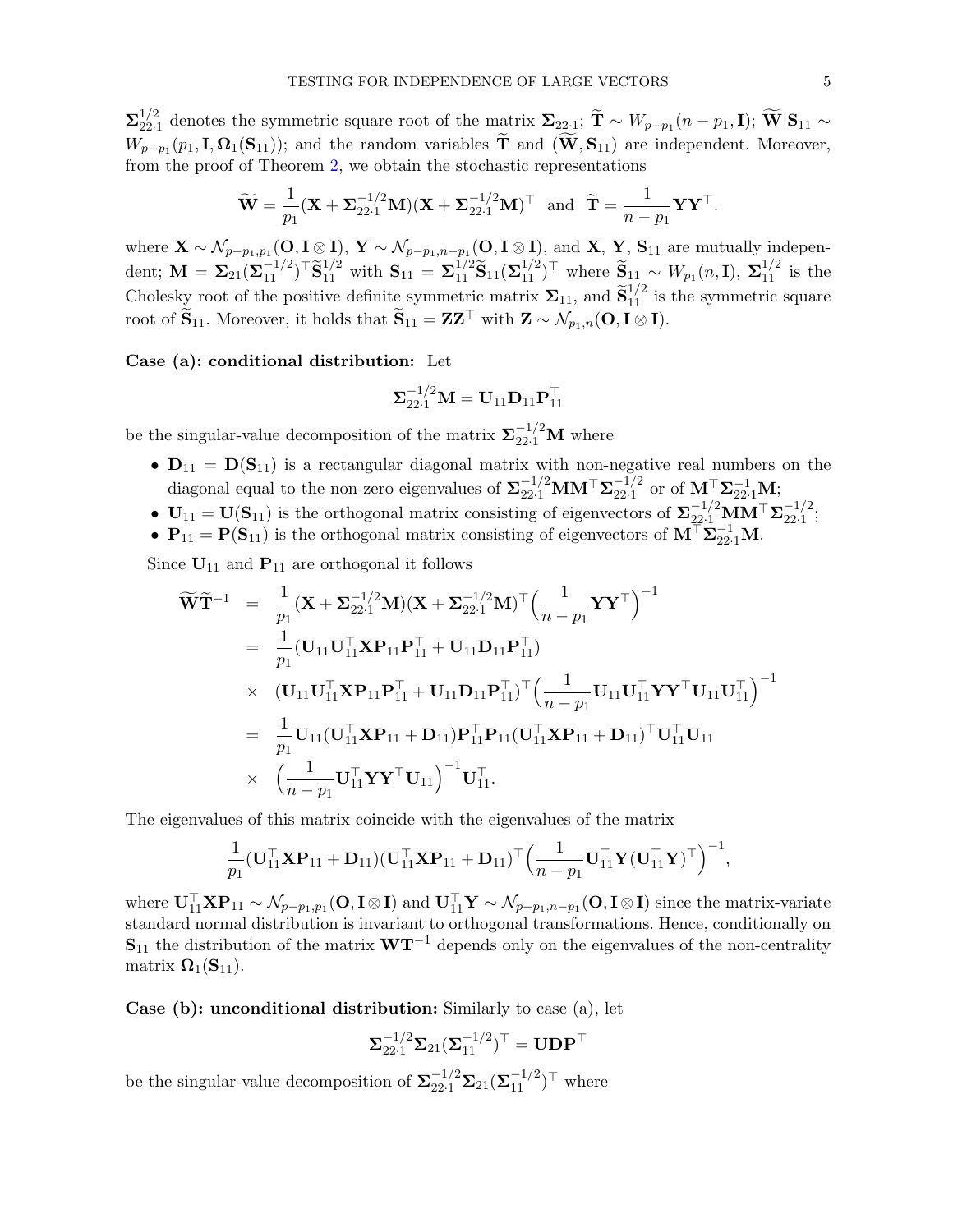- D is a rectangular diagonal matrix with non-negative real numbers on the diagonal equal to the non-zero eigenvalues of  $\sum_{22\cdot1}^{-1/2} \Sigma_{21} \Sigma_{11}^{-1} \Sigma_{21}^{\top} \Sigma_{22\cdot1}^{-1/2}$  $\frac{-1/2}{22 \cdot 1}$  or of  $\mathbf{\Sigma}_{11}^{-1/2} \mathbf{\Sigma}_{21}^{\top} \mathbf{\Sigma}_{22 \cdot 1}^{-1} \mathbf{\Sigma}_{21} (\mathbf{\Sigma}_{11}^{-1/2})^{\top}$ ;
- U is the orthogonal matrix consisting of eigenvectors of  $\mathbf{\Sigma}_{22\cdot1}^{-1/2}\mathbf{\Sigma}_{21}\mathbf{\Sigma}_{11}^{-1}\mathbf{\Sigma}_{21}^{-1}\mathbf{\Sigma}_{22\cdot1}^{-1/2}$  $\frac{-1}{22 \cdot 1};$
- **P** is the orthogonal matrix consisting of eigenvectors of  $\sum_{11}^{-1/2} \sum_{21}^{-1} \sum_{21}^{-1} (\sum_{11}^{-1/2})^{\top}$ .

Since **U** and **P** are orthogonal we obtain

$$
\widetilde{\mathbf{W}}\widetilde{\mathbf{T}}^{-1} = \frac{1}{p_1} (\mathbf{X} + \mathbf{\Sigma}_{22\cdot 1}^{-1/2} \mathbf{\Sigma}_{21} (\mathbf{\Sigma}_{11}^{-1/2})^\top (\mathbf{Z} \mathbf{Z}^\top)) (\mathbf{X} + \mathbf{\Sigma}_{22\cdot 1}^{-1/2} \mathbf{\Sigma}_{21} (\mathbf{\Sigma}_{11}^{-1/2})^\top (\mathbf{Z} \mathbf{Z}^\top))^\top \\
\times \left( \frac{1}{n - p_1} \mathbf{Y} \mathbf{Y}^\top \right)^{-1} \\
= \frac{1}{p_1} (\mathbf{U} \mathbf{U}^\top \mathbf{X} \mathbf{P} \mathbf{P}^\top + \mathbf{U} \mathbf{D} \mathbf{P}^\top (\mathbf{Z} \mathbf{Z}^\top) \mathbf{P} \mathbf{P}^\top) \\
\times \left( \mathbf{U} \mathbf{U}^\top \mathbf{X} \mathbf{P} \mathbf{P}^\top + \mathbf{U} \mathbf{D} \mathbf{P}^\top (\mathbf{Z} \mathbf{Z}^\top) \mathbf{P} \mathbf{P}^\top \right)^\top \left( \frac{1}{n - p_1} \mathbf{U} \mathbf{U}^\top \mathbf{Y} \mathbf{Y}^\top \mathbf{U} \mathbf{U}^\top \right)^{-1} \\
= \frac{1}{p_1} \mathbf{U} (\mathbf{U}^\top \mathbf{X} \mathbf{P} + \mathbf{D} (\mathbf{P}^\top \mathbf{Z} \mathbf{Z}^\top \mathbf{P})) \mathbf{P}^\top \mathbf{P} (\mathbf{U}^\top \mathbf{X} \mathbf{P} + \mathbf{D} (\mathbf{P}^\top \mathbf{Z} \mathbf{Z}^\top \mathbf{P}))^\top \mathbf{U}^\top \mathbf{U} \\
\times \left( \frac{1}{n - p_1} \mathbf{U}^\top \mathbf{Y} \mathbf{Y}^\top \mathbf{U} \right)^{-1} \mathbf{U}^\top.
$$

The eigenvalues of this matrix coincide with the eigenvalues of

$$
\frac{1}{p_1}(\mathbf{U}^\top\mathbf{X}\mathbf{P} + \mathbf{D}(\mathbf{P}^\top\mathbf{Z}(\mathbf{P}^\top\mathbf{Z})^\top))(\mathbf{U}^\top\mathbf{X}\mathbf{P} + \mathbf{D}(\mathbf{P}^\top\mathbf{Z}(\mathbf{P}^\top\mathbf{Z})^\top))^\top \Big(\frac{1}{n-p_1}\mathbf{U}^\top\mathbf{Y}(\mathbf{U}^\top\mathbf{Y})^\top\Big)^{-1},
$$

where  $\mathbf{U}^\top \mathbf{X} \mathbf{P} \sim \mathcal{N}_{p-p_1,p_1}(\mathbf{O}, \mathbf{I} \otimes \mathbf{I}), \mathbf{U}^\top \mathbf{Y} \sim \mathcal{N}_{p-p_1,n-p_1}(\mathbf{O}, \mathbf{I} \otimes \mathbf{I}),$  and  $\mathbf{P}^\top \mathbf{Z} \sim \mathcal{N}_{p_1,n}(\mathbf{O}, \mathbf{I} \otimes \mathbf{I}),$ since the matrix-variate standard normal distribution is invariant to orthogonal transformations. Hence, the unconditional distribution of the matrix  $WT^{-1}$  depends only on the eigenvalues of the matrix  $\widetilde{\mathbf{R}} = \Sigma_{11}^{-1} \Sigma_{12} \Sigma_{22\cdot 1}^{-1} \Sigma_{21}.$ 

$$
\qquad \qquad \Box
$$

Proof of Lemma 2. Let

$$
T_n(z) = \left(\frac{1}{1+\delta_n(z)} \Sigma_{22\cdot 1}^{-1/2} \mathbf{M} \mathbf{M}^\top \Sigma_{22\cdot 1}^{-1/2} - z(1+\tilde{\delta}_n(z)) \mathbf{I}_{p-p_1}\right)^{-1}
$$
  

$$
\tilde{T}_n(z) = \left(\frac{1}{1+\tilde{\delta}_n(z)} \mathbf{M}^\top \Sigma_{22\cdot 1}^{-1} \mathbf{M} - z(1+\delta_n(z)) \mathbf{I}_{p_1}\right)^{-1},
$$

where  $\delta_n(z)$  and  $\tilde{\delta}_n(z)$  are the unique solutions of the following system of equations

$$
\delta_n(z) = \frac{1}{p_1} \text{tr}\Big(T_n(z)\Big), \quad \tilde{\delta}_n(z) = \frac{1}{p_1} \text{tr}\left(\tilde{T}_n(z)\right)
$$

in the class of Stieltjes transforms of non-negative measures<sup>2</sup> with support in  $\mathbb{R}^+$ .

The functions  $T_n(z)$  and  $\tilde{T}_n(z)$  are the deterministic approximations of the resolvents

$$
Q_n(z) = \left( (\mathbf{X} + \mathbf{\Sigma}_{22\cdot 1}^{-1/2} \mathbf{M})(\mathbf{X} + \mathbf{\Sigma}_{22\cdot 1}^{-1/2} \mathbf{M})^\top - z \mathbf{I}_{p-p_1} \right)^{-1},
$$

<sup>&</sup>lt;sup>2</sup>In fact,  $\delta_n$  is the Stieltjes transform of a measure with total mass equal to  $\frac{p-p_1}{p_1}$  while  $\tilde{\delta}_n$  is the Stieltjes transform of a measure with total mass equal to 1 (see, Hachem et al. (2012))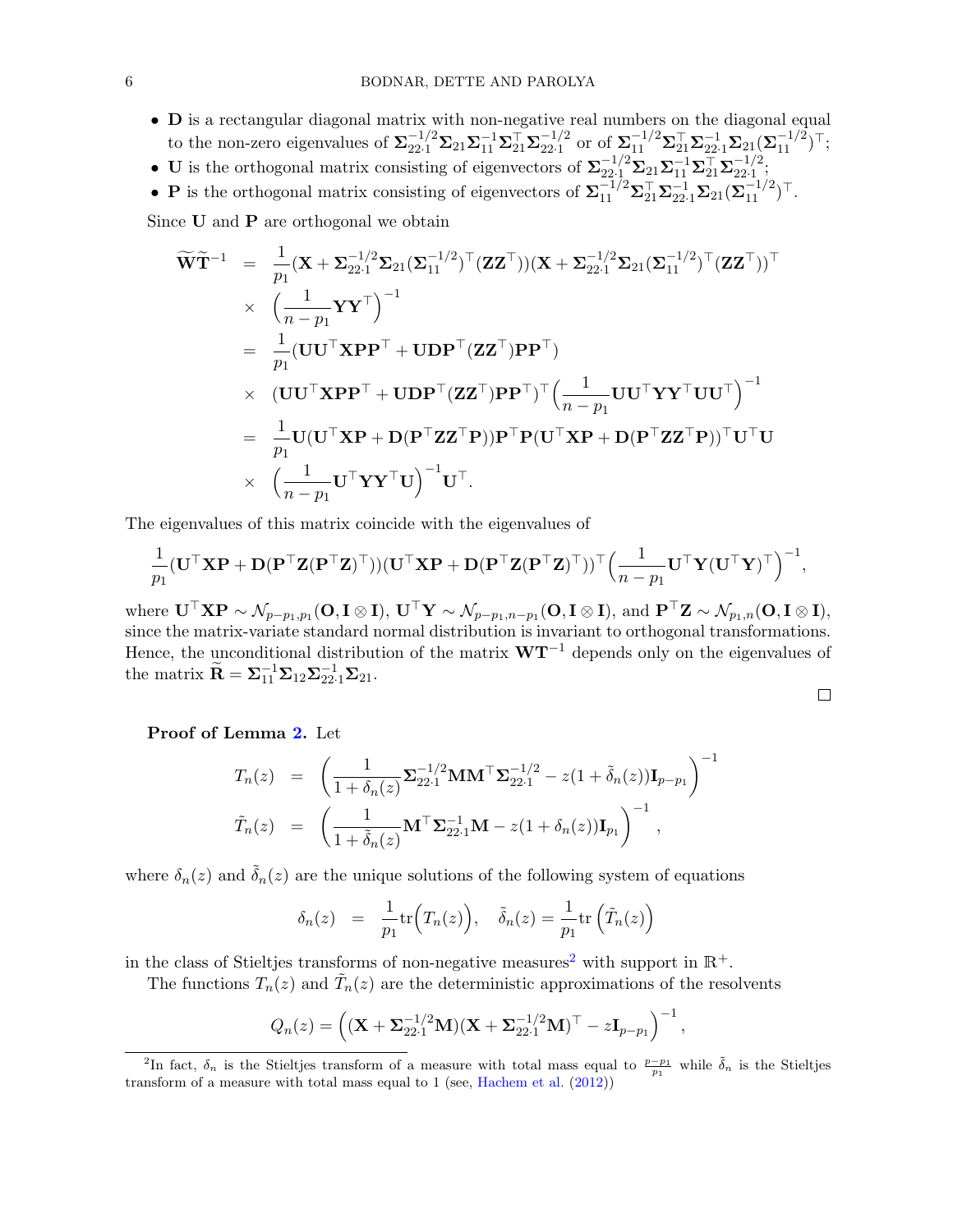$$
\tilde{Q}_n(z) = \left( (\mathbf{X} + \mathbf{\Sigma}_{22\cdot 1}^{-1/2} \mathbf{M})^\top (\mathbf{X} + \mathbf{\Sigma}_{22\cdot 1}^{-1/2} \mathbf{M}) - z \mathbf{I}_{p_1} \right)^{-1},
$$

respectively, in the sense that

$$
\frac{1}{p-p_1}\text{tr}(Q_n(z)-T_n(z)) \xrightarrow{a.s.} 0 \text{ and } \frac{1}{p_1}\text{tr}(\tilde{Q}_n(z)-\tilde{T}_n(z)) \xrightarrow{a.s.} 0 \text{ as } n \to \infty.
$$

First, we find the connection between  $\delta_n(z)$  and the Stieltjes transform  $m_H(z)$ , where H is the limiting spectral distribution of W. For that reason, we consider the asymptotic values of  $\delta_n(z)$  and  $\delta_n(z)$  given by

$$
\delta_n(z) = \frac{p - p_1}{p_1} (1 + \delta_n(z)) \frac{1}{p - p_1} \text{tr} \left( \Sigma_{22 \cdot 1}^{-1/2} \mathbf{M} \mathbf{M}^\top \Sigma_{22 \cdot 1}^{-1/2} - z(1 + \tilde{\delta}_n(z)) (1 + \delta_n(z)) \mathbf{I}_{p - p_1} \right)^{-1}
$$
\n
$$
= (1 + \delta_n(z)) \frac{p - p_1}{p_1} \int \frac{d\tilde{H}_n(t)}{t - z \eta_n(z)} \longrightarrow \delta(z) = (1 + \delta(z)) \gamma_1 m_{\tilde{H}}(z \eta(z))
$$
\n
$$
\tilde{\delta}_n(z) = \frac{1}{p_1} (1 + \tilde{\delta}_n(z)) \text{tr} \left( \mathbf{M}^\top \Sigma_{22 \cdot 1}^{-1} \mathbf{M} - z(1 + \tilde{\delta}_n(z)) (1 + \delta_n(z)) \mathbf{I}_{p_1} \right)^{-1}
$$
\n
$$
= (1 + \tilde{\delta}_n(z)) \frac{1}{p_1} \int \frac{d\tilde{H}_n(t)}{t - z \eta(z)} \longrightarrow \tilde{\delta}(z) = (1 + \tilde{\delta}(z)) m_{\tilde{H}}(z \eta_n(z))
$$
\n
$$
= (1 + \tilde{\delta}(z)) \left( -\frac{1 - \gamma_1}{z \eta(z)} + \gamma_1 m_{\tilde{H}}(z \eta(z)) \right)
$$

with

$$
\eta_n(z) = (1 + \delta_n(z))(1 + \tilde{\delta}_n(z))
$$
 and  $\eta(z) = (1 + \delta(z))(1 + \tilde{\delta}(z)).$ 

Equivalently, we have

$$
\frac{\delta(z)}{1+\delta(z)} = \gamma_1 m_{\tilde{H}}(z\eta(z)) \text{ and } \frac{\tilde{\delta}(z)}{1+\tilde{\delta}(z)} = m_{\underline{\tilde{H}}}(z\eta(z)) = -\frac{1-\gamma_1}{z\eta(z)} + \gamma_1 m_{\tilde{H}}(z\eta(z))
$$
\n(B.3)

which leads to

(B.4) 
$$
\tilde{\delta}(z) = -\frac{1-\gamma_1}{z} + \delta(z).
$$

We claim that in fact we have

$$
\delta(z) = \gamma_1 m_H(z)
$$

and, consequently,  $\tilde{\delta}(z) = -\frac{1-\gamma_1}{z} + \gamma_1 m_H(z)$ . In order to prove (B.5), we plug  $\delta(z) = \gamma_1 m_H(z)$ into (B.3) and use (B.4). It leads to

$$
\frac{m_H(z)}{1+\gamma_1 m_H(z)} = m_{\tilde{H}}\left(z[1+\gamma_1 m_H(z)]\left[1+\gamma_1 m_H(z)-\frac{1-\gamma_1}{z}\right]\right)
$$
  

$$
= m_{\tilde{H}}\left([1+\gamma_1 m_H(z)][z(1+\gamma_1 m_H(z))-(1-\gamma_1)]\right),
$$

which is exactly  $(4.1)$ . From the uniqueness of the solution the claim  $(B.5)$  follows. Thus, in light of Theorem 2 we get as  $n \to \infty$ 

$$
\delta_n(z) \longrightarrow \gamma_1 m_H(z),
$$
  

$$
\tilde{\delta}_n(z) \longrightarrow -\frac{1-\gamma_1}{z} + \gamma_1 m_H(z) = m_H(z).
$$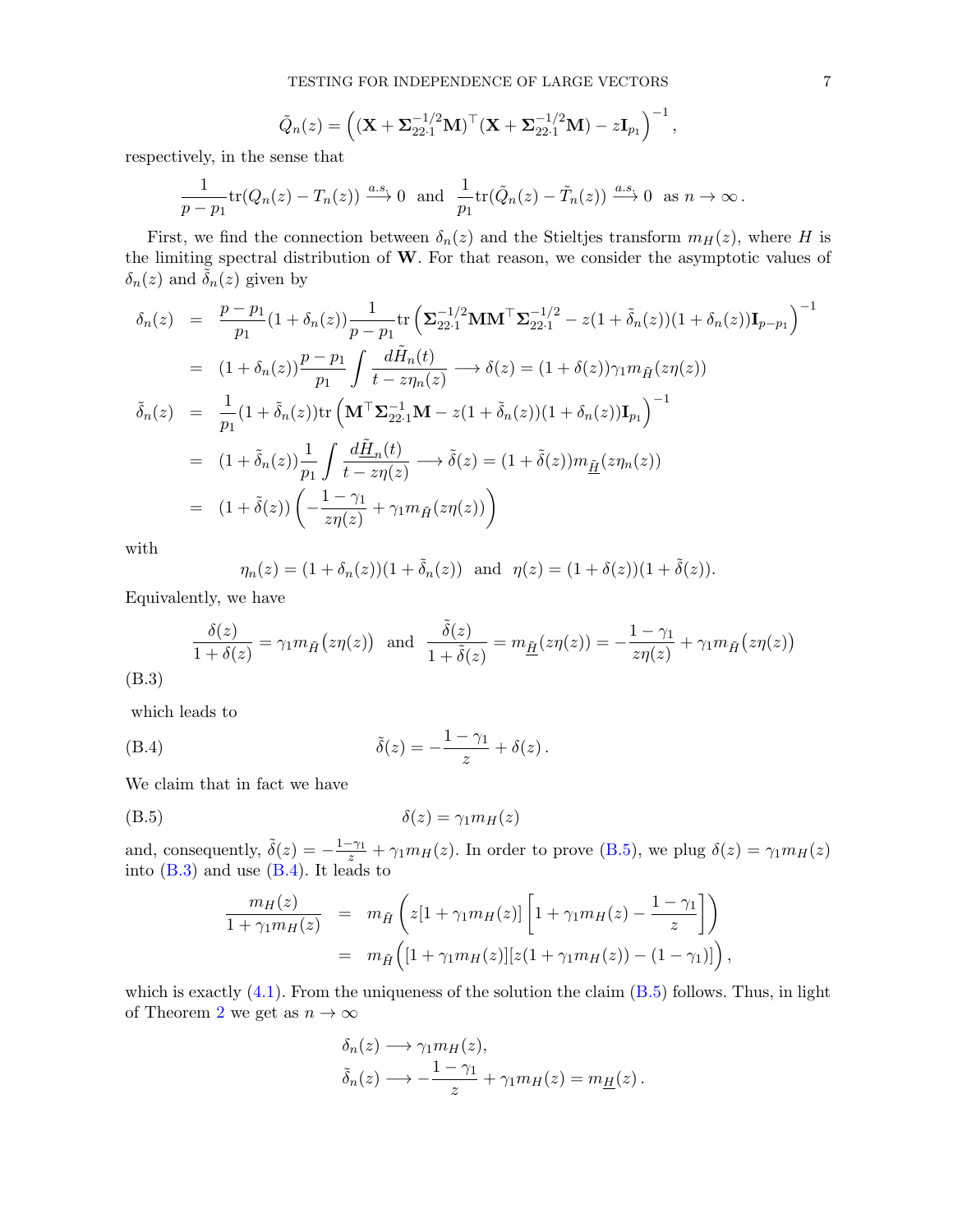For all  $z \in \mathbb{C}^+$ , we define

$$
\Delta_n(z) = \left(1 - \frac{\frac{1}{p_1} \text{tr}[T_n^2(z) \Sigma_{22\cdot 1}^{-1/2} \mathbf{M} \mathbf{M}^\top \Sigma_{22\cdot 1}^{-1/2}]}{(1 + \delta_n(z))^2}\right)^2 - z^2 \xi_n(z) \tilde{\xi}_n(z)
$$
  

$$
\Psi_n(z) = \left(1 - z \xi_n(z) - \frac{\frac{1}{p_1} \text{tr}\left(T_n^2(z) \Sigma_{22\cdot 1}^{-1/2} \mathbf{M} \mathbf{M}^\top \Sigma_{22\cdot 1}^{-1/2}\right)}{(1 + \delta_n(z))^2}\right)^{-1}
$$
  

$$
\omega_n(z) = \frac{1}{p_1} \sum_{j=1}^{p_1} z^2 \tilde{t}_{jj}^2
$$
  

$$
\zeta_n(z) = \frac{1}{p - p_1} \sum_{k=1}^{p - p_1} \sum_{l=1}^{p - p_l} (\mathbf{m}_k^\top T_n(z) \mathbf{m}_l)^2
$$

with  $\tilde{t}_{jj}$  being the diagonal elements of the matrix  $\tilde{T}_n$  and  $\mathbf{m}_k$  - the kth column of matrix  $\mathbf{\Sigma}_{22\cdot 1}^{-1/2} \mathbf{M}$ , while

(B.6) 
$$
\xi_n(z_1, z_2) = \frac{1}{p_1} tr(T_n(z_1) T_n(z_2)), \quad \tilde{\xi}_n(z_1, z_2) = \frac{1}{p_1} tr(\tilde{T}_n(z_1) \tilde{T}_n(z_2))
$$

and, obviously,  $\xi_n(z) \equiv \xi_n(z, z)$  and  $\tilde{\xi}_n(z) \equiv \tilde{\xi}_n(z, z)$ .

Next, we simplify the above expressions. In using  $(B.3)$ , we get

$$
\xi_n(z_1, z_2) = \frac{p - p_1}{p_1} \frac{(1 + \delta_n(z_1))(1 + \delta_n(z_2))}{p - p_1}
$$
\n
$$
\times \text{ tr}\left(\left[\Sigma_{22 \cdot 1}^{-1/2} \mathbf{M} \mathbf{M}^\top \Sigma_{22 \cdot 1}^{-1/2} - z_1 \eta_n(z_1) \mathbf{I}_{p - p_1}\right]^{-1} \left[\Sigma_{22 \cdot 1}^{-1/2} \mathbf{M} \mathbf{M}^\top \Sigma_{22 \cdot 1}^{-1/2} - z_2 \eta_n(z_2) \mathbf{I}_{p - p_1}\right]^{-1}\right)
$$
\n
$$
\longrightarrow \xi(z_1, z_2) = \gamma_1 (1 + \delta(z_1))(1 + \delta(z_2)) \int \frac{d\tilde{H}(t)}{(t - z_1 \eta(z_1))(t - z_2 \eta(z_2))}
$$
\n
$$
= \gamma_1 (1 + \delta(z_1))(1 + \delta(z_2)) \frac{m_{\tilde{H}}(z_1 \eta(z_1)) - m_{\tilde{H}}(z_2 \eta(z_2))}{z_1 \eta(z_1) - z_2 \eta(z_2)}
$$
\n
$$
= \frac{\delta(z_1) - \delta(z_2)}{z_1 \eta(z_1) - z_2 \eta(z_2)}.
$$

In the case of  $z_1 = z_2 = z$ , we obtain

$$
\xi_n(z) \longrightarrow \xi(z) = \gamma_1 (1 + \delta(z))^2 \int \frac{d\tilde{H}(t)}{(t - z\eta(z))^2}
$$

$$
= \gamma_1 \frac{m'_{\tilde{H}}(z\eta(z))}{z\eta'(z) + \eta(z)} (1 + \delta(z))^2 = \frac{\delta'(z)}{(z\eta(z))'}.
$$

Similarly, using (B.3) we get for  $\tilde{\xi}_n(z_1, z_2)$ , i.e.,

$$
\tilde{\xi}_n(z_1, z_2) \longrightarrow \tilde{\xi}(z_1, z_2) = \frac{\tilde{\delta}(z_1) - \tilde{\delta}(z_2)}{z_2 \eta(z_2) - z_1 \eta(z_1)} = (1 - \gamma_1) \frac{z_1 - z_2}{(z_1 \eta(z_1) - z_2 \eta(z_2)) z_1 z_2} + \frac{\delta(z_1) - \delta(z_2)}{z_1 \eta(z_1) - z_2 \eta(z_2)}
$$
\n
$$
= \frac{(1 - \gamma_1)}{z_1 z_2} \frac{z_1 - z_2}{z_1 \eta(z_1) - z_2 \eta(z_2)} + \xi(z_1, z_2)
$$
\n
$$
\tilde{\xi}_n(z) \longrightarrow \tilde{\xi}(z) = \frac{\left(\frac{1 - \gamma_1}{z^2} + \delta'(z)\right)}{(z \eta(z))'} = \frac{(1 - \gamma_1)}{z^2 (z \eta(z))'} + \xi(z).
$$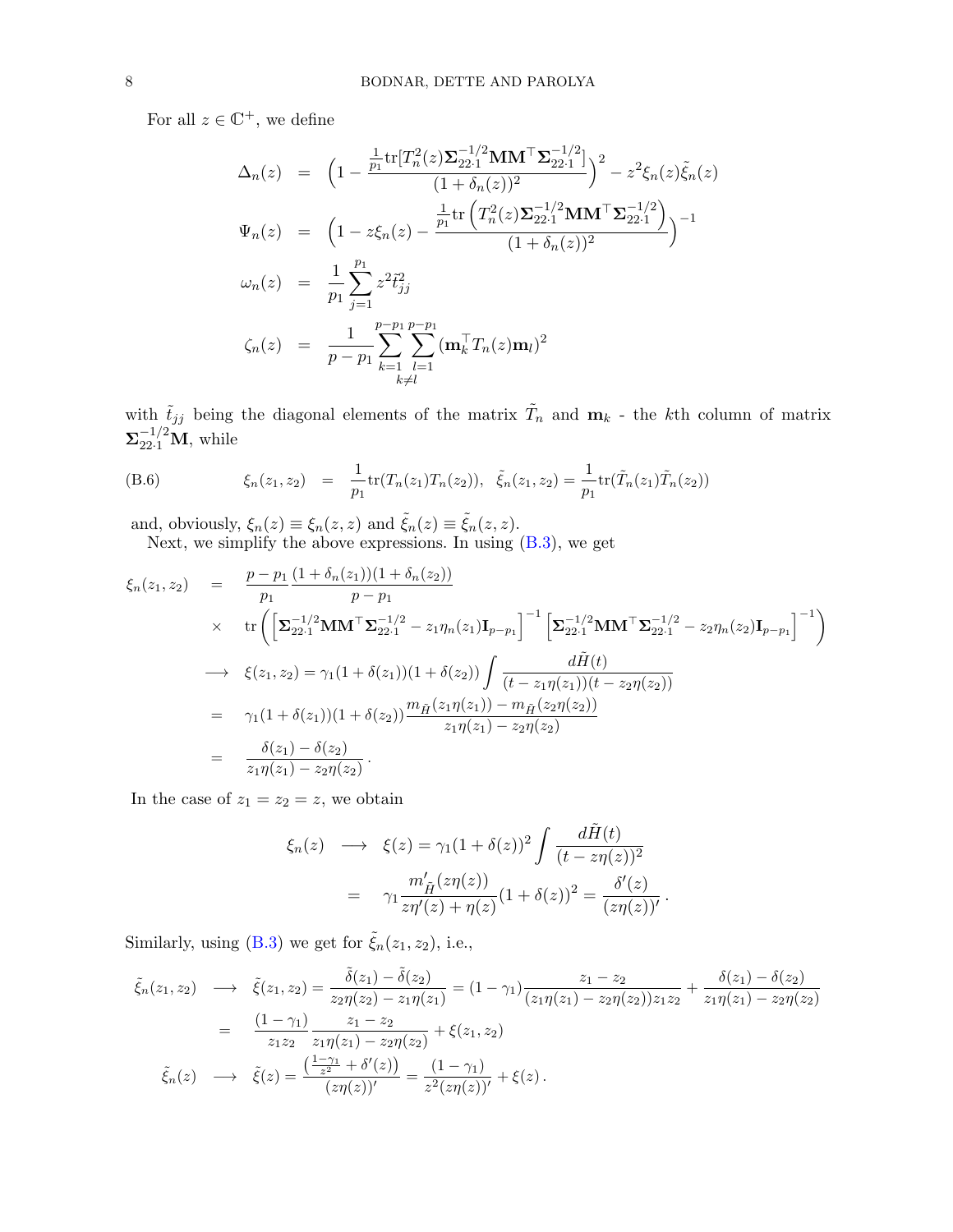In using these results as well as

(B.7) 
$$
m'_{\tilde{H}}(z\eta(z)) = \frac{\partial}{\partial z} \int \frac{d\tilde{H}(t)}{(t - z\eta(z))} = \int \frac{d\tilde{H}(t)}{(t - z\eta(z))^2} (z\eta(z))',
$$
  
(B.8) 
$$
\gamma_1 m'_{\tilde{H}}(z\eta(z)) = \frac{\delta'(z)}{(1 + \delta)^2}
$$

and applying

$$
\gamma_1 \int \frac{d\tilde{H}(t)}{(t - z\eta(z))^2} = \frac{\delta'(z)}{(1 + \delta(z))^2} \frac{1}{(z\eta(z))'} = \frac{\xi(z)}{(1 + \delta(z))^2},
$$
\n
$$
\gamma_1 \int \frac{td\tilde{H}(t)}{(t - z\eta(z))^2} = \gamma_1 \int \frac{\tilde{H}(t)}{(t - z\eta(z))} + \gamma_1 z\eta(z) \int \frac{\tilde{H}(t)}{(t - z\eta(z))^2} = \frac{\delta(z)}{1 + \delta(z)} + \frac{\xi(z)}{(1 + \delta(z))^2} z\eta(z),
$$

we get

$$
\Delta_n(z) \longrightarrow \Delta(z) = \left(1 - \gamma_1 \int \frac{t\tilde{H}(t)}{(t - z\eta(z))^2} \right)^2 - z^2 \xi(z) \tilde{\xi}(z)
$$
  

$$
= \left(\frac{1}{1 + \delta(z)} - \frac{z\eta(z)}{(1 + \delta(z))^2} \xi(z)\right)^2 - z^2 \xi(z) \tilde{\xi}(z)
$$
  

$$
= \left(\frac{1}{1 + \delta(z)} - z\xi(z) + \frac{1 - \gamma_1}{1 + \delta(z)} \xi(z)\right)^2 - z^2 \xi^2(z) - \frac{1 - \gamma_1}{(z\eta(z)')}\xi(z).
$$

Moreover, the term  $(z\eta(z))'$  can be rewritten further as follows

$$
(z\eta(z))' = (z(1+\delta(z))(1+\tilde{\delta}(z)))' = (z(1+\delta(z)))(1+\delta(z))\left(1+\delta(z)-\frac{1-\gamma_1}{z}\right)'
$$
  
= 
$$
(z(1+\delta(z))^2 - (1-\gamma_1)(1+\delta(z)))' = (1+\delta(z))^2 + 2(1+\delta(z))\delta'(z)z - (1-\gamma_1)\delta'(z)
$$
  
= 
$$
(1+\delta(z))^2 + 2(z\eta(z))'(1+\delta(z))\xi(z)z - (1-\gamma_1)(z\eta(z))'\xi(z),
$$

which yields to

$$
\frac{1}{(z\eta(z))'} = \frac{1}{1+\delta(z)} \left( \frac{1}{1+\delta(z)} - 2\xi(z)z + \frac{1-\gamma_1}{1+\delta(z)}\xi(z) \right)
$$

Similarly,

$$
\Psi_n^{-1}(z) \longrightarrow \Psi^{-1}(z) = \frac{1}{1 + \delta(z)} - \frac{z\eta(z)}{(1 + \delta(z))^2} \xi(z) - z\xi(z)
$$
\n
$$
= \frac{1}{1 + \delta(z)} - 2\xi(z)z + \frac{1 - \gamma_1}{1 + \delta(z)} \xi(z),
$$
\n(B.10)

which is exactly equal to  $(1 + \delta(z))/(z\eta(z))'$ . Now, (B.10) and (B.9) lead to

$$
\Delta(z) = \left(\frac{1}{1+\delta(z)} + \frac{1-\gamma_1}{1+\delta(z)}\xi(z)\right)\left(\frac{1}{1+\delta(z)} - 2\xi(z)z + \frac{1-\gamma_1}{1+\delta(z)}\xi(z)\right) - \frac{1-\gamma_1}{(z\eta(z))'}\xi(z)
$$
  
= 
$$
\left(\frac{1}{1+\delta(z)} + \frac{1-\gamma_1}{1+\delta(z)}\xi(z)\right)\Psi^{-1}(z) - \frac{1-\gamma_1}{1+\delta(z)}\xi(z)\Psi^{-1}(z)
$$
  
= 
$$
\frac{1}{1+\delta(z)}\Psi^{-1}(z).
$$

(B.11)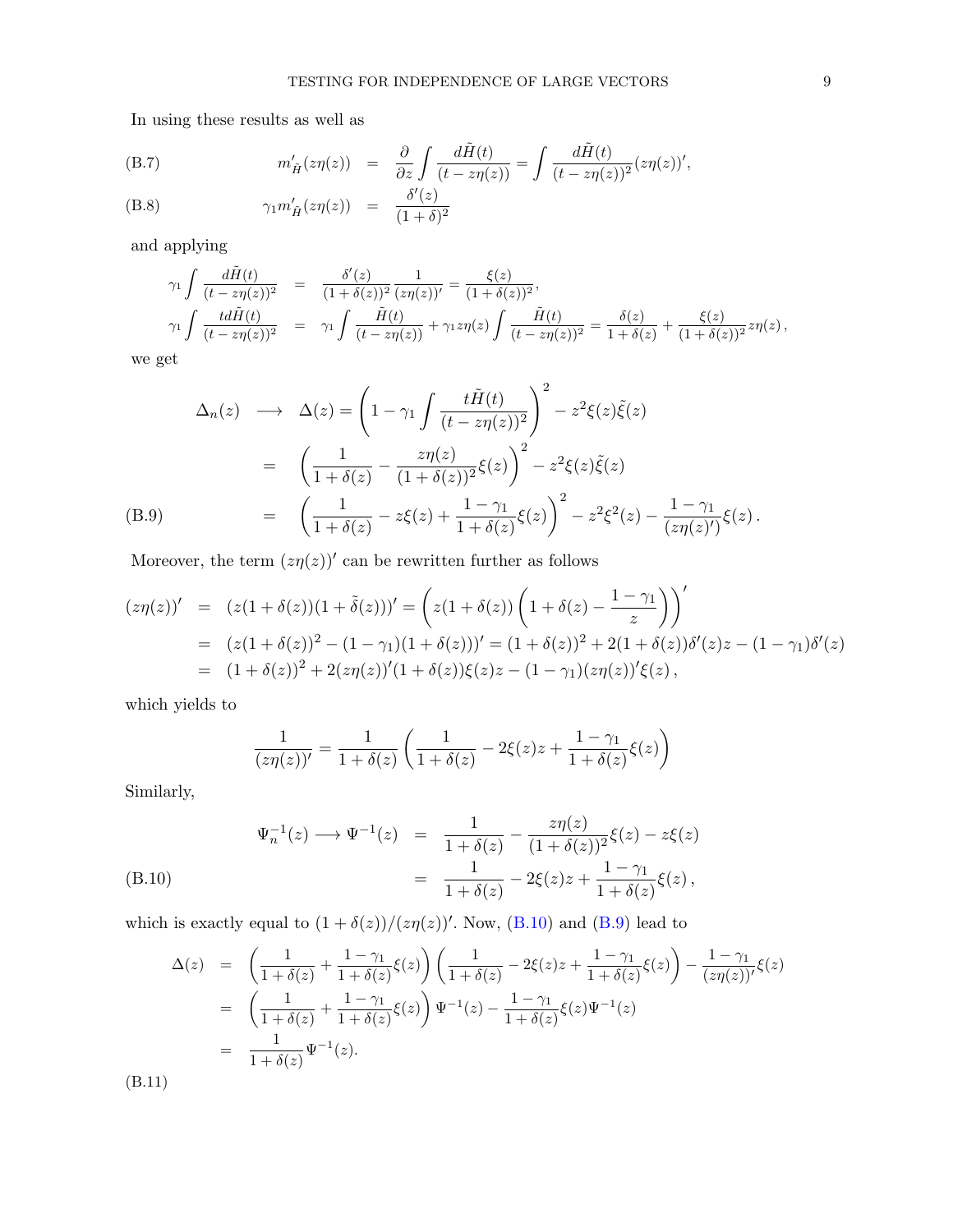From Lemma 1 we get that the matrices  $T_n(z)$  and  $\tilde{T}_n(z)$  could be chosen without loss of generality as diagonal matrices, which implies

$$
\omega_n(z) = z^2 \frac{1}{p_1} \sum_{j=1}^{p_1} \tilde{t}_{jj}^2 = z^2 \text{tr}(\tilde{T}_n^2(z)) \to z^2 \tilde{\delta}^2(z),
$$
  

$$
\zeta_n(z) = \frac{1}{p - p_1} \sum_{k=1}^{p - p_1} \sum_{l=1}^{p - p_1} (\mathbf{m}_k^{\top} T_n(z) \mathbf{m}_l)^2 = 0.
$$

Now, Theorems 2.2.1 and 2.2.2 by Yao (2013) reveal that  $M_{2,n}(z) = (p - p_1)(m_F w(z)$  $m_{H_n}(z)$  converges to a Gaussian process  $M_2(z)$  with mean function and covariance function given by

$$
E(M_{2}(z)) = \frac{\Psi_{n}(z)}{\Delta_{n}(z)} \left( z^{2} \tilde{\xi}_{n}(z) \frac{1}{p_{1}} tr(T_{n}^{3}(z)) + \zeta_{n}(z) \frac{1}{p_{1}} tr(T_{n}^{3}(z)) + 2 \frac{\frac{1}{p_{1}} tr(\Sigma_{22\cdot 1}^{-1/2} \mathbf{M} \mathbf{M}^{\top} \Sigma_{22\cdot 1}^{-1/2} T_{n}^{3}(z))}{(1 + \delta_{n}(z))^{2}} \left( 1 - \frac{\frac{1}{p_{1}} tr(\Sigma_{22\cdot 1}^{-1/2} \mathbf{M} \mathbf{M}^{\top} \Sigma_{22\cdot 1}^{-1/2} T_{n}^{2}(z))}{(1 + \delta_{n}(z))^{2}} \right) + \frac{\omega_{n}(z)}{(1 + \delta_{n}(z))^{2}} \left( \frac{1}{p_{1}} tr(\Sigma_{22\cdot 1}^{-1/2} \mathbf{M} \mathbf{M}^{\top} \Sigma_{22\cdot 1}^{-1/2} T_{n}^{3}(z)) \xi_{n}(z) - \frac{1}{p_{1}^{2}} tr(\Sigma_{22\cdot 1}^{-1/2} \mathbf{M} \mathbf{M}^{\top} \Sigma_{22\cdot 1}^{-1/2} T_{n}^{2}(z)) tr(T_{n}^{3}(z)) \right)
$$
  
\n
$$
Cov(M_{2}(z_{1}), M_{2}(z_{2})) = 2 \frac{(z_{1} \eta_{n}(z_{1}))'(z_{2} \eta_{n}(z_{2}))'}{(z_{1} \eta_{n}(z_{1}) - z_{2} \eta_{n}(z_{2}))^{2}}.
$$

Since  $\eta_n(z) \to \eta(z)$ , we get that

$$
Cov(M_2(z_1), M_2(z_2)) \longrightarrow 2\frac{\eta'(z_1)\eta'(z_2)}{(\eta(z_1) - \eta(z_2))^2} = 2\frac{\partial \log(\eta(z_1) - \eta(z_2))}{\partial z_1 \partial z_2}.
$$

Furthermore,

$$
E(M_2(z)) \longrightarrow B(z) = \frac{\Psi(z)}{\Delta(z)} \left( z^2 \tilde{\xi}(z) \gamma_1 \int \frac{d\tilde{H}(t)}{(t - z\eta(z))^3} (1 + \delta(z))^3 + 2\gamma_1 \frac{\int \frac{t d\tilde{H}(t)}{(t - z\eta(z))^3} (1 + \delta(z))^3}{(1 + \delta(z))^2} \left[ \Psi^{-1}(z) + z\xi(z) \right] \right) + \frac{z^2 \tilde{\delta}^2(z)}{(1 + \delta(z))^2} \left( \gamma_1 \int \frac{t d\tilde{H}(t)}{(t - z\eta(z))^3} (1 + \delta(z))^3 \xi_n(z) - \gamma_1^2 \int \frac{t d\tilde{H}(t)}{(t - z\eta(z))^2} \int \frac{d\tilde{H}(t)}{(t - z\eta(z))^3} (1 + \delta(z))^5 \right) \right),
$$

where from  $(B.11)$  it follows that

$$
\frac{\Psi(z)}{\Delta(z)} = (1 + \delta(z))\Psi^{2}(z).
$$

Because of  $(B.7)$ ,  $(B.8)$  and

$$
\frac{\partial^2}{\partial z^2} \int \frac{td\tilde{H}(t)}{(t-z\eta(z))} = 2 \int \frac{d\tilde{H}(t)}{(t-z\eta(z))^3} \left[ (z\eta(z))^{\top} \right]^2 + \int \frac{d\tilde{H}(t)}{(t-z\eta(z))^2} (z\eta(z))''
$$

$$
= 2 \int \frac{d\tilde{H}(t)}{(t-z\eta(z))^3} \left[ (z\eta(z))^{\prime} \right]^2 + m'_{\tilde{H}} (z\eta(z)) \frac{(z\eta(z))^{\prime \prime}}{(z\eta(z))^{\prime}}
$$

$$
= 2 \int \frac{d\tilde{H}(t)}{(t-z\eta(z))^3} \left[ (z\eta(z))^{\prime} \right]^2 + \gamma^{-1} \frac{\delta'(z)}{(1+\delta(z))^2} \frac{(z\eta(z))^{\prime \prime}}{(z\eta(z))^{\prime}},
$$

$$
\gamma_1 m''_{\tilde{H}} (z\eta(z)) = \frac{\delta''(z)}{(1+\delta(z))^2} - 2 \frac{\delta'(z)}{(1+\delta(z))^3},
$$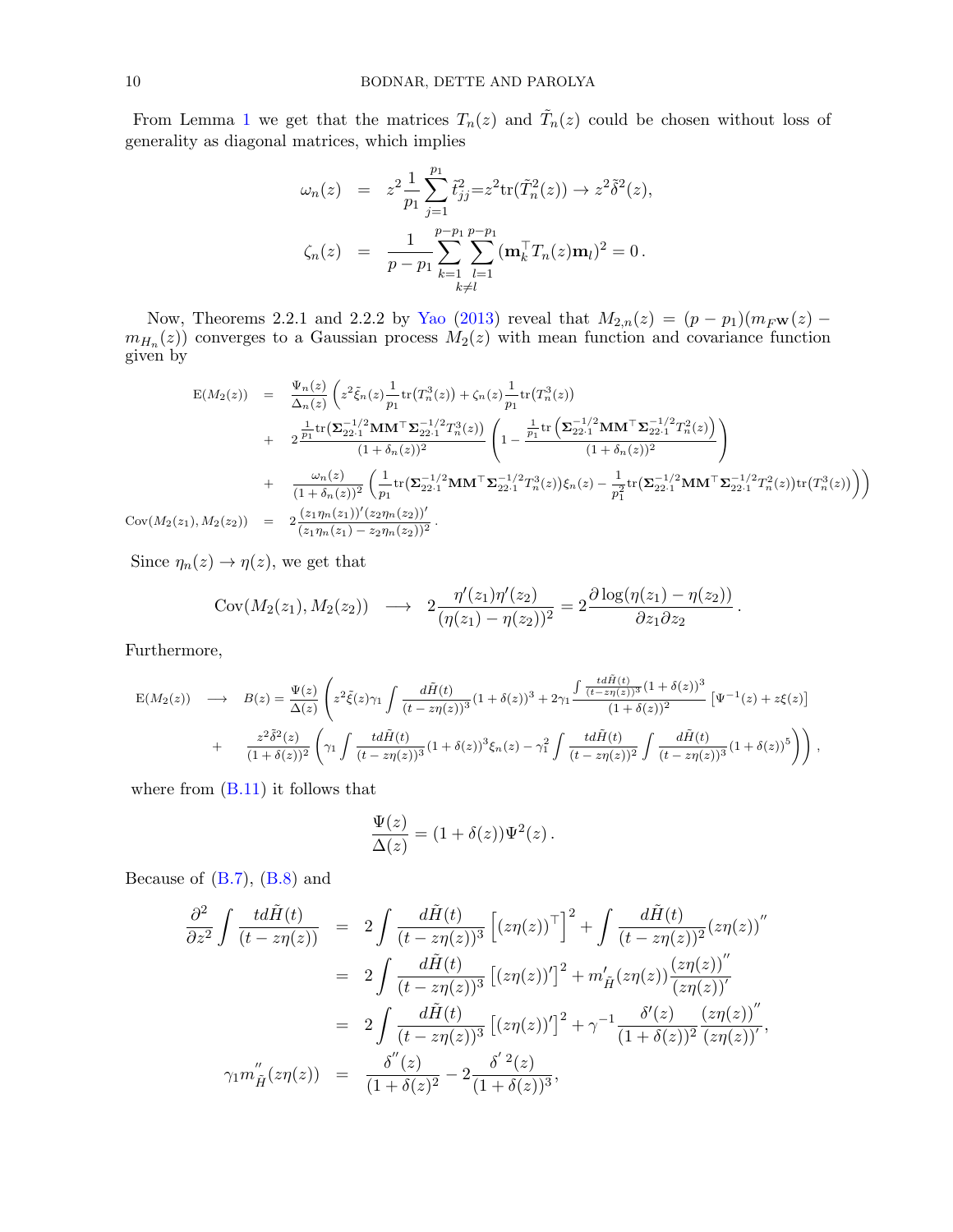we obtain

$$
\gamma_1 \int \frac{d\tilde H(t)}{(t-z\eta(z))^3} \;\; = \;\; \frac{\frac{\delta^{''}(z)}{(1+\delta(z))^2} - 2\frac{\delta^{'}\,2}(z)}{(1+\delta(z))^3} - \frac{\delta'(z)}{(1+\delta(z))^2} \frac{\left(z\eta(z)\right)^{\prime\prime}}{\left(z\eta(z)\right)^{\prime}}}{2(z\eta(z))^{\prime} \; 2} \, .
$$

On the other hand, it holds that

$$
\xi'(z) = \frac{\delta''(z)}{(z\eta(z))'} - \delta'(z)\frac{(z\eta(z))''}{(z\eta(z))'} = \frac{\delta''(z)}{(z\eta(z))'} - \xi(z)\frac{(z\eta(z))''}{(z\eta(z))'}.
$$

Thus, we have

$$
\gamma_1 \int \frac{d\tilde{H}(t)}{(t - z\eta(z))^3} = \frac{\xi'(z)}{2(1 + \delta(z))^2 (z\eta(z))} - \frac{\xi^2(z)}{(1 + \delta(z))^3}
$$
  
= 
$$
\frac{1}{(1 + \delta(z))^3} \left( \frac{\xi'(z) \Psi^{-1}(z)}{2} - \xi^2(z) \right).
$$

and

$$
\gamma_1 \int \frac{td\tilde{H}(t)}{(t-z\eta(z))^3} = \gamma_1 \int \frac{d\tilde{H}(t)}{(t-z\eta(z))^2} + \gamma_1 z \eta(z) \int \frac{d\tilde{H}(t)}{(t-z\eta(z))^3} \n= \frac{1}{(1+\delta(z))^2} \left( \xi(z) + \left( z - \frac{(1-\gamma_1)}{1+\delta(z)} \right) \left( \frac{\xi'(z)\Psi^{-1}(z)}{2} - \xi^2(z) \right) \right).
$$

As a result, it holds that

$$
B(z) = (1 + \delta(z))\Psi^{2}(z) \left( \left( z^{2}\xi(z) + \frac{1 - \gamma_{1}}{1 + \delta(z)} \Psi^{-1}(z) \right) \left( \frac{\xi^{T}(z)\Psi^{-1}(z)}{2} - \xi^{2}(z) \right) \right. \\
\left. + \frac{2}{1 + \delta(z)} \left( \xi(z) + \left( z - \frac{1 - \gamma_{1}}{1 + \delta(z)} \right) \left( \frac{\xi'(z)\Psi^{-1}(z)}{2} - \xi^{2}(z) \right) \right) \left( \Psi^{-1}(z) + z\xi(z) \right) \right. \\
\left. + \frac{\omega(z)}{(1 + \delta(z))} \left( \xi(z) \left( \xi(z) + \left( z - \frac{1 - \gamma_{1}}{1 + \delta(z)} \right) \left( \frac{\xi'(z)\Psi^{-1}(z)}{2} - \xi^{2}(z) \right) \right) \right. \\
\left. - (\delta(z) + \xi(z)(z(1 + \delta(z)) - (1 - \gamma_{1}))) \left( \frac{\xi'(z)\Psi^{-1}(z)}{2} - \xi^{2}(z) \right) \right) \right) \\
= (1 + \delta(z))\Psi^{2}(z) \left[ \tilde{\omega}(z)N(z) + \frac{2}{1 + \delta(z)} \left( \xi(z) + \left( z - \frac{1 - \gamma_{1}}{1 + \delta(z)} \right)N(z) \right) \left[ \Psi^{-1}(z) + z\xi(z) \right] \right. \\
\left. + \frac{\omega(z)}{1 + \delta(z)} \left( \xi^{2}(z) - \delta(z)N(z) \left( z - \frac{1 - \gamma_{1}}{1 + \delta(z)} + 1 \right) \right) \right] \\
= (1 + \delta(z))\Psi^{2}(z) \left[ \tilde{\omega}(z)N(z) + \frac{2}{1 + \delta(z)} \left( -\tilde{\omega}(z)N(z) + \xi(z)(\Psi^{-1}(z) + z\xi(z)) \right) \right. \\
\left. + \frac{\omega(z)}{1 + \delta(z)} \left( \xi^{2}(z) - \frac{1 - \gamma_{1}}{1 + \delta(z)} \right)N(z) + \frac{1}{1 + \delta(z)} N(z) + z\Psi^{-1}(z)N(z) \right) \\
\left. + \frac{\omega(z)}{1 + \delta(z)} \left( \xi^{2}(z) - \delta(z)N(z) \left( z - \frac{1 - \gamma_{1}}{1 + \delta(z)} + 1 \
$$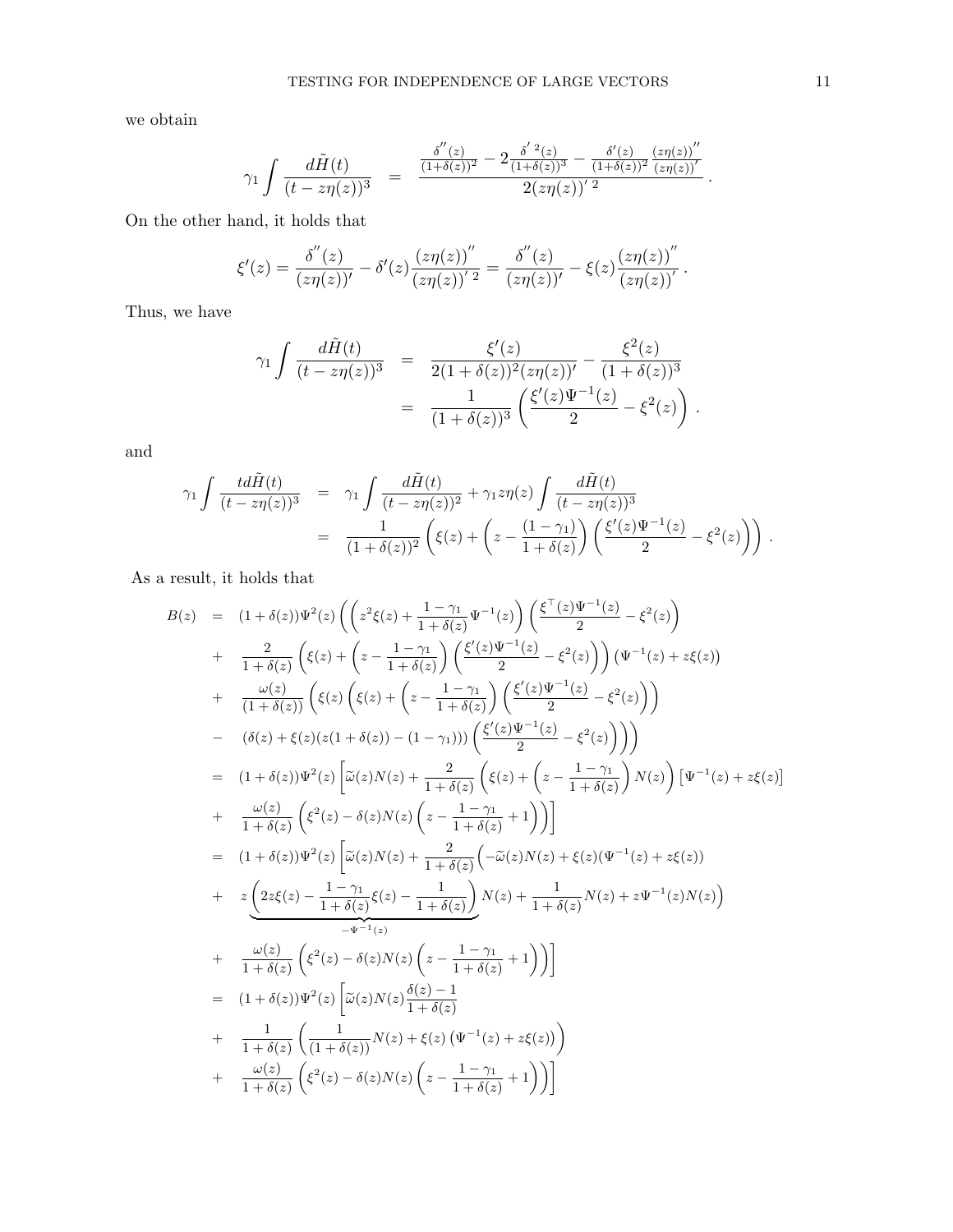with

$$
N(z) = \frac{\xi'(z)\Psi^{-1}(z)}{2} - \xi^{2}(z) \text{ and } \tilde{\omega}(z) = z^{2}\xi(z) + \frac{1-\gamma_{1}}{1+\delta(z)}\Psi^{-1}(z).
$$

 $\Box$ 

### References.

- Hachem, W., Kharouf, J., Najim, J., and Silverstein, J. W. (2012). A CLT for information-theoretic statistics of non-centered Gram random matrices. Random Matrices: Theory and Applications, 1(2):1150010.
- Yao, J. (2013). Estimation and fluctuations of functionals of large random matrices. Telecom ParisTech, tel-00909521v1.
- Yao, J., Bai, Z., and Zheng, S. (2015). Large Sample Covariance Matrices and High-Dimensional Data Analysis (No. 39). Cambridge University Press, New York.
- Zheng, S. (2012). Central limit theorems for linear spectral statistics of large dimensional F-matrices. Annales de l'Institut Henri Poincaré, Probabilités et Statistiques, 48(2):444–476.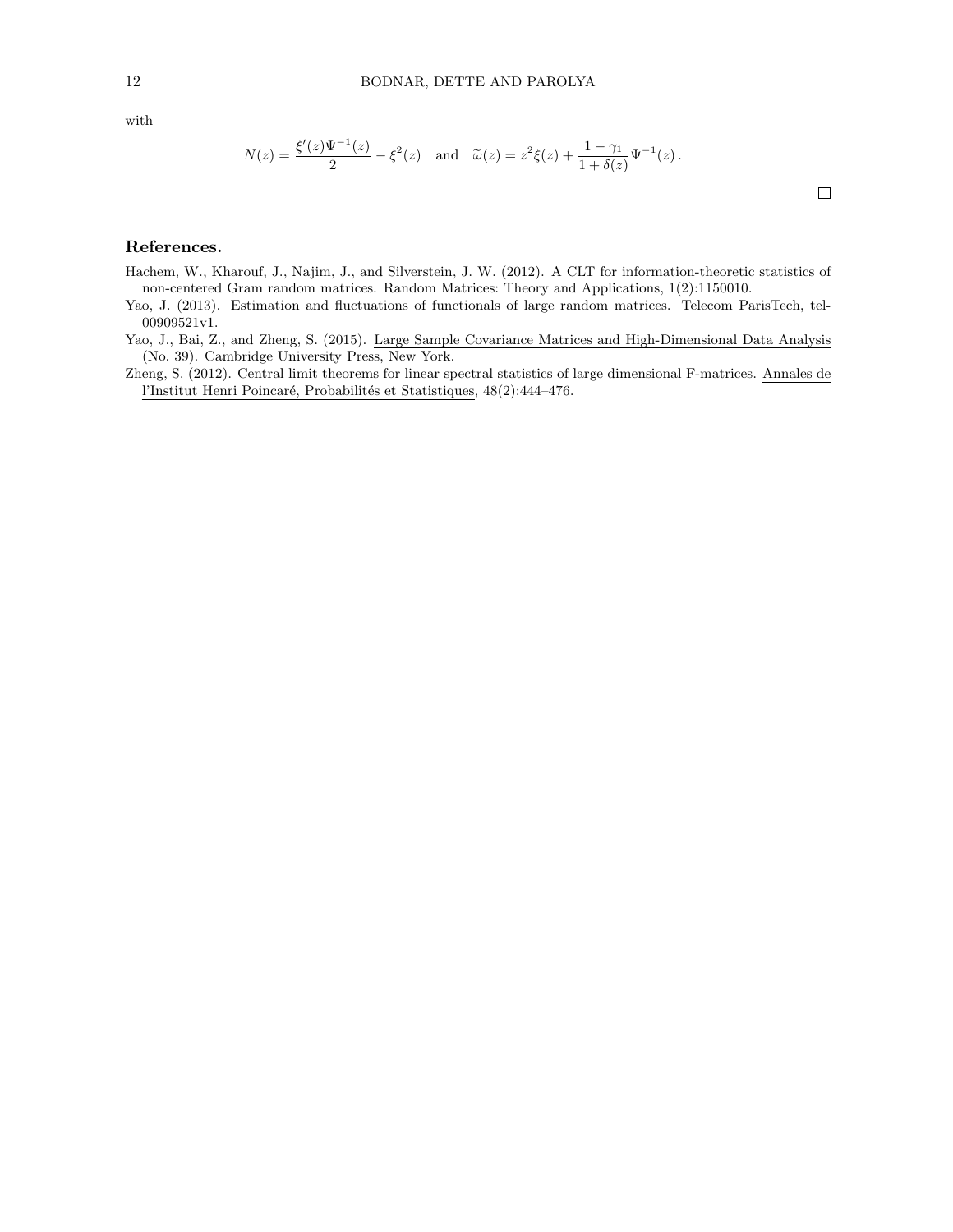

FIGURE 10. Empirical power of different tests for block diagonality for sample size  $n = 300$ , dimension  $p = 10$ and various values of  $p_1 = 8, 5, 4$  as a function of the correlation coefficient  $\rho = \frac{\sigma_{12}}{\sigma}$  in [0,0.2].



FIGURE 11. Empirical power of different tests for block diagonality for sample size  $n = 300$ , dimension  $p = 100$ and various values of  $p_1 = 80, 50, 20$  as a function of the correlation coefficient  $\rho = \frac{\sigma_{12}}{\sigma}$  in [0,0.02].



FIGURE 12. Empirical power of different tests for block diagonality for sample size  $n = 300$ , dimension  $p = 200$ and various values of  $p_1 = 160, 100, 40$  as a function of the correlation coefficient  $\rho = \frac{\sigma_{12}}{\sigma}$  in [0, 0.019].